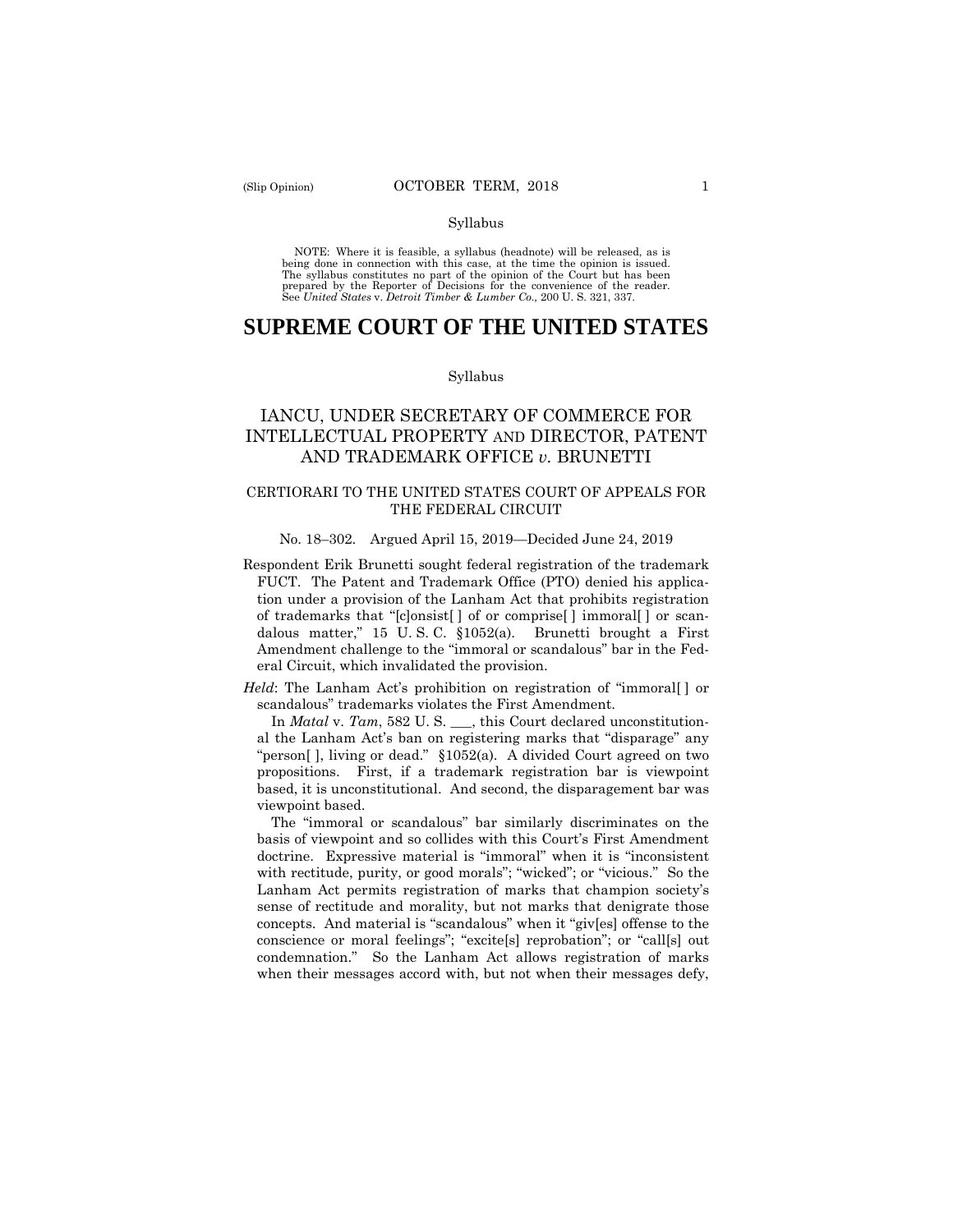#### Syllabus

society's sense of decency or propriety. The statute, on its face, distinguishes between two opposed sets of ideas: those aligned with conventional moral standards and those hostile to them; those inducing societal nods of approval and those provoking offense and condemnation. This facial viewpoint bias in the law results in viewpointdiscriminatory application. The PTO has refused to register marks communicating "immoral" or "scandalous" views about (among other things) drug use, religion, and terrorism. But all the while, it has approved registration of marks expressing more accepted views on the same topics.

 fane marks. Nor does it refer only to marks whose "mode of expres- moral or scandalous" bar is interpreted fairly, it must be invalidated. The Government says the statute is susceptible of a limiting construction that would remove its viewpoint bias. The Government's idea is to narrow the statutory bar to "marks that are offensive [or] shocking[] because of their mode of expression, independent of any views that they may express," which would mostly restrict the PTO to refusing marks that are lewd, sexually explicit, or profane. But this Court cannot accept the Government's proposal, because the statute says something markedly different. The "immoral or scandalous" bar does not draw the line at lewd, sexually explicit, or prosion," independent of viewpoint, is particularly offensive. To cut the statute off where the Government urges is not to interpret the statute Congress enacted, but to fashion a new one. And once the "im-Pp. 4–11.

877 F. 3d 1330, affirmed.

KAGAN, J., delivered the opinion of the Court, in which THOMAS, GINSBURG, ALITO, GORSUCH and KAVANAUGH, JJ., joined. ALITO, J., filed a concurring opinion. ROBERTS, C. J., and BREYER, J., filed opinions concurring in part and dissenting in part. SOTOMAYOR, J., filed an opinion concurring in part and dissenting in part, in which BREYER, J., joined.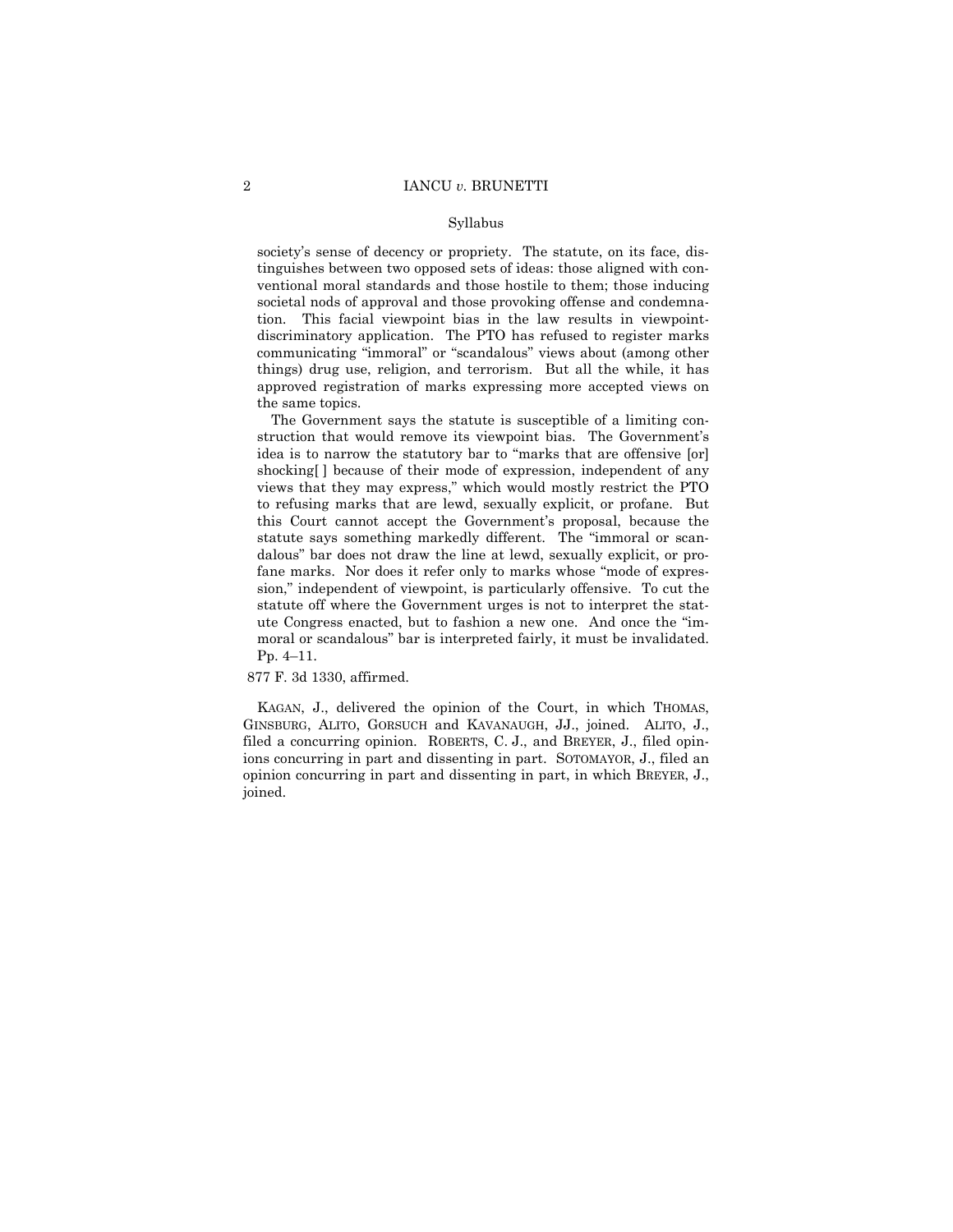preliminary print of the United States Reports. Readers are requested to notify the Reporter of Decisions, Supreme Court of the United States, Wash- ington, D. C. 20543, of any typographical or other formal errors, in order that corrections may be made before the preliminary print goes to press. NOTICE: This opinion is subject to formal revision before publication in the

## $\frac{1}{2}$  , where  $\frac{1}{2}$ **SUPREME COURT OF THE UNITED STATES**

#### $\frac{1}{2}$  ,  $\frac{1}{2}$  ,  $\frac{1}{2}$  ,  $\frac{1}{2}$  ,  $\frac{1}{2}$  ,  $\frac{1}{2}$ No. 18–302

# PATENT AND TRADEMARK OFFICE, ANDREI IANCU, UNDER SECRETARY OF COMMERCE FOR INTELLECTUAL PROPERTY AND DIRECTOR, PETITIONER *v.* ERIK BRUNETTI

# ON WRIT OF CERTIORARI TO THE UNITED STATES COURT OF APPEALS FOR THE FEDERAL CIRCUIT

## [June 24, 2019]

JUSTICE KAGAN delivered the opinion of the Court.

Two Terms ago, in *Matal* v. *Tam*, 582 U. S. \_\_\_ (2017), this Court invalidated the Lanham Act's bar on the registration of "disparag[ing]" trademarks. 15 U. S. C. §1052(a). Although split between two non-majority opinions, all Members of the Court agreed that the provision violated the First Amendment because it discriminated on the basis of viewpoint. Today we consider a First Amendment challenge to a neighboring provision of the Act, prohibiting the registration of "immoral<sup>[]</sup> or scandalous" trademarks. *Ibid.* We hold that this provision infringes the First Amendment for the same reason: It too disfavors certain ideas.

I

Respondent Erik Brunetti is an artist and entrepreneur who founded a clothing line that uses the trademark FUCT. According to Brunetti, the mark (which functions as the clothing's brand name) is pronounced as four letters, one after the other: F-U-C-T. See Brief for Respond-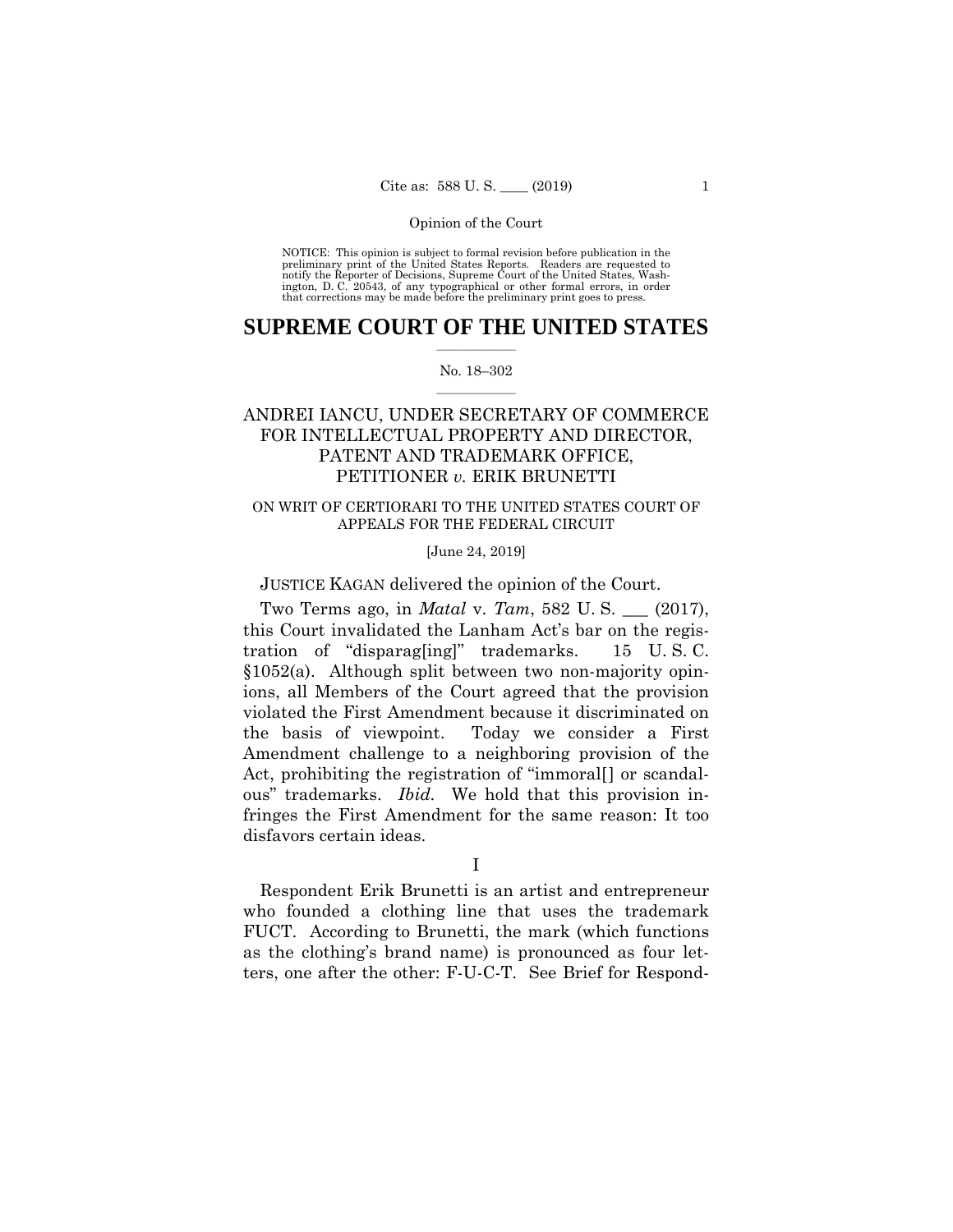ent 1. But you might read it differently and, if so, you would hardly be alone. See Tr. of Oral Arg. 5 (describing the brand name as "the equivalent of [the] past participle form of a well-known word of profanity"). That common perception caused difficulties for Brunetti when he tried to register his mark with the U. S. Patent and Trademark Office (PTO).

 the flag or insignia of any nation or State. See §1052(b). Under the Lanham Act, the PTO administers a federal registration system for trademarks. See 15 U. S. C. §§1051, 1052. Registration of a mark is not mandatory. The owner of an unregistered mark may still use it in commerce and enforce it against infringers. See *Tam*, 582 U. S., at  $\equiv$  (slip op., at 4). But registration gives trademark owners valuable benefits. For example, registration constitutes "prima facie evidence" of the mark's validity. §1115(a). And registration serves as "constructive notice of the registrant's claim of ownership," which forecloses some defenses in infringement actions. §1072. Generally, a trademark is eligible for registration, and receipt of such benefits, if it is "used in commerce."  $$1051(a)(1)$ . But the Act directs the PTO to "refuse[] registration" of certain marks. §1052. For instance, the PTO cannot register a mark that "so resembles" another mark as to create a likelihood of confusion. §1052(d). It cannot register a mark that is "merely descriptive" of the goods on which it is used. §1052(e). It cannot register a mark containing There are five or ten more (depending on how you count). And until we invalidated the criterion two years ago, the PTO could not register a mark that "disparage[d]" a "person[], living or dead." §1052(a); see *Tam*, 582 U. S. \_\_\_.

This case involves another of the Lanham Act's prohibitions on registration—one applying to marks that "[c]onsist[] of or comprise[] immoral[] or scandalous matter." §1052(a). The PTO applies that bar as a "unitary provision," rather than treating the two adjectives in it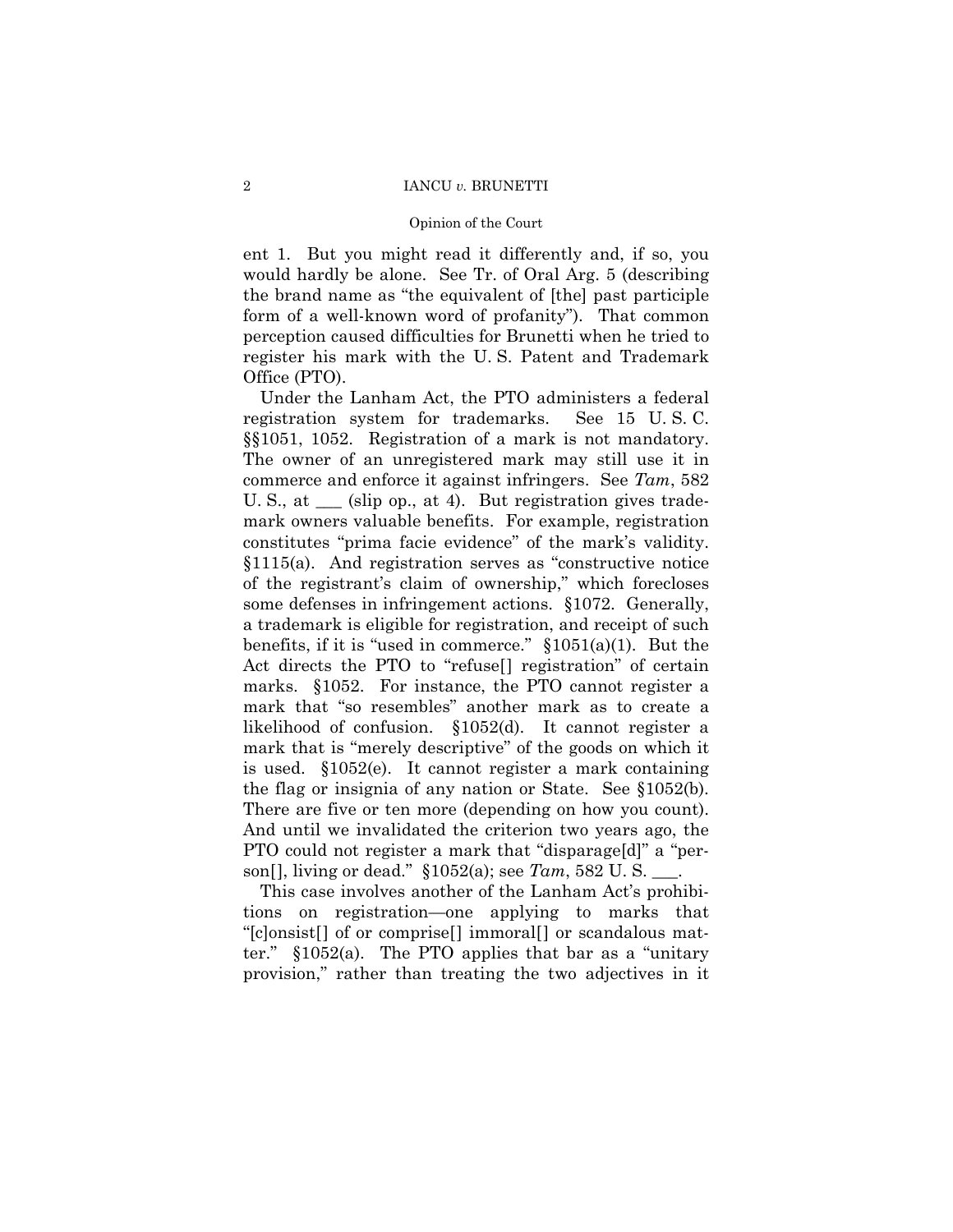long treated the two terms as composing a single category"). separately. *In re Brunetti*, 877 F. 3d 1330, 1336 (CA Fed. 2017); Brief for Petitioner 6 (stating that the PTO "has To determine whether a mark fits in the category, the PTO asks whether a "substantial composite of the general public" would find the mark "shocking to the sense of truth, decency, or propriety"; "giving offense to the conscience or moral feelings"; "calling out for condemnation"; "disgraceful"; "offensive"; "disreputable"; or "vulgar." 877 F. 3d, at 1336 (internal quotation marks omitted); see Brief for Petitioner 6 (agreeing that the PTO "generally defines" the category in that way).

Both a PTO examining attorney and the PTO's Trademark Trial and Appeal Board decided that Brunetti's mark flunked that test. The attorney determined that FUCT was "a total vulgar" and "therefore[] unregistrable." App. 27–28. On review, the Board stated that the mark was "highly offensive" and "vulgar," and that it had "decidedly negative sexual connotations." App. to Pet. for Cert. 59a, 64a–65a. As part of its review, the Board also considered evidence of how Brunetti used the mark. It found that Brunetti's website and products contained imagery, near the mark, of "extreme nihilism" and "antisocial" behavior. *Id.,* at 64a. In that context, the Board thought, the mark communicated "misogyny, depravity, [and] violence." *Ibid*. The Board concluded: "Whether one considers [the mark] as a sexual term, or finds that [Brunetti] has used [the mark] in the context of extreme misogyny, nihilism or violence, we have no question but that [the term is] extremely offensive." *Id.,* at 65a.

Brunetti then brought a facial challenge to the "immoral or scandalous" bar in the Court of Appeals for the Federal Circuit. That court found the prohibition to violate the First Amendment. As usual when a lower court has invalidated a federal statute, we granted certiorari. 586 U. S.  $-$  (2019).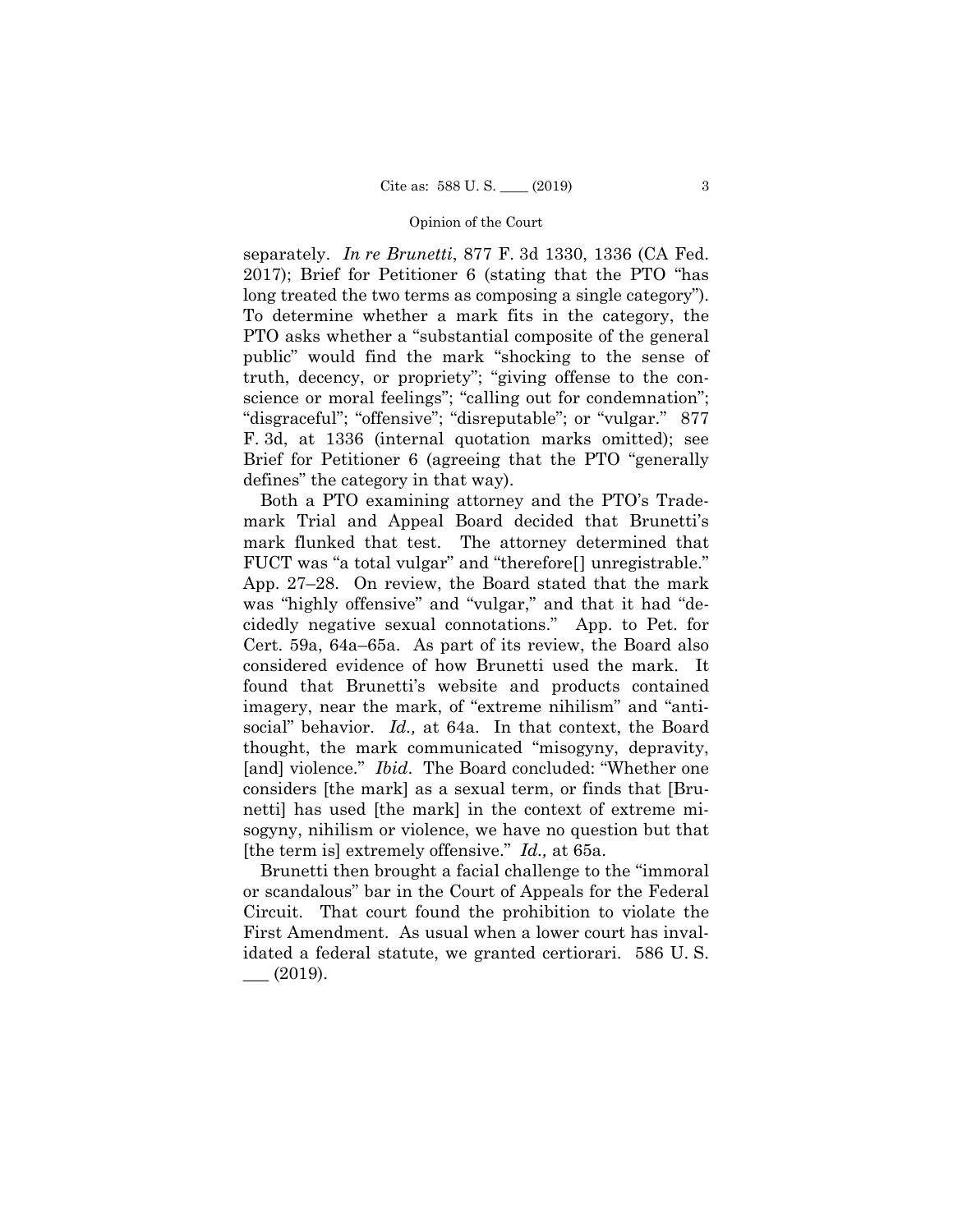#### II

This Court first considered a First Amendment challenge to a trademark registration restriction in *Tam*, just two Terms ago. There, the Court declared unconstitutional the Lanham Act's ban on registering marks that "disparage" any "person[], living or dead." §1052(a). The eight-Justice Court divided evenly between two opinions and could not agree on the overall framework for deciding the case. (In particular, no majority emerged to resolve whether a Lanham Act bar is a condition on a government benefit or a simple restriction on speech.) But all the Justices agreed on two propositions. First, if a trademark registration bar is viewpoint-based, it is unconstitutional. See 582 U.S., at \_\_\_\_, \_\_\_\_ (opinion of ALITO, J.) (slip op., at 1–2, 22–23); *id.*, at  $\_\_$ –<sub>\_\_</sub>,  $\_\_$  (opinion of Kennedy, J.) (slip op., at  $1-2$ , 5). And second, the disparagement bar was viewpoint-based. See *id.*, at \_\_\_\_ \_\_\_–\_\_\_ (opinion of ALITO, J.) (slip op., at 1–2, 22–23); *id.,*  at  $\_\_\_\_\_$  (opinion of Kennedy, J.) (slip op., at 2–5).

The Justices thus found common ground in a core postulate of free speech law: The government may not discriminate against speech based on the ideas or opinions it conveys. See *Rosenberger* v. *Rector and Visitors of Univ. of Va.*, 515 U. S. 819, 829–830 (1995) (explaining that viewpoint discrimination is an "egregious form of content discrimination" and is "presumptively unconstitutional"). In Justice Kennedy's explanation, the disparagement bar allowed a trademark owner to register a mark if it was "positive" about a person, but not if it was "derogatory." *Tam*, 582 U.S., at <u>each come</u> (slip op., at 2). That was the "essence of viewpoint discrimination," he continued, because "[t]he law thus reflects the Government's disapproval of a subset of messages it finds offensive." *Id.*, at \_\_\_<sup>\_</sup>\_\_\_ (slip op., at 2–3). JUSTICE ALITO emphasized that the statute "denie[d] registration to any mark" whose disparaging message was "offensive to a substantial percentage of the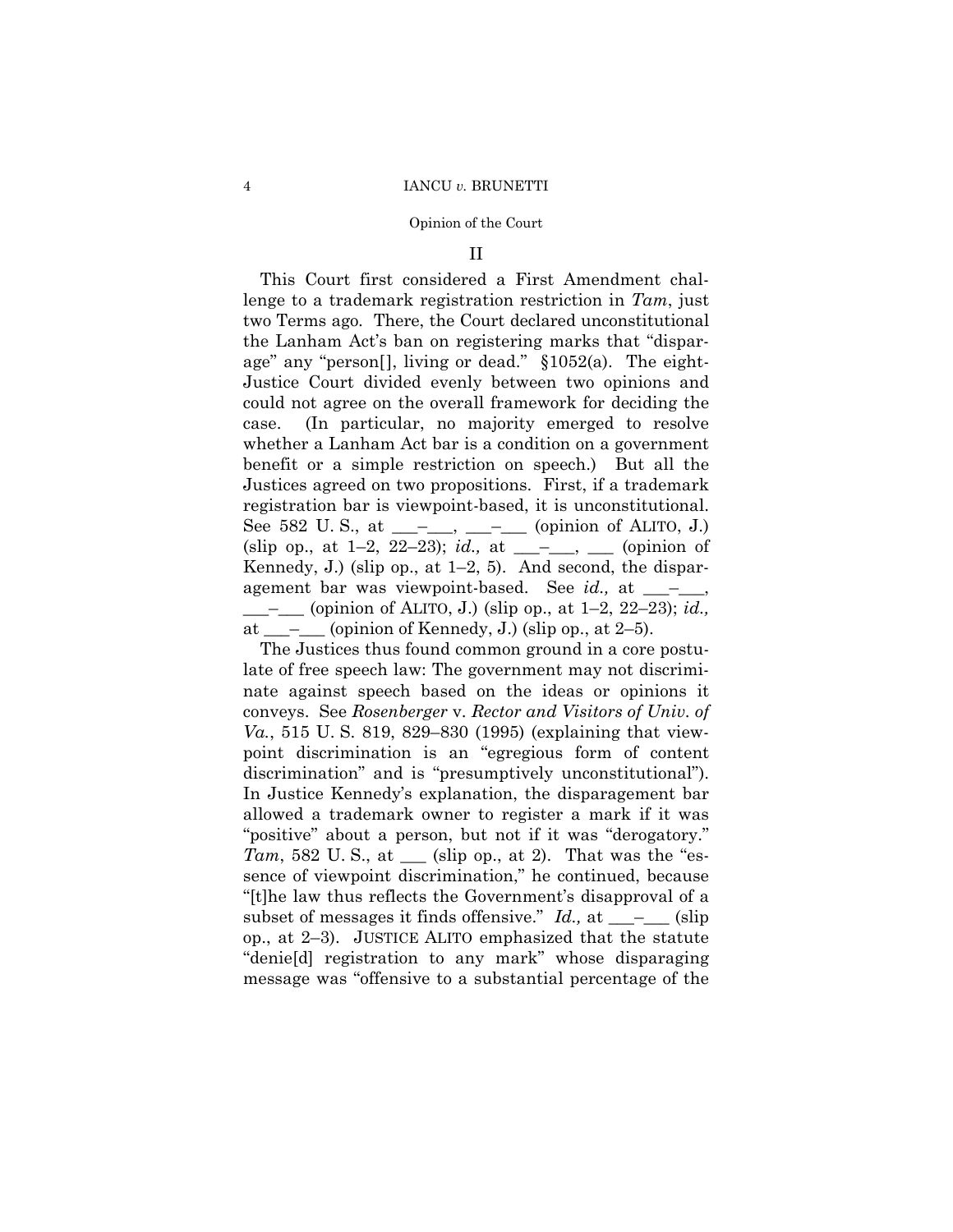members of any group." *Id.*, at <u>section</u> (slip op., at 22). The that offend."  $Id.$ , at  $\rule{1em}{0.5mm} -\quadsup>$  (slip op., at 1–2). Slightly bar thus violated the "bedrock First Amendment principle" that the government cannot discriminate against "ideas different explanations, then, but a shared conclusion: Viewpoint discrimination doomed the disparagement bar.

If the "immoral or scandalous" bar similarly discriminates on the basis of viewpoint, it must also collide with our First Amendment doctrine. The Government does not argue otherwise. In briefs and oral argument, the Government offers a theory for upholding the bar if it is viewpoint-neutral (essentially, that the bar would then be a reasonable condition on a government benefit). See Brief for Petitioner 14–26. But the Government agrees that under *Tam* it may not "deny registration based on the views expressed" by a mark. Tr. of Oral Arg. 24. "As the Court's *Tam* decision establishes," the Government says, "the criteria for federal trademark registration" must be "viewpoint-neutral to survive Free Speech Clause review." Pet. for Cert. 19. So the key question becomes: Is the "immoral or scandalous" criterion in the Lanham Act viewpoint-neutral or viewpoint-based?

It is viewpoint-based. The meanings of "immoral" and "scandalous" are not mysterious, but resort to some dictionaries still helps to lay bare the problem. When is expressive material "immoral"? According to a standard definition, when it is "inconsistent with rectitude, purity, or good morals"; "wicked"; or "vicious." Webster's New International Dictionary 1246 (2d ed. 1949). Or again, when it is "opposed to or violating morality"; or "morally evil." Shorter Oxford English Dictionary 961 (3d ed. 1947). So the Lanham Act permits registration of marks that champion society's sense of rectitude and morality, but not marks that denigrate those concepts. And when is such material "scandalous"? Says a typical definition, when it "giv[es] offense to the conscience or moral feel-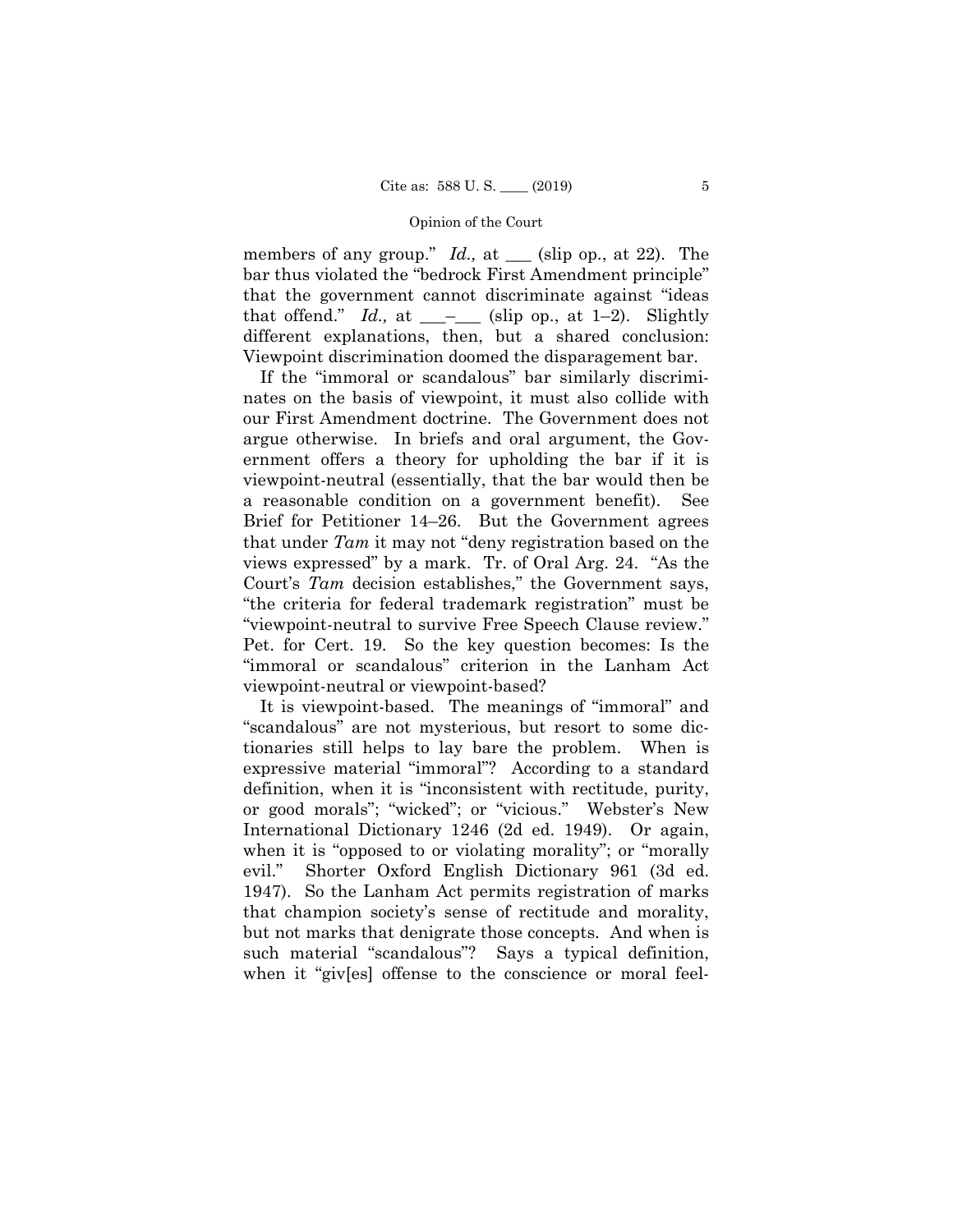#### Opinion of the Court

ings"; "excite[s] reprobation"; or "call[s] out condemnation." Webster's New International Dictionary, at 2229. Or again, when it is "shocking to the sense of truth, decency, or propriety"; "disgraceful"; "offensive"; or "disreputable." Funk & Wagnalls New Standard Dictionary 2186 (1944). So the Lanham Act allows registration of marks when their messages accord with, but not when their messages defy, society's sense of decency or propriety. Put the pair of overlapping terms together and the statute, on its face, distinguishes between two opposed sets of ideas: those aligned with conventional moral standards and those hostile to them; those inducing societal nods of approval and those provoking offense and condemnation. The statute favors the former, and disfavors the latter. "Love rules"? "Always be good"? Registration follows. "Hate rules"? "Always be cruel"? Not according to the Lanham Act's "immoral or scandalous" bar.

The facial viewpoint bias in the law results in viewpoint-discriminatory application. Recall that the PTO itself describes the "immoral or scandalous" criterion using much the same language as in the dictionary definitions recited above. See *supra,* at 3. The PTO, for example, asks whether the public would view the mark as "shocking to the sense of truth, decency, or propriety"; "calling out for condemnation"; "offensive"; or "disreputable." Brief for Petitioner 6 (internal quotation marks omitted). Using those guideposts, the PTO has refused to register marks communicating "immoral" or "scandalous" views about (among other things) drug use, religion, and terrorism. But all the while, it has approved registration of marks expressing more accepted views on the same topics. See generally Gilson & LaLonde, Trademarks Laid Bare, 101 Trademark Reporter 1476, 1510–1513, 1518– 1522 (2011); Brief for Barton Beebe et al. as *Amici Curiae*  28–29.

Here are some samples. The PTO rejected marks con-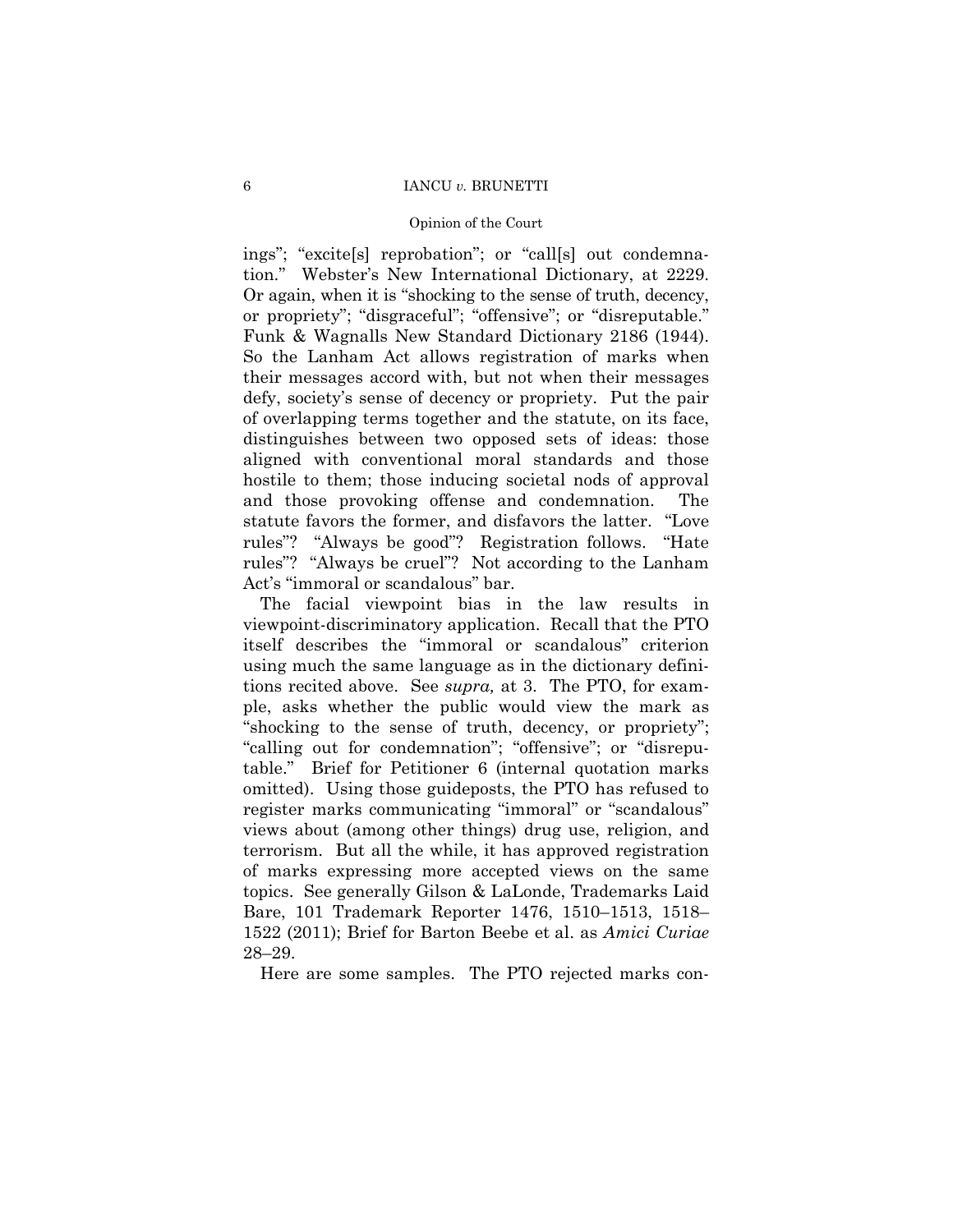No. 77305946. And the PTO refused to register trade- proved marks—PRAISE THE LORD for a game and  3187985 (Dec. 19, 2006). Finally, the PTO rejected marks veying approval of drug use (YOU CAN'T SPELL HEALTHCARE WITHOUT THC for pain-relief medication, MARIJUANA COLA and KO KANE for beverages) because it is scandalous to "inappropriately glamoriz[e] drug abuse." PTO, Office Action of Aug. 28, 2010, Serial No. 85038867; see Office Action of Dec. 24, 2009, Serial No. 77833964; Office Action of Nov. 17, 2009, Serial No. But at the same time, the PTO registered marks with such sayings as D.A.R.E. TO RESIST DRUGS AND VIOLENCE and SAY NO TO DRUGS—REALITY IS THE BEST TRIP IN LIFE. See PTO, Reg. No. 2975163 (July 26, 2005); Reg. No. 2966019 (July 12, 2005). Similarly, the PTO disapproved registration for the mark BONG HITS 4 JESUS because it "suggests that people should engage in an illegal activity [in connection with] worship" and because "Christians would be morally outraged by a statement that connects Jesus Christ with illegal drug use." Office Action of Mar. 15, 2008, Serial marks associating religious references with products (AGNUS DEI for safes and MADONNA for wine) because they would be "offensive to most individuals of the Christian faith" and "shocking to the sense of propriety." *Ex parte Summit Brass & Bronze Works*, 59 USPQ 22, 23 (Dec. Com. Pat. 1943); *In re Riverbank Canning Co.*, 95 F. 2d 327, 329 (CCPA 1938). But once again, the PTO ap-JESUS DIED FOR YOU on clothing—whose message suggested religious faith rather than blasphemy or irreverence. See Reg. No. 5265121 (Aug. 15, 2017); Reg. No. reflecting support for al-Qaeda (BABY AL QAEDA and AL-QAEDA on t-shirts) "because the bombing of civilians and other terrorist acts are shocking to the sense of decency and call out for condemnation." Office Action of Nov. 22, 2004, Serial No. 78444968; see Office Action of Feb. 23,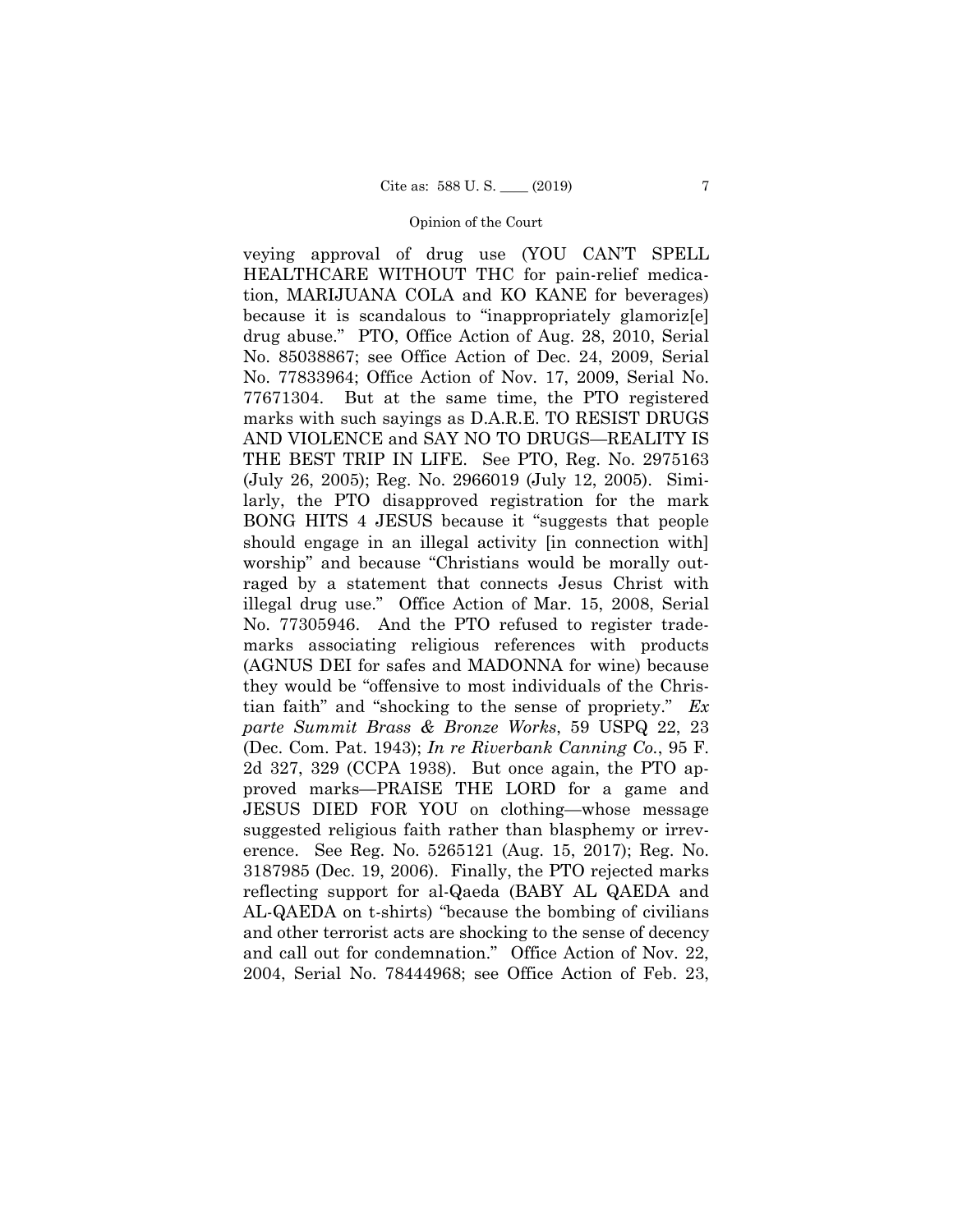#### Opinion of the Court

2005, Serial No. 78400213. Yet it approved registration of a mark with the words WAR ON TERROR MEMORIAL. Reg. No. 5495362 (Jun. 19, 2018). Of course, all these decisions are understandable. The rejected marks express opinions that are, at the least, offensive to many Americans. But as the Court made clear in *Tam*, a law disfavoring "ideas that offend" discriminates based on viewpoint, in violation of the First Amendment. 582 U.S., at  $\_\_$ (opinion of ALITO, J.) (slip op., at 2); see *id.*, at  $\_\_$ (slip op., at 22–23); *id.,* at \_\_\_–\_\_\_ (opinion of Kennedy, J.) (slip op., at 2–3).

How, then, can the Government claim that the "immoral or scandalous" bar is viewpoint-neutral? The Government basically asks us to treat decisions like those described above as PTO examiners' mistakes. See Brief for Petitioner 46. Still more, the Government tells us to ignore how the Lanham Act's language, on its face, disfavors some ideas. In urging that course, the Government does not dispute that the statutory language—and words used to define it—have just that effect. At oral argument, the Government conceded: "[I]f you just looked at the words like 'shocking' and 'offensive' on their face and gave them their ordinary meanings[,] they could easily encompass material that was shocking [or offensive] because it expressed an outrageous point of view or a point of view that most members" of society reject. Tr. of Oral Arg. 6. But no matter, says the Government, because the statute is "susceptible of" a limiting construction that would remove this viewpoint bias. *Id.,* at 7 (arguing that the Court should "attempt to construe [the] statute in a way that would render it constitutional"). The Government's idea, abstractly phrased, is to narrow the statutory bar to "marks that are offensive [or] shocking to a substantial segment of the public because of their *mode* of expression, independent of any views that they may express." *Id.,* at 11 (emphasis added); see Brief for Petitioner 27–28. More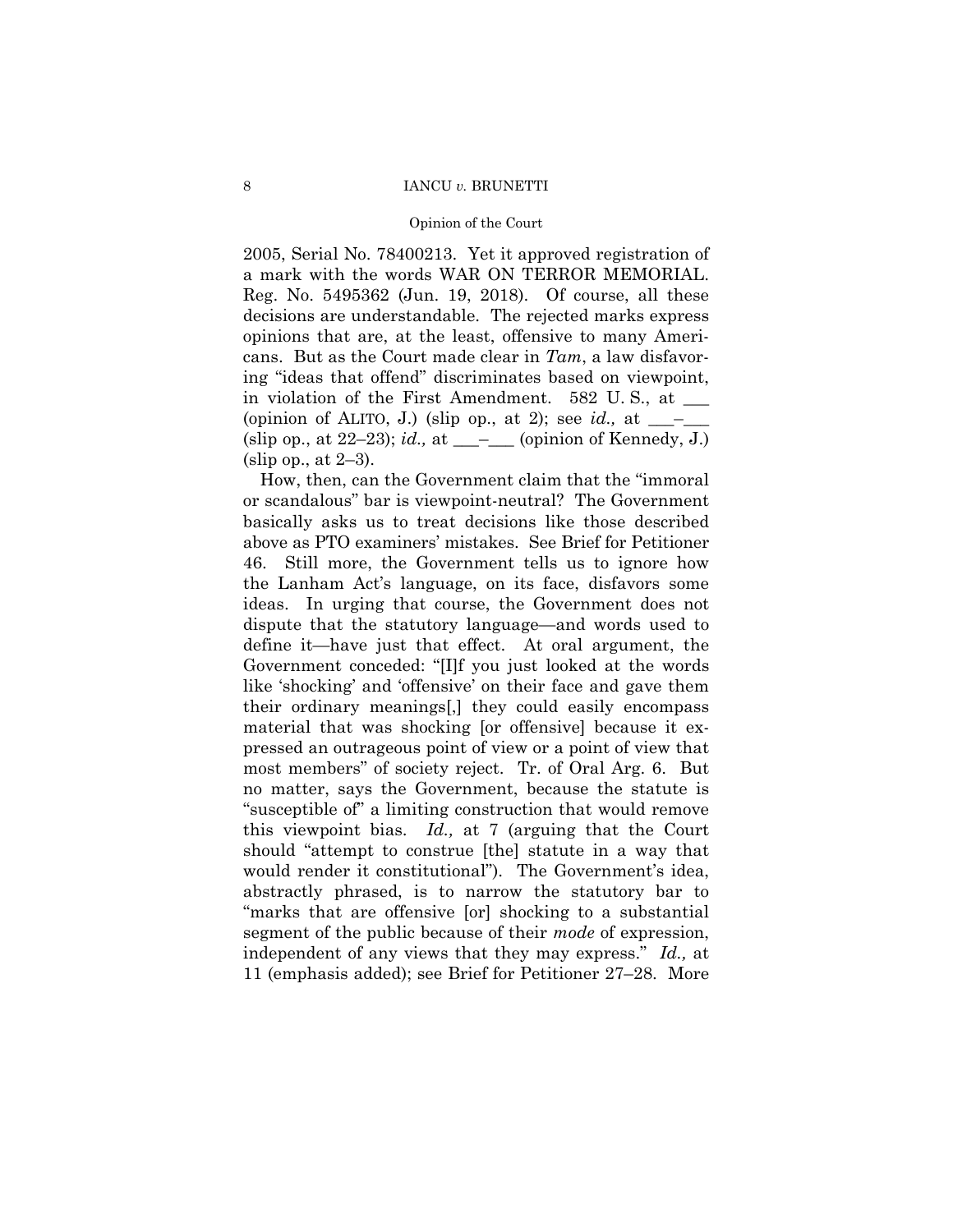profane." *Id.,* at 27, 30. Such a reconfigured bar, the concretely, the Government explains that this reinterpretation would mostly restrict the PTO to refusing marks that are "vulgar"—meaning "lewd," "sexually explicit or Government says, would not turn on viewpoint, and so we could uphold it.

But we cannot accept the Government's proposal, because the statute says something markedly different. This Court, of course, may interpret "ambiguous statutory language" to "avoid serious constitutional doubts." *FCC* v. *Fox Television Stations, Inc.*, 556 U. S. 502, 516 (2009). But that canon of construction applies only when ambiguity exists. "We will not rewrite a law to conform it to constitutional requirements." *United States* v. *Stevens*, 559 U. S. 460, 481 (2010) (internal quotation marks and alteration omitted). So even assuming the Government's reading would eliminate First Amendment problems, we may adopt it only if we can see it in the statutory language. And we cannot. The "immoral or scandalous" bar stretches far beyond the Government's proposed construction. The statute as written does not draw the line at lewd, sexually explicit, or profane marks. Nor does it refer only to marks whose "mode of expression," independent of viewpoint, is particularly offensive. Brief for Petitioner 28 (internal quotation marks omitted). It covers the universe of immoral or scandalous—or (to use some PTO synonyms) offensive or disreputable—material. Whether or not lewd or profane. Whether the scandal and immorality comes from mode or instead from viewpoint. To cut the statute off where the Government urges is not to interpret the statute Congress enacted, but to fashion a new one.\*

<sup>\*</sup>We reject the dissent's statutory surgery for the same reason. Although conceding that the term "immoral" cannot be saved, the dissent thinks that the term "scandalous" can be read as the Government proposes. See *post,* at 1–2 (SOTOMAYOR, J., concurring in part and dissenting in part). But that term is not "ambiguous," as the dissent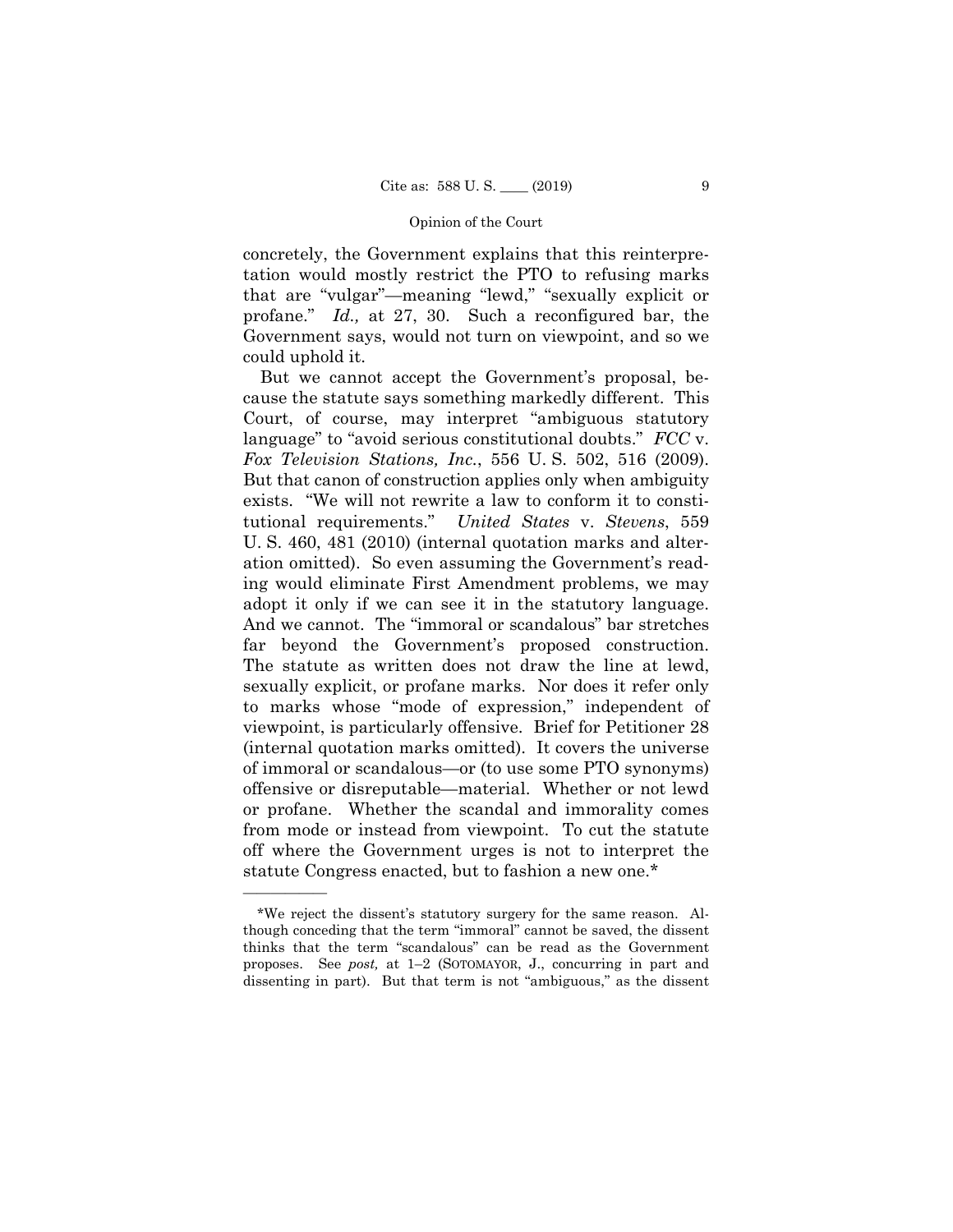# Opinion of the Court

And once the "immoral or scandalous" bar is interpreted fairly, it must be invalidated. The Government just barely argues otherwise. In the last paragraph of its brief, the Government gestures toward the idea that the provision is salvageable by virtue of its constitutionally permissible applications (in the Government's view, its applications to lewd, sexually explicit, or profane marks). See *id.*, at 47. In other words, the Government invokes our First Amendment overbreadth doctrine, and asks us to uphold the statute against facial attack because its unconstitutional applications are not "substantial" relative to "the statute's plainly legitimate sweep." *Stevens*, 559 U. S., at 473 (internal quotation marks omitted). But to begin with, this Court has never applied that kind of analysis to a viewpoint-discriminatory law. In *Tam*, for example, we did not pause to consider whether the disparagement clause might admit some permissible applications (say, to certain libelous speech) before striking it down. The Court's finding of viewpoint bias ended the matter. And similarly, it seems unlikely we would compare permissible and impermissible applications if Congress outright banned "offensive" (or to use some other examples, "divisive" or "subversive") speech. Once we have found that a law "aim[s] at the suppression of" views, why would it

 argues, *post,* at 3; it is just broad. Remember that the dictionaries define it to mean offensive, disreputable, exciting reprobation, and so forth. See *supra,* at 5–6; *post,* at 3 (accepting those definitions). Even if hived off from "immoral" marks, the category of scandalous marks thus includes *both* marks that offend by the ideas they convey *and* marks that offend by their mode of expression. And its coverage of the former means that it discriminates based on viewpoint. We say nothing at all about a statute that covers only the latter—or, in the Government's more concrete description, a statute limited to lewd, sexually explicit, and profane marks. Nor do we say anything about how to evaluate viewpoint-neutral restrictions on trademark registration, see *post,* at 14–17—because the "scandalous" bar (whether or not attached to the "immoral" bar) is not one.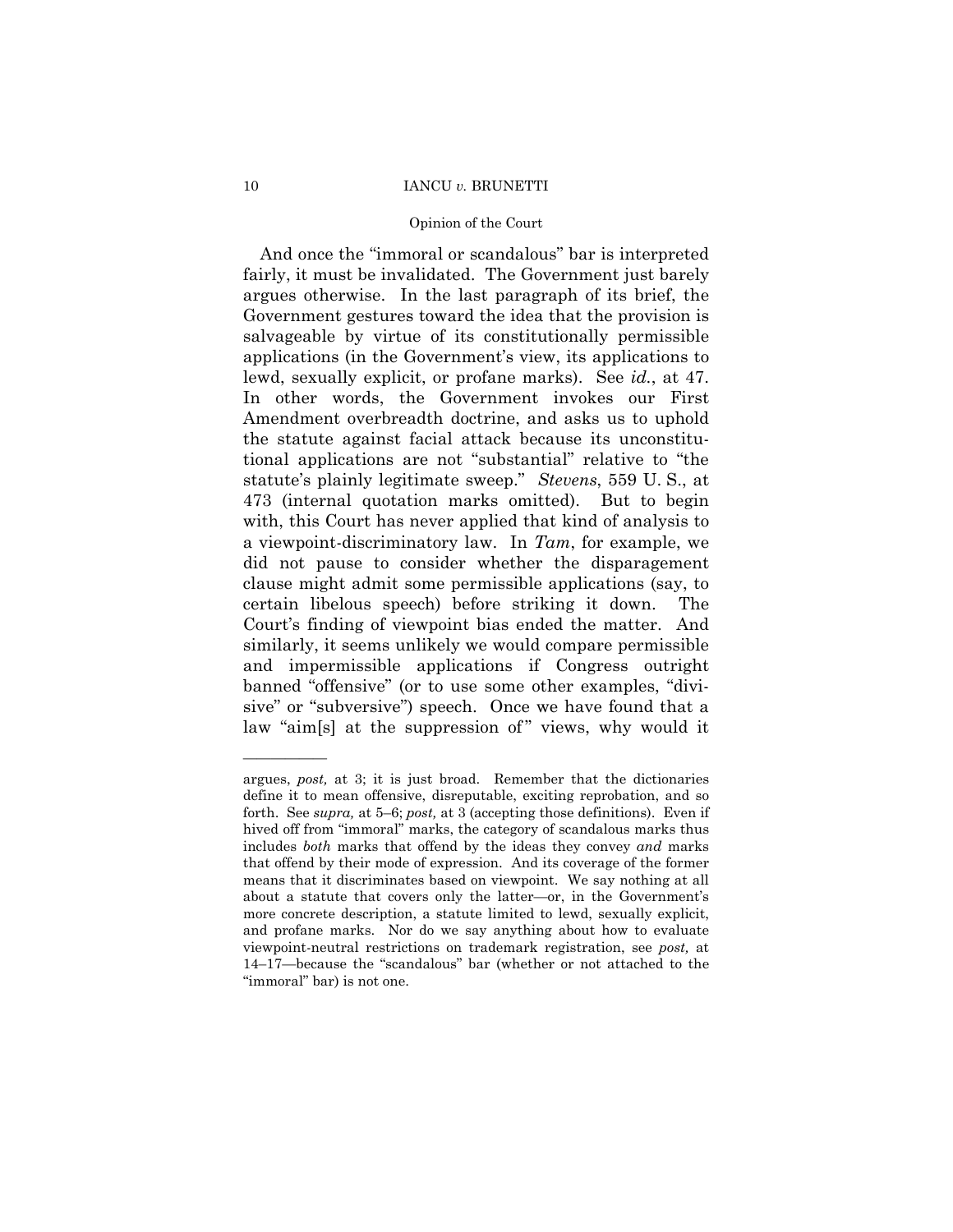But in any event, the "immoral or scandalous" bar is submatter that Congress could have captured some of the same speech through a viewpoint-neutral statute? *Tam*, 582 U. S., at \_\_\_ (opinion of Kennedy, J.) (slip op., at 2). stantially overbroad. There are a great many immoral and scandalous ideas in the world (even more than there are swearwords), and the Lanham Act covers them all. It therefore violates the First Amendment.

We accordingly affirm the judgment of the Court of Appeals.

*It is so ordered.*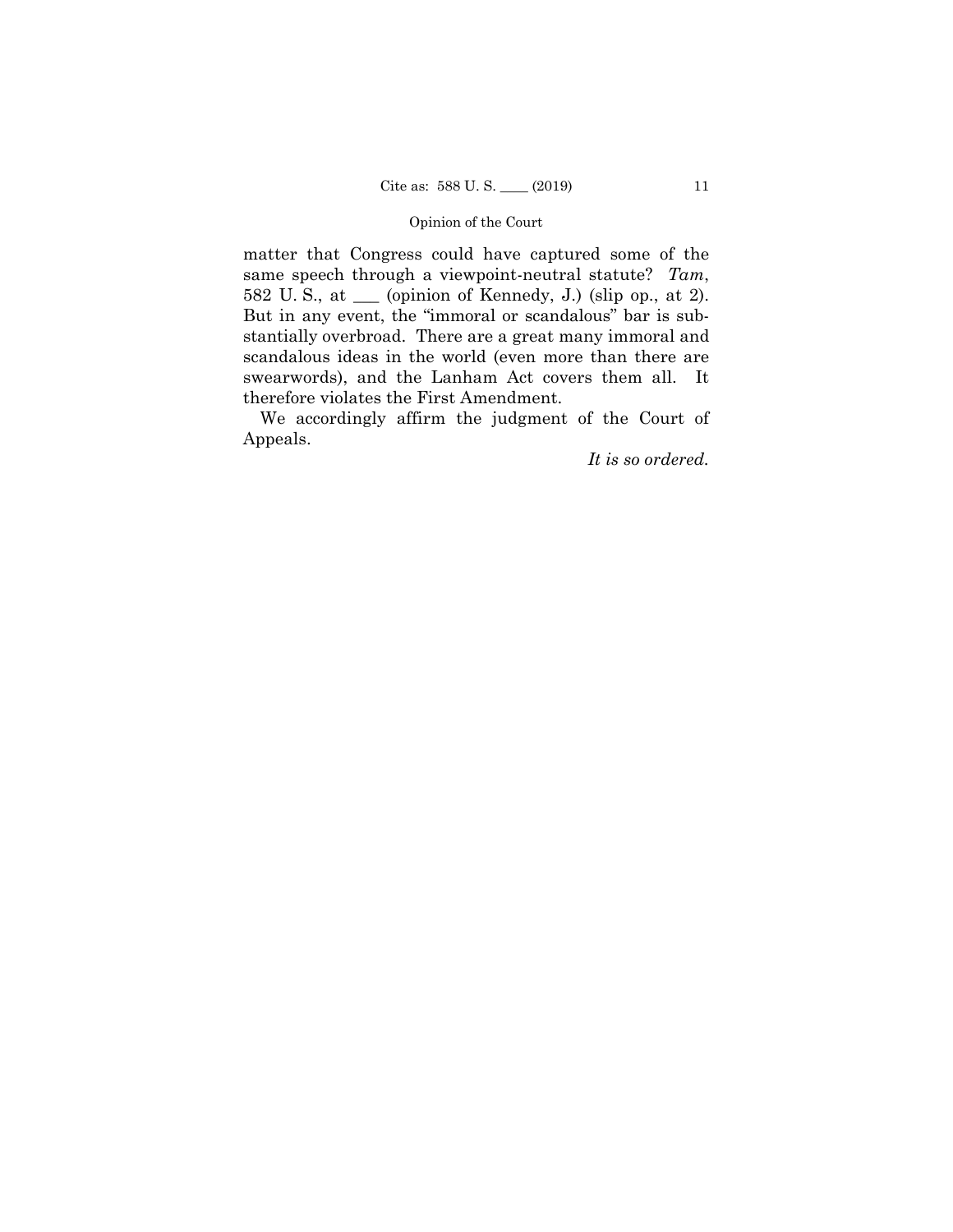#### ALITO, J., concurring

## $\frac{1}{2}$  , where  $\frac{1}{2}$ **SUPREME COURT OF THE UNITED STATES**

#### $\frac{1}{2}$  ,  $\frac{1}{2}$  ,  $\frac{1}{2}$  ,  $\frac{1}{2}$  ,  $\frac{1}{2}$  ,  $\frac{1}{2}$ No. 18–302

# PATENT AND TRADEMARK OFFICE, ANDREI IANCU, UNDER SECRETARY OF COMMERCE FOR INTELLECTUAL PROPERTY AND DIRECTOR, PETITIONER *v.* ERIK BRUNETTI

# ON WRIT OF CERTIORARI TO THE UNITED STATES COURT OF APPEALS FOR THE FEDERAL CIRCUIT

#### [June 24, 2019]

## JUSTICE ALITO, concurring.

For the reasons explained in the opinion of the Court, the provision of the Lanham Act at issue in this case violates the Free Speech Clause of the First Amendment because it discriminates on the basis of viewpoint and cannot be fixed without rewriting the statute. Viewpoint discrimination is poison to a free society. But in many countries with constitutions or legal traditions that claim to protect freedom of speech, serious viewpoint discrimination is now tolerated, and such discrimination has become increasingly prevalent in this country. At a time when free speech is under attack, it is especially important for this Court to remain firm on the principle that the First Amendment does not tolerate viewpoint discrimination. We reaffirm that principle today.

Our decision is not based on moral relativism but on the recognition that a law banning speech deemed by government officials to be "immoral" or "scandalous" can easily be exploited for illegitimate ends. Our decision does not prevent Congress from adopting a more carefully focused statute that precludes the registration of marks containing vulgar terms that play no real part in the expression of ideas. The particular mark in question in this case could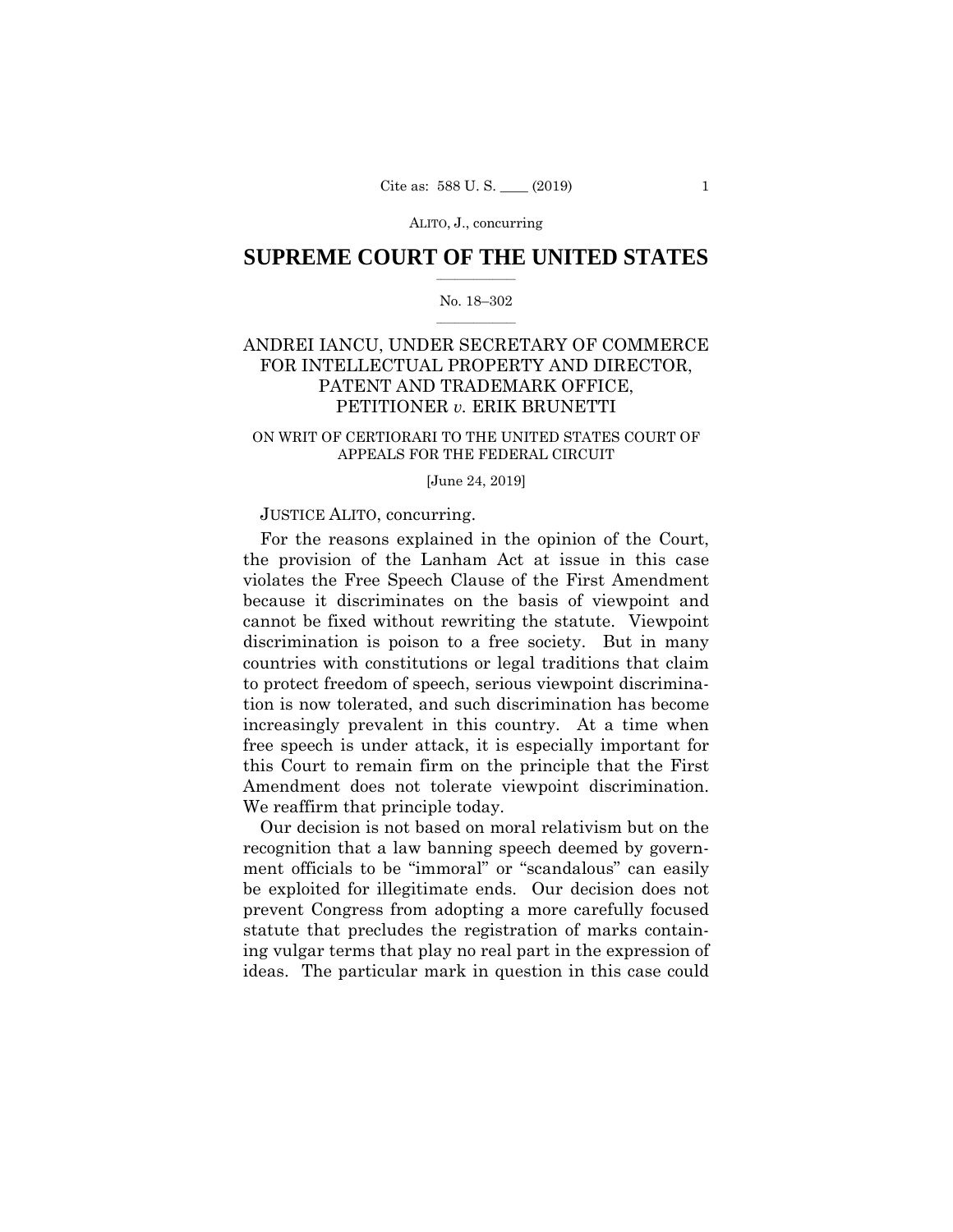# ALITO, J., concurring

 nothing except emotion and a severely limited vocabulary. be denied registration under such a statute. The term suggested by that mark is not needed to express any idea and, in fact, as commonly used today, generally signifies The registration of such marks serves only to further coarsen our popular culture. But we are not legislators and cannot substitute a new statute for the one now in force.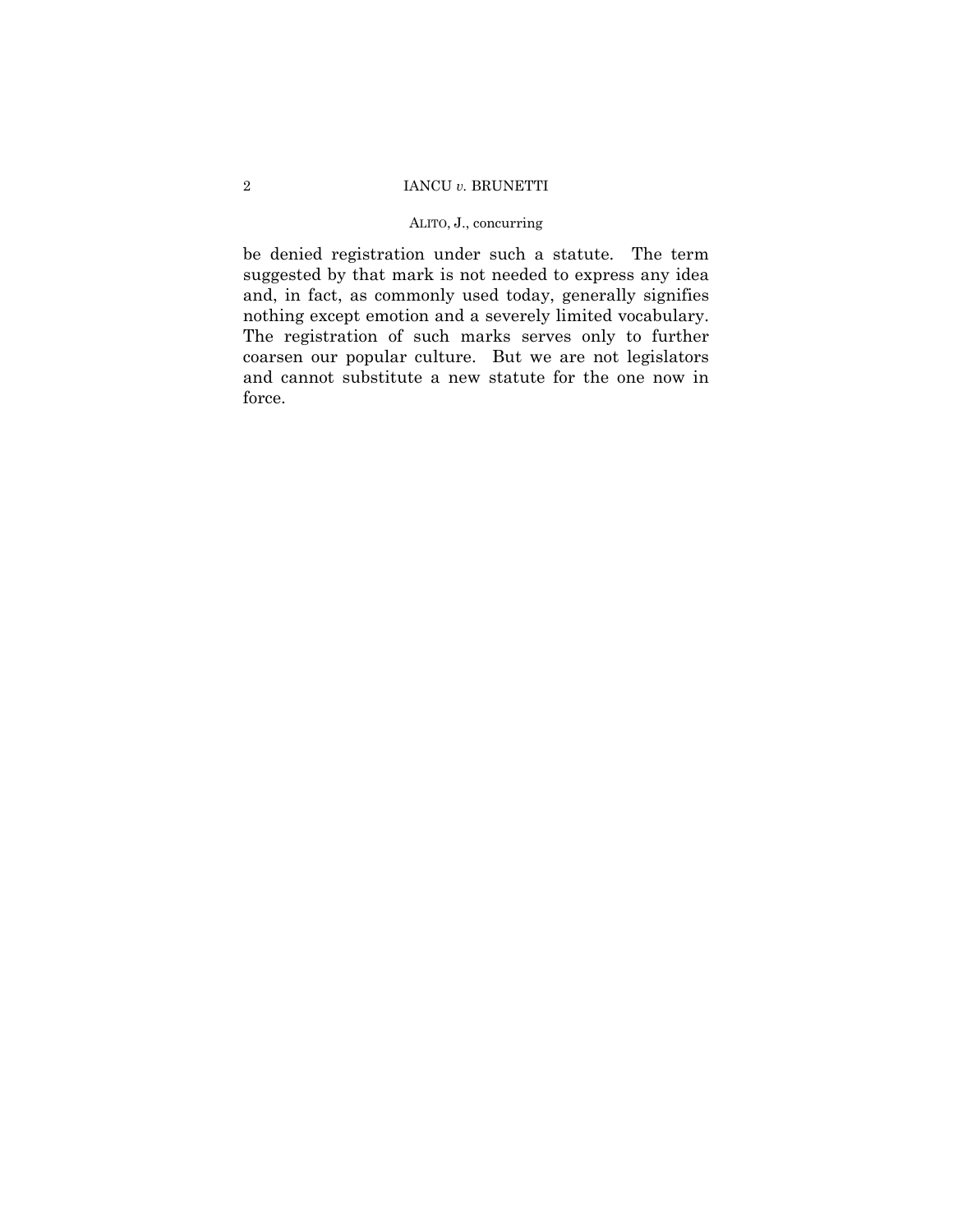Opinion of ROBERTS, C. J.

## $\frac{1}{2}$  , where  $\frac{1}{2}$ **SUPREME COURT OF THE UNITED STATES**

#### $\frac{1}{2}$  ,  $\frac{1}{2}$  ,  $\frac{1}{2}$  ,  $\frac{1}{2}$  ,  $\frac{1}{2}$  ,  $\frac{1}{2}$ No. 18–302

# PATENT AND TRADEMARK OFFICE, ANDREI IANCU, UNDER SECRETARY OF COMMERCE FOR INTELLECTUAL PROPERTY AND DIRECTOR, PETITIONER *v.* ERIK BRUNETTI

# ON WRIT OF CERTIORARI TO THE UNITED STATES COURT OF APPEALS FOR THE FEDERAL CIRCUIT

#### [June 24, 2019]

CHIEF JUSTICE ROBERTS, concurring in part and dissenting in part.

The Lanham Act directs the Patent and Trademark Office to refuse registration to marks that consist of or comprise "immoral, deceptive, or scandalous matter." 15 U. S. C. §1052(a). Although the statute lists "immoral" and "scandalous" separately, the PTO has long read those terms together to constitute a unitary bar on "immoral or scandalous" marks.

The Government concedes that the provision so read is broad enough to reach not only marks that offend because of their mode of expression (such as vulgarity and profanity) but also marks that offend because of the ideas they convey. The Government urges, however, that the provision can be given a narrowing construction—it can be understood to cover only marks that offend because of their mode of expression.

The Court rejects that proposal on the ground that it would in effect rewrite the statute. I agree with the majority that the "immoral" portion of the provision is not susceptible of a narrowing construction that would eliminate its viewpoint bias. As JUSTICE SOTOMAYOR explains, however, the "scandalous" portion of the provision is sus-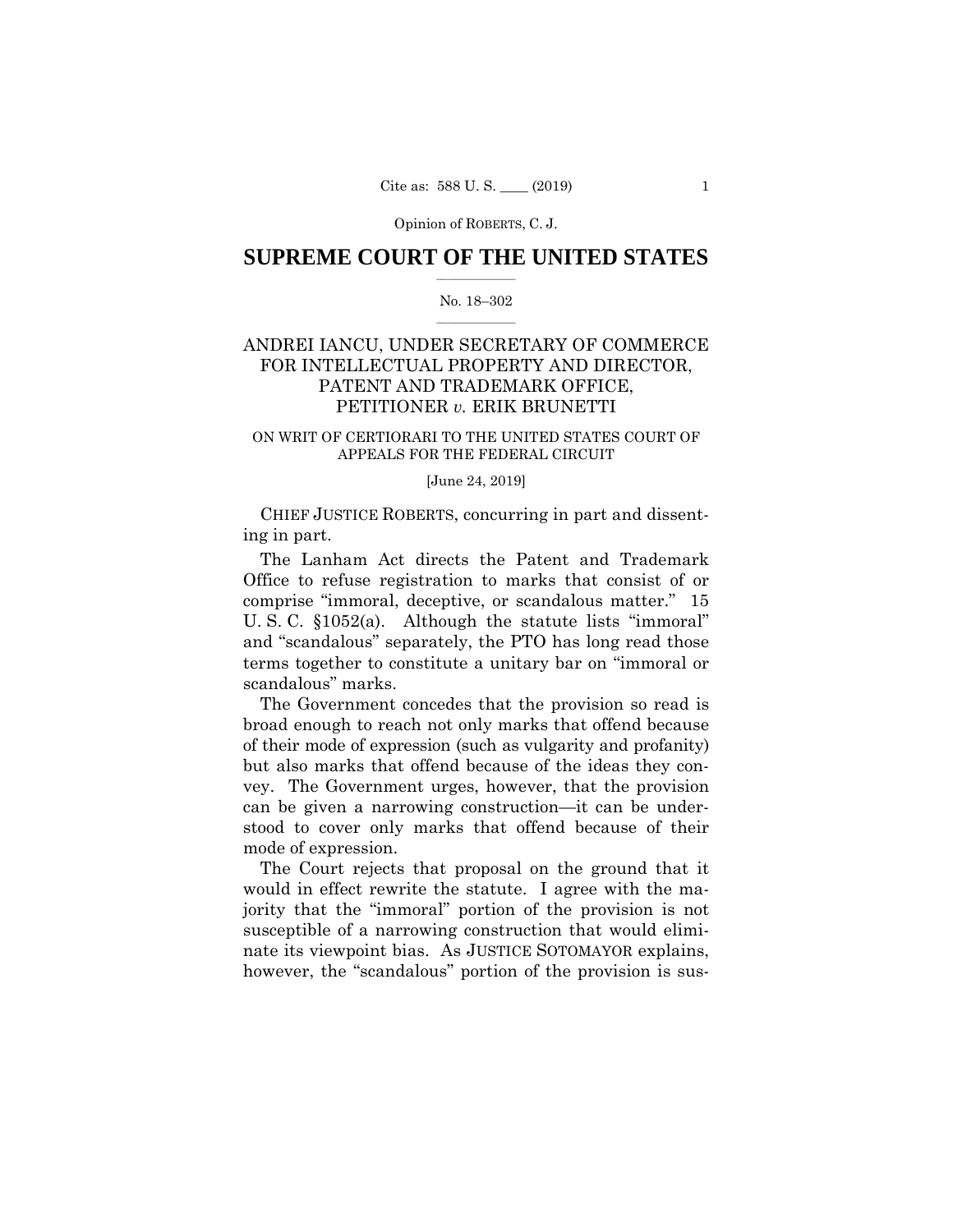#### Opinion of ROBERTS, C. J.

ceptible of such a narrowing construction. Standing alone, the term "scandalous" need not be understood to reach marks that offend because of the ideas they convey; it can be read more narrowly to bar only marks that offend because of their mode of expression—marks that are obscene, vulgar, or profane. That is how the PTO now understands the term, in light of our decision in *Matal* v. *Tam*, 582 U. S. \_\_\_ (2017). See Tr. of Oral Arg. 4–5. I agree with JUSTICE SOTOMAYOR that such a narrowing construction is appropriate in this context.

I also agree that, regardless of how exactly the trademark registration system is best conceived under our precedents—a question we left open in *Tam*—refusing registration to obscene, vulgar, or profane marks does not offend the First Amendment. Whether such marks can be registered does not affect the extent to which their owners may use them in commerce to identify goods. No speech is being restricted; no one is being punished. The owners of such marks are merely denied certain additional benefits associated with federal trademark registration. The Government, meanwhile, has an interest in not associating itself with trademarks whose content is obscene, vulgar, or profane. The First Amendment protects the freedom of speech; it does not require the Government to give aid and comfort to those using obscene, vulgar, and profane modes of expression. For those reasons, I concur in part and dissent in part.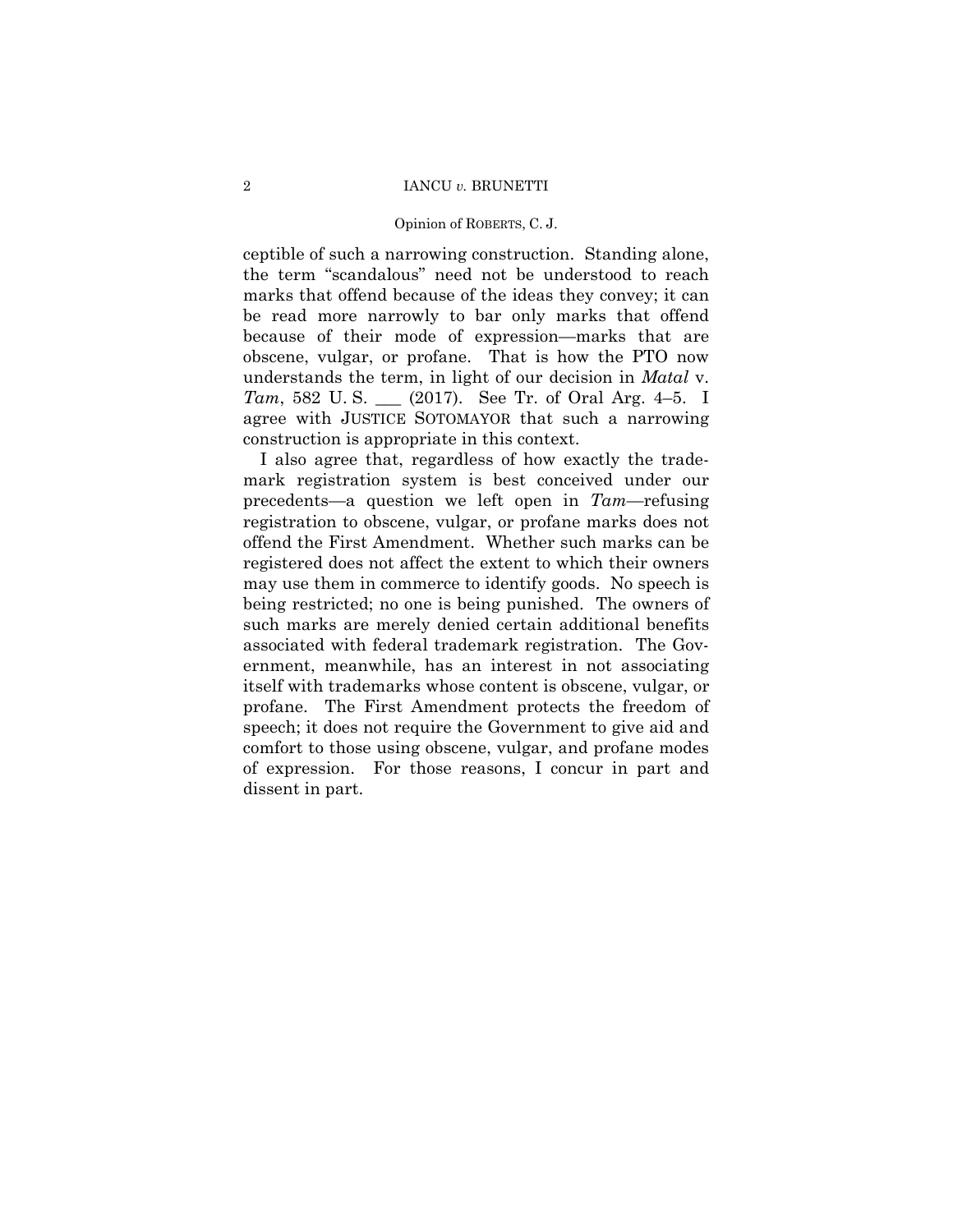## $\frac{1}{2}$  , where  $\frac{1}{2}$ **SUPREME COURT OF THE UNITED STATES**

#### $\frac{1}{2}$  ,  $\frac{1}{2}$  ,  $\frac{1}{2}$  ,  $\frac{1}{2}$  ,  $\frac{1}{2}$  ,  $\frac{1}{2}$ No. 18–302

# PATENT AND TRADEMARK OFFICE, ANDREI IANCU, UNDER SECRETARY OF COMMERCE FOR INTELLECTUAL PROPERTY AND DIRECTOR, PETITIONER *v.* ERIK BRUNETTI

# ON WRIT OF CERTIORARI TO THE UNITED STATES COURT OF APPEALS FOR THE FEDERAL CIRCUIT

#### [June 24, 2019]

JUSTICE BREYER, concurring in part and dissenting in part.

 ways that would likely render them unconstitutional. Our precedents warn us against interpreting statutes in *Virginia* v. *American Booksellers Assn., Inc.*, 484 U. S. 383, 397 (1988) (noting that a law "will be upheld" if it is "'readily susceptible' to a narrowing construction that would make it constitutional"); *United States* v. *12 200-ft. Reels of Super 8MM. Film*, 413 U. S. 123, 130, n. 7 (1973) (noting our "duty" to adopt a "'fairly possible'" construction by which constitutional doubts "'may be avoided'" (quoting *United States* v. *Thirty-seven Photographs*, 402 U. S. 363, 369 (1971))). Following these precedents, I agree with JUSTICE SOTOMAYOR that, for the reasons she gives, we should interpret the word "scandalous" in the present statute to refer only to certain highly "vulgar" or "obscene" modes of expression. See *post*, at 6–7 (opinion concurring in part and dissenting in part).

The question, then, is whether the First Amendment permits the Government to rely on this statute, as narrowly construed, to deny the benefits of federal trademark registration to marks like the one at issue here, which involves the use of the term "FUCT" in connection with a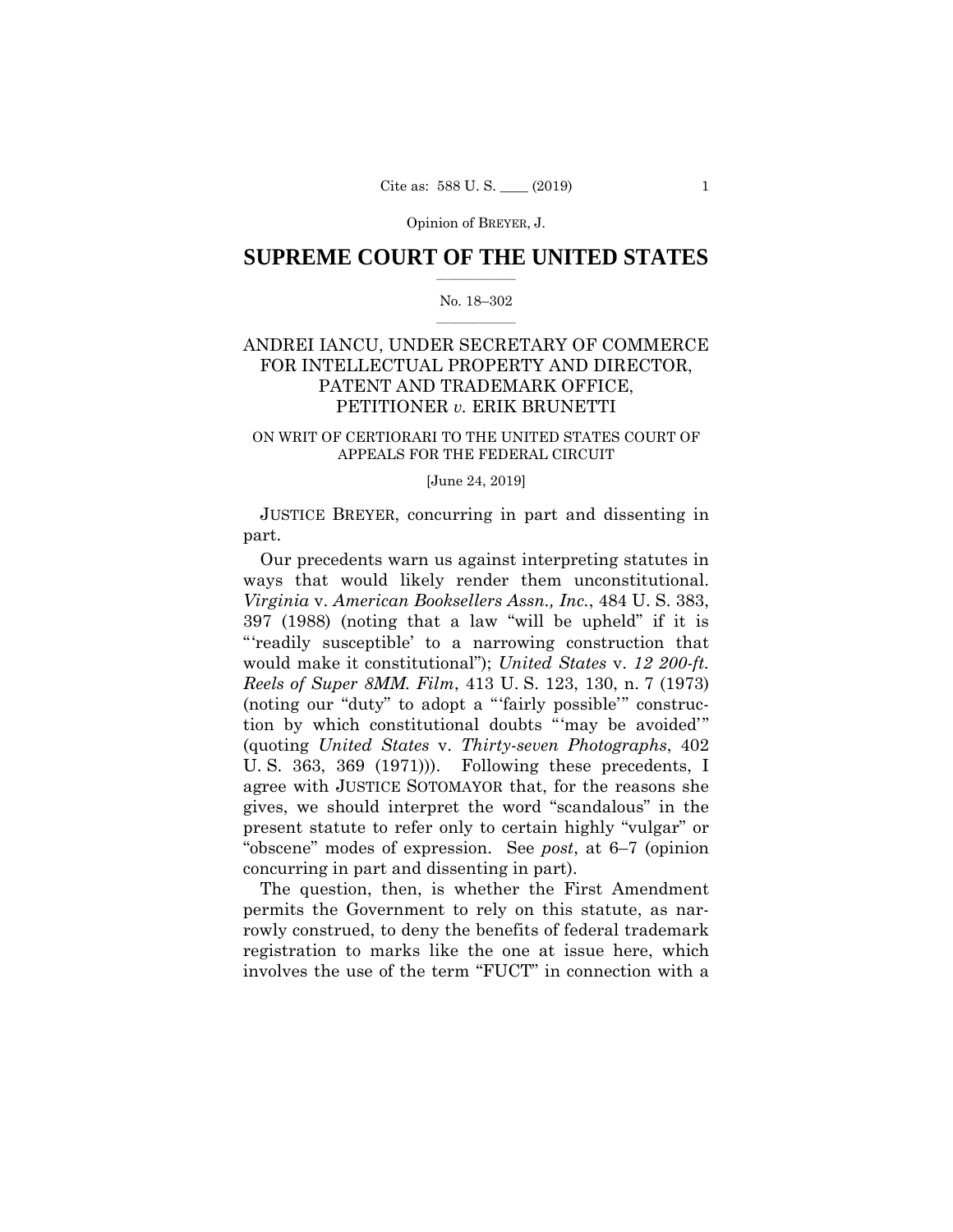clothing line that includes apparel for children and infants. Like JUSTICE SOTOMAYOR, I believe the answer is "yes," though my reasons differ slightly from hers.

> I A

In my view, a category-based approach to the First Amendment cannot adequately resolve the problem before us. I would place less emphasis on trying to decide whether the statute at issue should be categorized as an example of "viewpoint discrimination," "content discrimination," "commercial speech," "government speech," or the like. Rather, as I have written before, I believe we would do better to treat this Court's speech-related categories not as outcome-determinative rules, but instead as rules of thumb. See *Reed* v. *Town of Gilbert*, 576 U. S. \_\_\_, \_\_\_ (2015) (opinion concurring in judgment) (slip op., at 1).

After all, these rules are not absolute. The First Amendment is not the Tax Code. Indeed, even when we consider a regulation that is ostensibly "viewpoint discriminatory" or that is subject to "strict scrutiny," we sometimes find the regulation to be constitutional after weighing the competing interests involved. See, *e.g.*, *Morse* v. *Frederick*, 551 U. S. 393, 397 (2007) ("[S]chools may take steps to safeguard those entrusted to their care from speech that can reasonably be regarded as encouraging illegal drug use"); *Williams-Yulee* v. *Florida Bar*, 575 U. S. 433, \_\_\_ (2015) (slip op., at 8) (explaining that although "'it is the rare case'" when a statute satisfies strict scrutiny, "those cases do arise" (quoting *Burson* v. *Freeman*, 504 U. S. 191, 211 (1992) (plurality opinion))).

Unfortunately, the Court has sometimes applied these rules—especially the category of "content discrimination"—too rigidly. In a number of cases, the Court has struck down what I believe are ordinary, valid regulations that pose little or no threat to the speech interests that the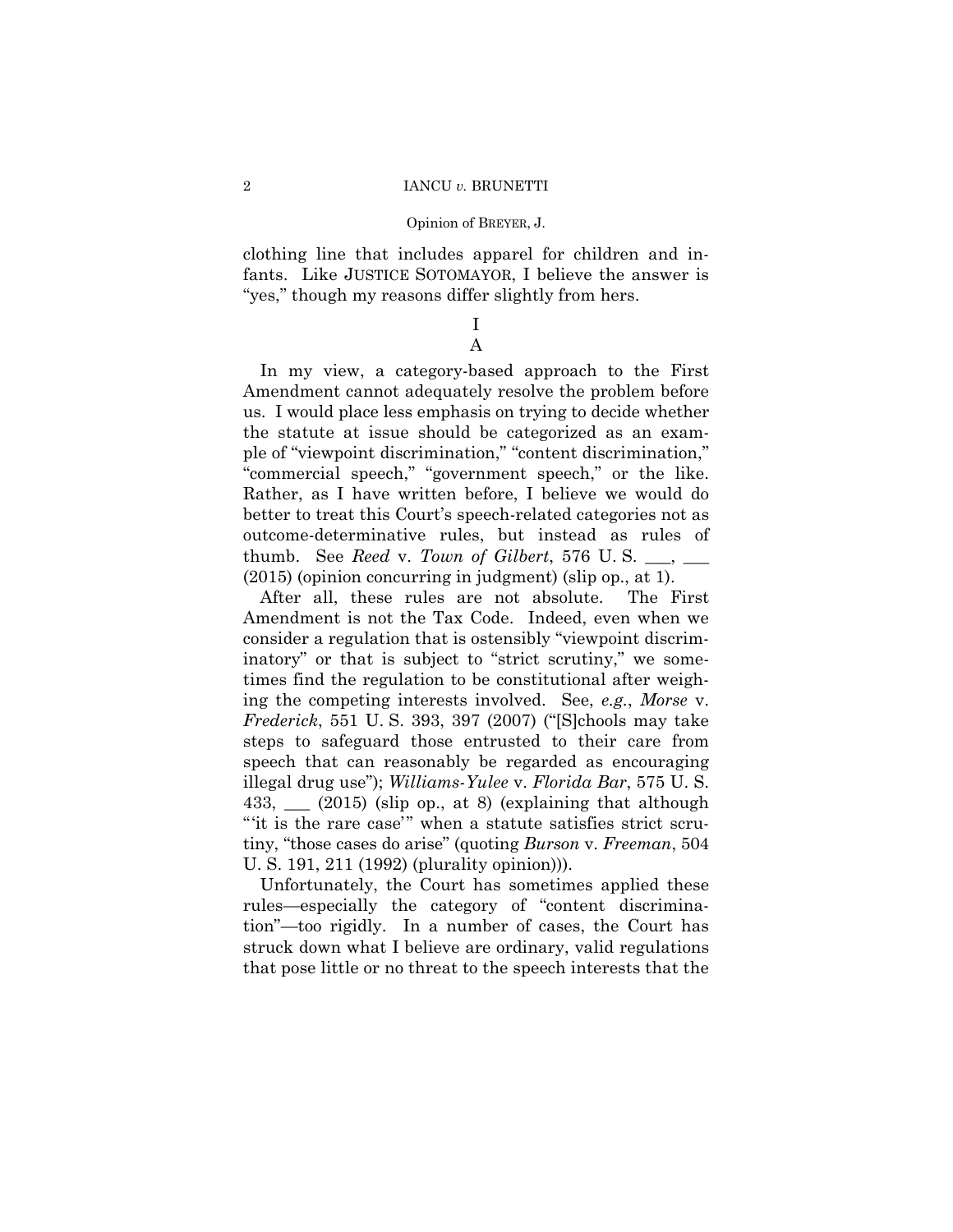*Health Inc.*, 564 U. S. 552, 589–592 (2011) (BREYER, J., First Amendment protects. See *Janus* v. *State, County, and Municipal Employees*, 585 U. S. \_\_\_, \_\_\_–\_\_\_ (2018) (KAGAN, J., dissenting) (slip op., at 27–28); *Sorrell* v. *IMS*  dissenting); see generally *Reed*, 576 U.S., at  $\_\_\_\_\_\_$ (opinion of BREYER, J.) (slip op., at 2–4).

Rather than deducing the answers to First Amendment questions strictly from categories, as the Court often does, I would appeal more often and more directly to the values the First Amendment seeks to protect. As I have previously written, I would ask whether the regulation at issue "works speech-related harm that is out of proportion to its justifications." *United States* v. *Alvarez*, 567 U. S. 709, 730 (2012) (opinion concurring in judgment); see *Reed*, 576 U. S., at \_\_\_ (opinion concurring in judgment) (slip op., at 4) (discussing the matter further, particularly in respect to the category of content discrimination).

### B

This case illustrates the limits of relying on rigid First Amendment categories, for the statute at issue does not fit easily into any of these categories.

The Court has not decided whether the trademark statute is simply a method of regulating pure "commercial speech." See *Matal* v. *Tam*, 582 U. S. \_\_\_, \_\_\_ (2017) (opinion of ALITO, J.) (slip op., at 24) (leaving open the question whether trademarks are commercial speech); *id.*, at \_\_\_ (opinion of Kennedy, J.) (slip op., at 5) (same). There may be reasons for doubt on that score. Trademarks, after all, have an expressive component in addition to a commercial one, and the statute does not bar anyone from speaking. To be sure, the statute does regulate the commercial function of trademarks. But it does so in a limited way designed primarily to ensure that a mark identifies the product's source. See *Wal-Mart Stores, Inc.*  v. *Samara Brothers, Inc.*, 529 U. S. 205, 212 (2000).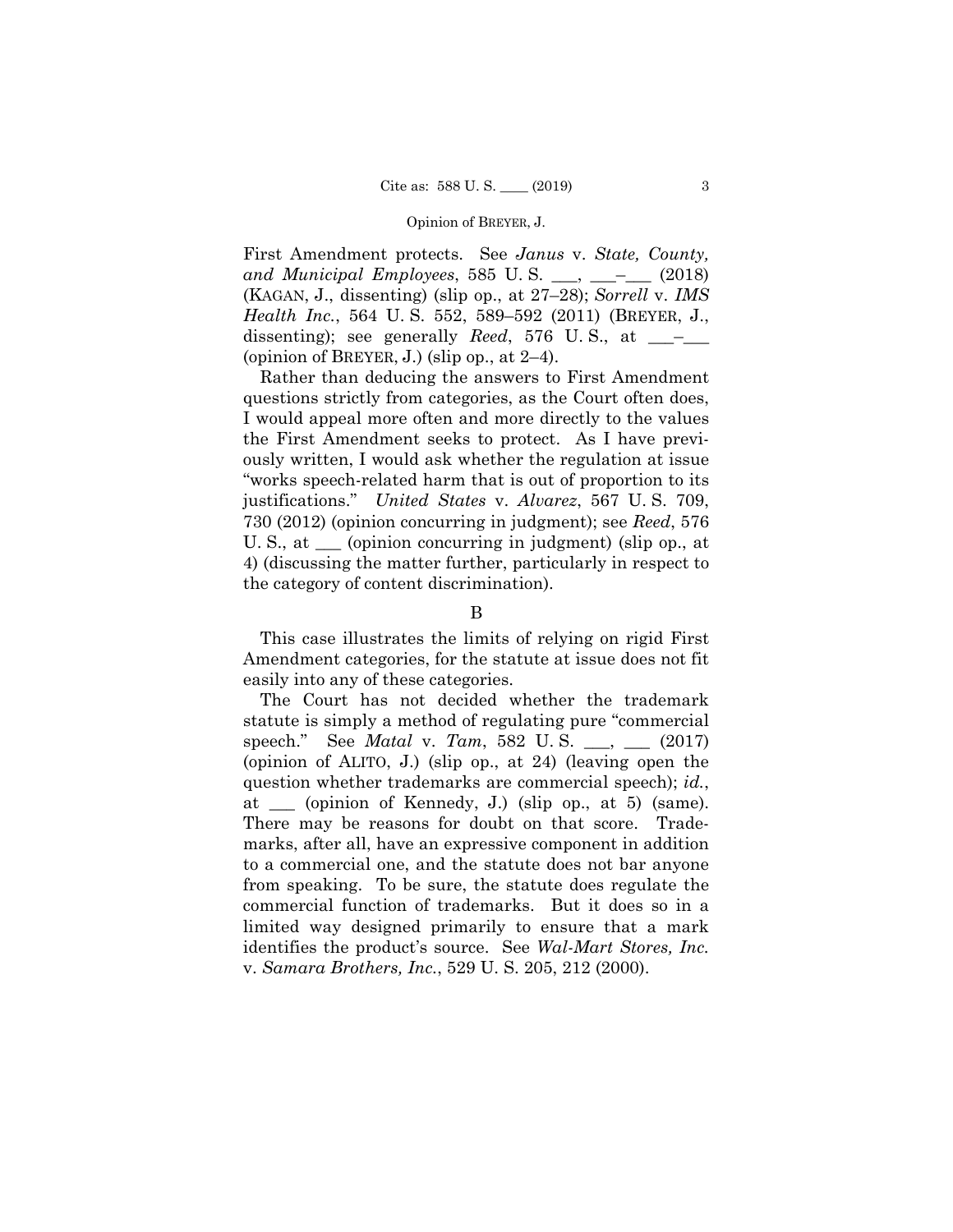#### Opinion of BREYER, J.

The trademark statute cannot easily be described as a regulation of "government speech," either. *Tam*, 582 U. S., at  $\_\_\_\_\_\_\$ (slip op., at 12–18). The Government, however, may be loosely associated with the mark because it registers the mark and confers certain benefits upon the owner.

 may be "instruc[tive]" "when the government establishes a What about the concept of a "public forum"? Trademark registration has little in common with a traditional public forum, as the register of trademarks is not a public park, a street, or a similar forum for public debate. See *Perry Ed. Assn.* v. *Perry Local Educators' Assn.*, 460 U. S. 37, 45 (1983). But one can find some vague resemblance between trademark registration and what this Court refers to as a "limited public forum" created by the government for private speech. See *post*, at 15 (opinion of SOTOMAYOR, J.); *Christian Legal Soc. Chapter of Univ. of Cal., Hastings College of Law* v. *Martinez*, 561 U. S. 661, 679, n. 11 (2010). The trademark registration system also bears some resemblance to cases involving government subsidies for private speech, as such programs—like trademark registration—may grant a benefit to some forms of speech without prohibiting other forms of speech. See *post*, at 15 (opinion of SOTOMAYOR, J.); *Legal Services Corporation* v. *Velazquez*, 531 U. S. 533, 543–544 (2001) (noting that the First Amendment rules applicable to limited public forums subsidy for specified ends").

As for the concepts of "viewpoint discrimination" and "content discrimination," I agree with JUSTICE SOTOMAYOR that the boundaries between them may be difficult to discern. *Post*, at 10; see *Rosenberger* v. *Rector and Visitors of Univ. of Va.*, 515 U. S. 819, 831 (1995) ("[T]he distinction is not a precise one"). Even so, it is hard to see how a statute prohibiting the registration of only highly vulgar or obscene words discriminates based on "viewpoint." Of course, such words often evoke powerful emotions. Standing by themselves, however, these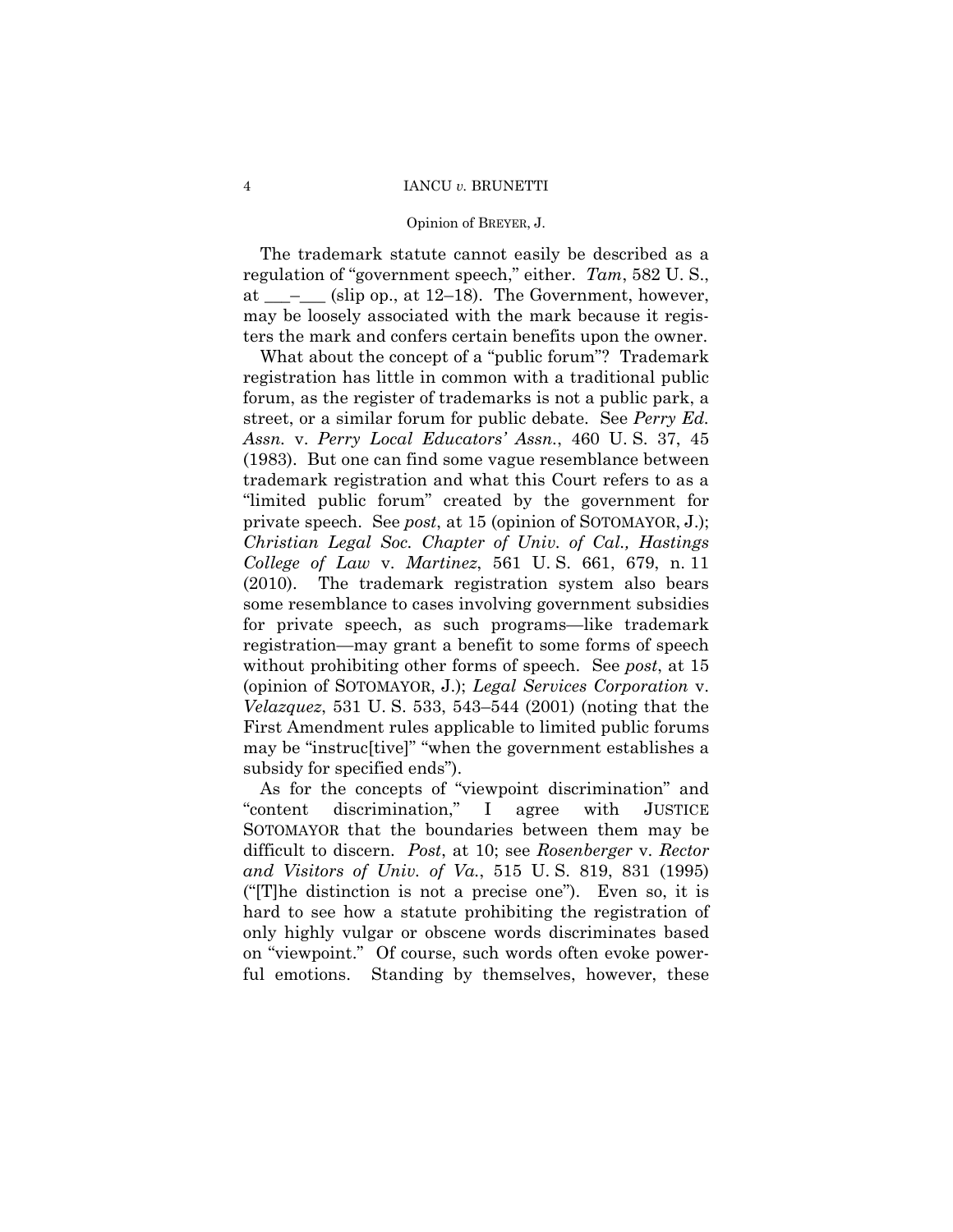words do not typically convey any particular viewpoint. See *FCC* v. *Pacifica Foundation*, 438 U. S. 726, 746, n. 22 (1978) (noting that the Government's regulation of vulgar words was based not on "point of view," but on "the way in which [speech] is expressed"). Moreover, while a restriction on the registration of highly vulgar words arguably places a content-based limit on trademark registration, it is hard to see why that label should be outcomedeterminative here, for regulations governing trademark registration "inevitably involve content discrimination." *Reed*, 576 U. S., at \_\_\_ (opinion of BREYER, J.) (slip op., at 3); see *Tam*, 582 U. S., at \_\_\_ (opinion of Kennedy, J.) (slip op., at 6) (noting that the constitutionality of some content-based trademark restrictions is "well settled"); Katyal, Trademark Intersectionality, 57 UCLA L. Rev. 1601, 1602 (2010) (noting that trademark law is "indelibly rooted in content-based considerations").

In short, the trademark statute does not clearly fit within any of the existing outcome-determinative categories. Why, then, should we rigidly adhere to these categories? Rather than puzzling over categorization, I believe we should focus on the interests the First Amendment protects and ask a more basic proportionality question: Does "the regulation at issue wor[k] harm to First Amendment interests that is disproportionate in light of the relevant regulatory objectives"? *Reed*, 576 U. S., at \_\_\_ (opinion of BREYER, J.) (slip op., at 4).

#### II

Based on this proportionality analysis, I would conclude that the statute at issue here, as interpreted by JUSTICE SOTOMAYOR, does not violate the First Amendment.

How much harm to First Amendment interests does a bar on registering highly vulgar or obscene trademarks work? Not much. The statute leaves businesses free to use highly vulgar or obscene words on their products, and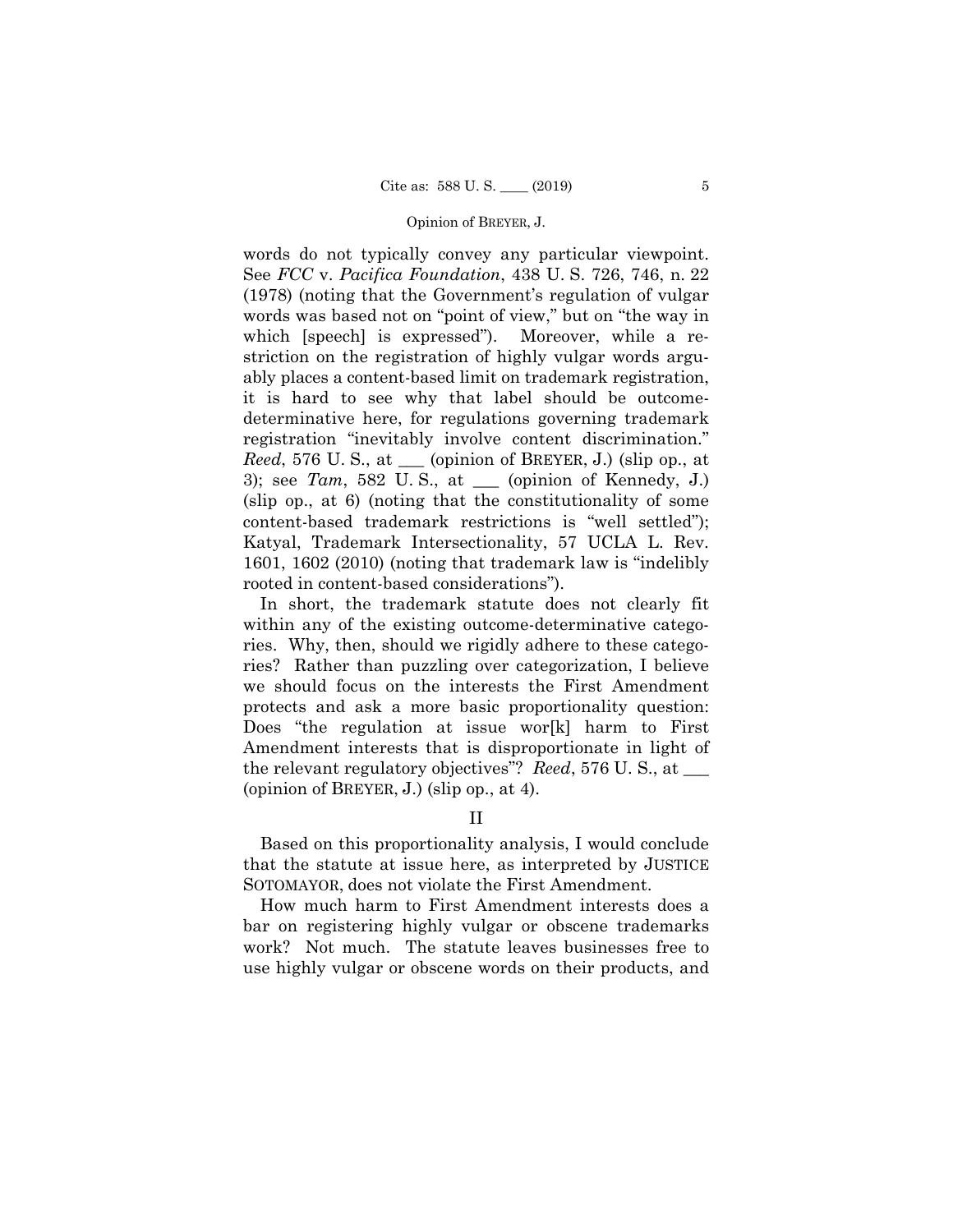even to use such words directly next to other registered marks. Indeed, a business owner might even use a vulgar word as a trademark, provided that he or she is willing to forgo the benefits of registration. See *post*, at 2 (opinion of SOTOMAYOR, J.); *Tam*, 582 U. S., at \_\_\_–\_\_\_ (slip op., at 4–5).

 (slip op., at 2). As I have noted, that mission, by its very  speech. *Supra*, at 5. Trademark law therefore forbids the Moreover, the field at issue here, trademark law, is a highly regulated one with a specialized mission: to "helle" consumers identify goods and services that they wish to purchase, as well as those they want to avoid." *Id.*, at \_\_\_ nature, requires the Government to impose limitations on registration of certain types of words—for example, those that will likely "cause confusion," or those that are "merely descriptive." 15 U. S. C. §§1052(d), (e). For that reason, an applicant who seeks to register a mark should not expect complete freedom to say what she wishes, but should instead expect linguistic regulation.

Now consider, by way of contrast, the Government's interests in barring the registration of highly vulgar or obscene trademarks. For one thing, when the Government registers a mark, it is necessarily "involv[ed] in promoting" that mark. *Post*, at 18 (opinion of SOTOMAYOR, J.). The Government has at least a reasonable interest in ensuring that it is not involved in promoting highly vulgar or obscene speech, and that it will not be associated with such speech.

For another, scientific evidence suggests that certain highly vulgar words have a physiological and emotional impact that makes them different in kind from most other words. See M. Mohr, Holy S\*\*\*: A Brief History of Swearing 252 (2013) (Mohr) (noting the "emotional impact" of certain profane words that "excite the lower-brain circuitry responsible for emotion," resulting in "electrical impulses that can be measured in the skin"). These vulgar words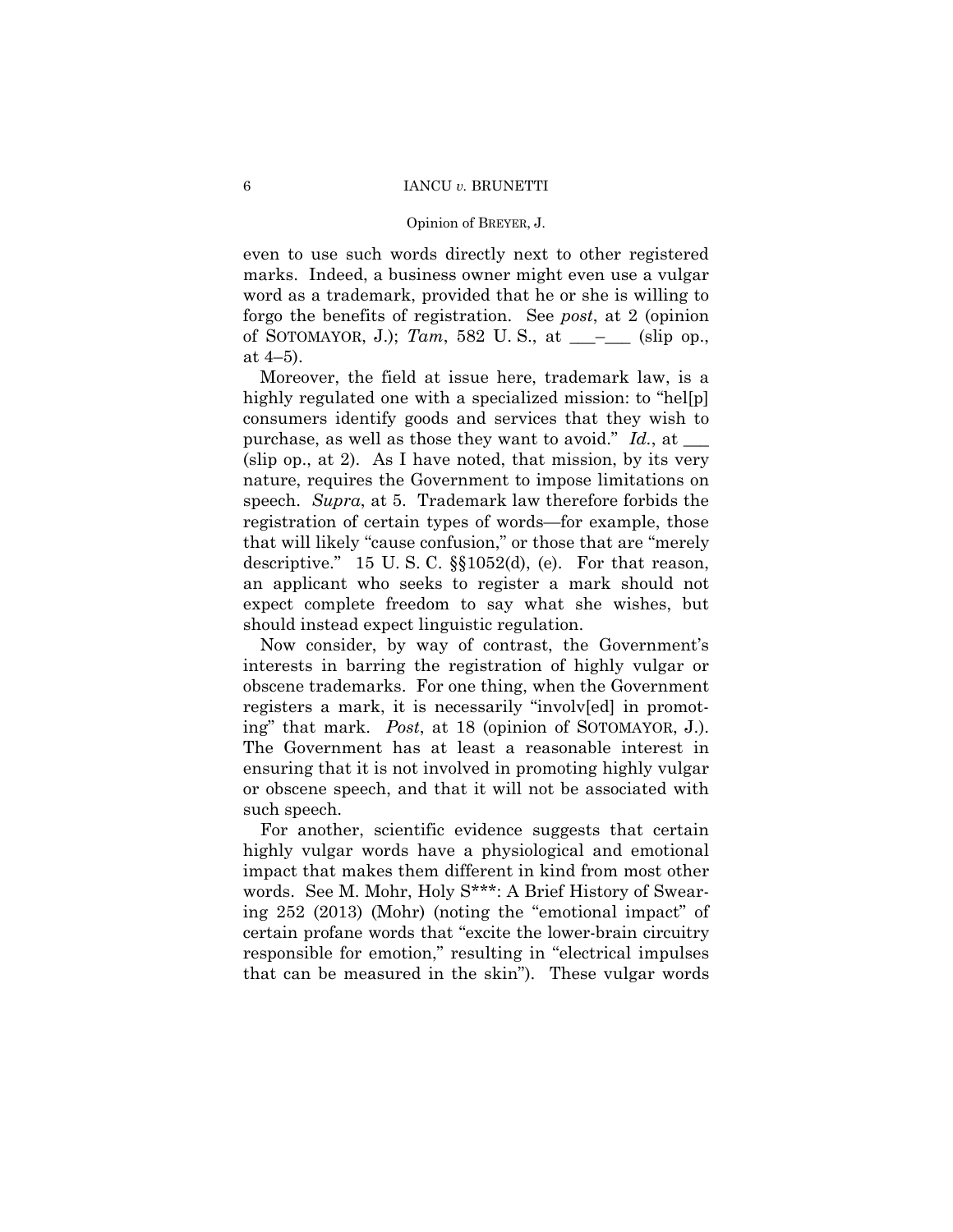functions. Mohr 253. And the list of swear words may be originate in a different part of our brains than most other words. *Id.*, at 250. And these types of swear words tend to attract more attention and are harder to forget than other words. See Jay, Caldwell-Harris, & King, Recalling Taboo and Nontaboo Words, 121 Am. J. Psych. 83, 83–86 (2008) (collecting research). Notably, that has remained true even as the list of offensive swear words has changed over time: In the last few centuries, the list has evolved away from words of religious disrespect and toward words that are sexually explicit or that crudely describe bodily evolving yet again, perhaps in the direction of including race-based epithets. *Id.*, at 254, 256.

These attention-grabbing words, though financially valuable to some businesses that seek to attract interest in their products, threaten to distract consumers and disrupt commerce. And they may lead to the creation of public spaces that many will find repellant, perhaps on occasion creating the risk of verbal altercations or even physical confrontations. (Just think about how you might react if you saw someone wearing a t-shirt or using a product emblazoned with an odious racial epithet.) The Government thus has an interest in seeking to disincentivize the use of such words in commerce by denying the benefit of trademark registration. Cf. *Brandenburg* v. *Ohio*, 395 U. S. 444, 447 (1969) (*per curiam*) (permitting regulation of words "directed to inciting or producing imminent lawless action" and "likely to incite or produce such action").

Finally, although some consumers may be attracted to products labeled with highly vulgar or obscene words, others may believe that such words should not be displayed in public spaces where goods are sold and where children are likely to be present. They may believe that trademark registration of such words could make it more likely that children will be exposed to public displays involving such words. To that end, the Government may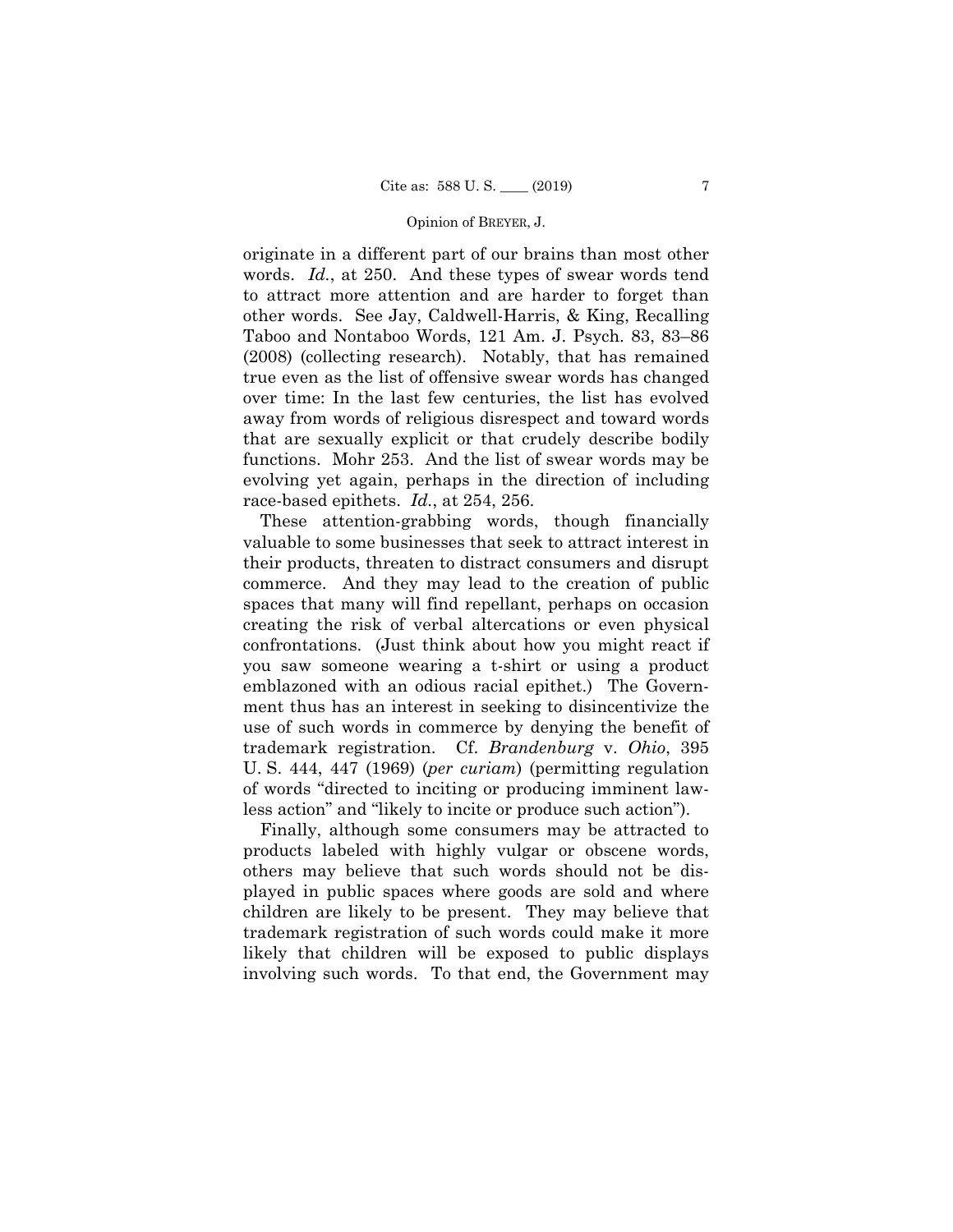#### Opinion of BREYER, J.

have an interest in protecting the sensibilities of children by barring the registration of such words. See *Denver Area Ed. Telecommunications Consortium, Inc.* v. *FCC*, 518 U. S. 727, 743 (1996) (plurality opinion) (noting the Government's interest in "protec[ting] children from exposure to patently offensive sex-related material"); *Ginsberg*  v. *New York*, 390 U. S. 629, 640 (1968) (noting the government's "interest in the well-being of its youth").

The upshot of this analysis is that the narrowing construction articulated by JUSTICE SOTOMAYOR risks some harm to First Amendment interests, but not very much. And applying that interpretation seems a reasonable way—perhaps the only way—to further legitimate government interests. Of course, there is a risk that the statute might be applied in a manner that stretches it beyond the few vulgar words that are encompassed by the narrow interpretation JUSTICE SOTOMAYOR sets forth. That risk, however, could be mitigated by internal agency review to ensure that agency officials do not stray beyond their mandate. In any event, I do not believe that this risk alone warrants the facial invalidation of this statute.

I would conclude that the prohibition on registering "scandalous" marks does not "wor[k] harm to First Amendment interests that is disproportionate in light of the relevant regulatory objectives." *Reed*, 576 U. S., at \_\_\_ (opinion of BREYER, J.) (slip op., at 4). I would therefore uphold this part of the statute. I agree with the Court, however, that the bar on registering "immoral" marks violates the First Amendment. Because JUSTICE SOTOMAYOR reaches the same conclusions, using roughly similar reasoning, I join her opinion insofar as it is consistent with the views set forth here.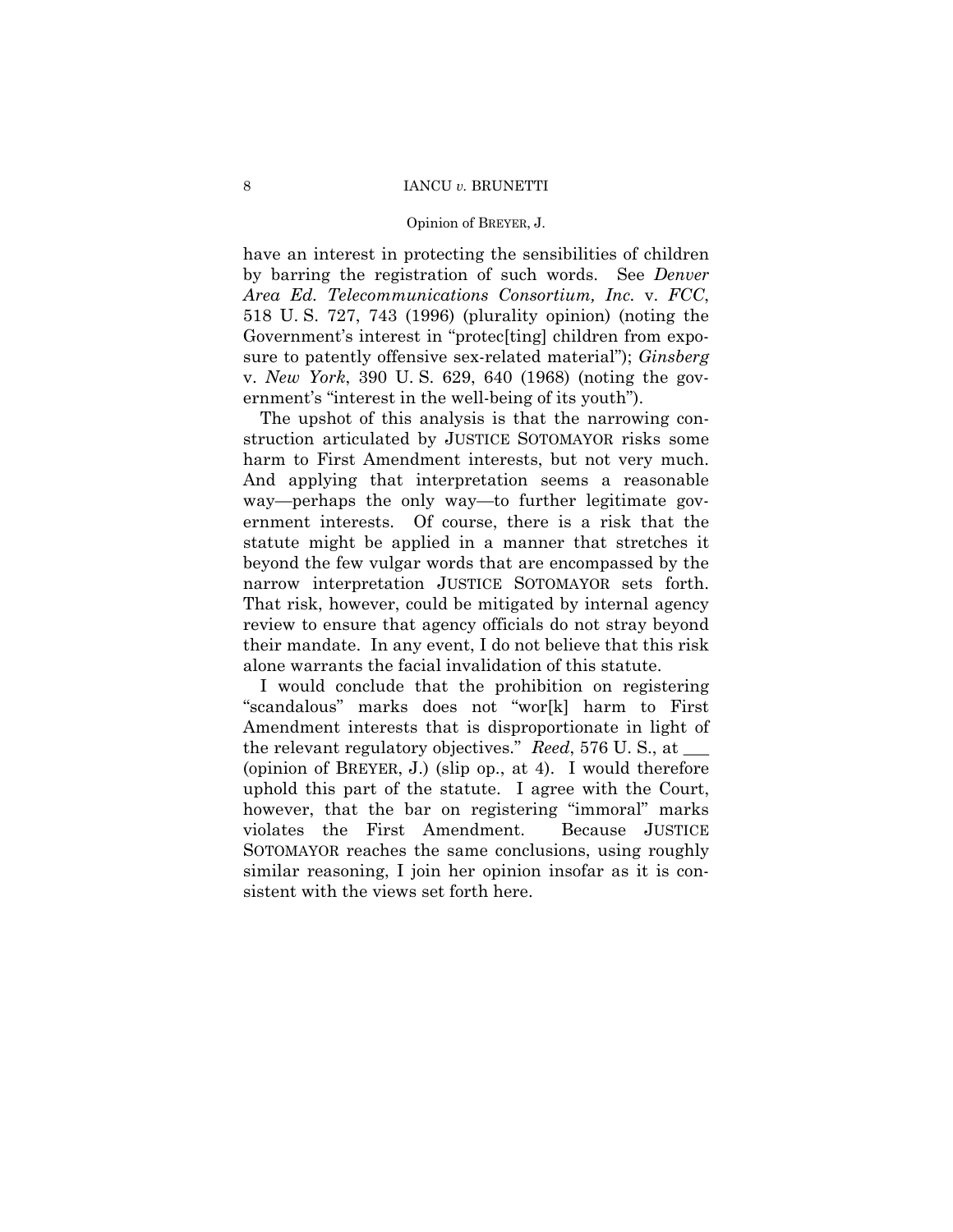## $\frac{1}{2}$  , where  $\frac{1}{2}$ **SUPREME COURT OF THE UNITED STATES**

#### $\frac{1}{2}$  ,  $\frac{1}{2}$  ,  $\frac{1}{2}$  ,  $\frac{1}{2}$  ,  $\frac{1}{2}$  ,  $\frac{1}{2}$ No. 18–302

# PATENT AND TRADEMARK OFFICE, ANDREI IANCU, UNDER SECRETARY OF COMMERCE FOR INTELLECTUAL PROPERTY AND DIRECTOR, PETITIONER *v.* ERIK BRUNETTI

# ON WRIT OF CERTIORARI TO THE UNITED STATES COURT OF APPEALS FOR THE FEDERAL CIRCUIT

#### [June 24, 2019]

JUSTICE SOTOMAYOR, with whom JUSTICE BREYER joins, concurring in part and dissenting in part.

The Court's decision today will beget unfortunate results. With the Lanham Act's scandalous-marks provision, 15 U. S. C. §1052(a), struck down as unconstitutional viewpoint discrimination, the Government will have no statutory basis to refuse (and thus no choice but to begin) registering marks containing the most vulgar, profane, or obscene words and images imaginable.

The coming rush to register such trademarks—and the Government's immediate powerlessness to say no—is eminently avoidable. Rather than read the relevant text as the majority does, it is equally possible to read that provision's bar on the registration of "scandalous" marks to address only obscenity, vulgarity, and profanity. Such a narrowing construction would save that duly enacted legislative text by rendering it a reasonable, viewpointneutral restriction on speech that is permissible in the context of a beneficial governmental initiative like the trademark-registration system. I would apply that narrowing construction to the term "scandalous" and accordingly reject petitioner Erik Brunetti's facial challenge.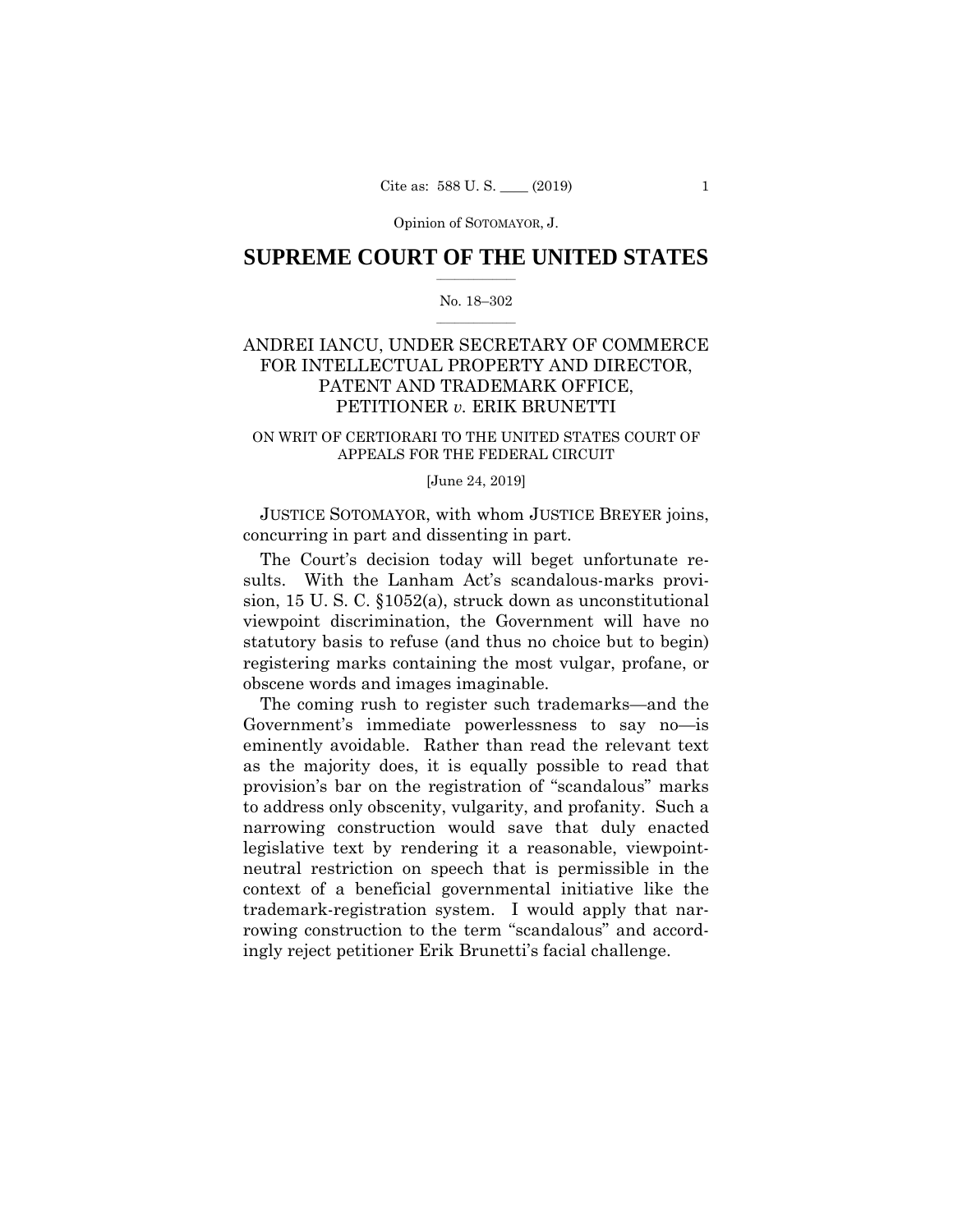I

Trademark registration, as the majority notes, is not required for using, owning, or suing others for infringing a trademark. Rather, the trademark-registration system is an ancillary system set up by the Government that confers a small number of noncash benefits on trademark-holders who register their marks. See *ante*, at 2.

The Government need not provide this largely commercial benefit at all. Once the Government does provide the benefit, however, it may not restrict access on the basis of the viewpoint expressed by the relevant mark. See *ante,*  at 4–5. For that reason, the Court concluded in *Matal* v. *Tam*, 582 U. S.  $\qquad (2017)$ , that §1052(a)'s provision directing the U. S. Patent and Trademark Office (PTO) to deny registration to "disparag[ing]" trademarks was unconstitutional. This case centers on a neighboring set of restrictions: §1052(a)'s provision barring registration of marks featuring "immoral . . . or scandalous matter."

 tile to" such standards. See *ante*, at 6. While the major-The majority finds viewpoint discrimination here by treating the terms "scandalous" and "immoral" as comprising a unified standard that allows messages "aligned with conventional moral standards" but forbids messages "hosity's interpretation of the statute is a reasonable one, it is not the only reasonable one.

A

As the majority notes, there are dictionary definitions for both "immoral" and "scandalous" that do suggest a viewpoint-discriminatory meaning. See *ante*, at 5–6. And as for the word "immoral," I agree with the majority that there is no tenable way to read it that would ameliorate the problem. The word clearly connotes a preference for "rectitude and morality" over its opposite. See *ante*, at 5.

It is with regard to the word "scandalous" that I part ways with the majority. Unquestionably, "scandalous" can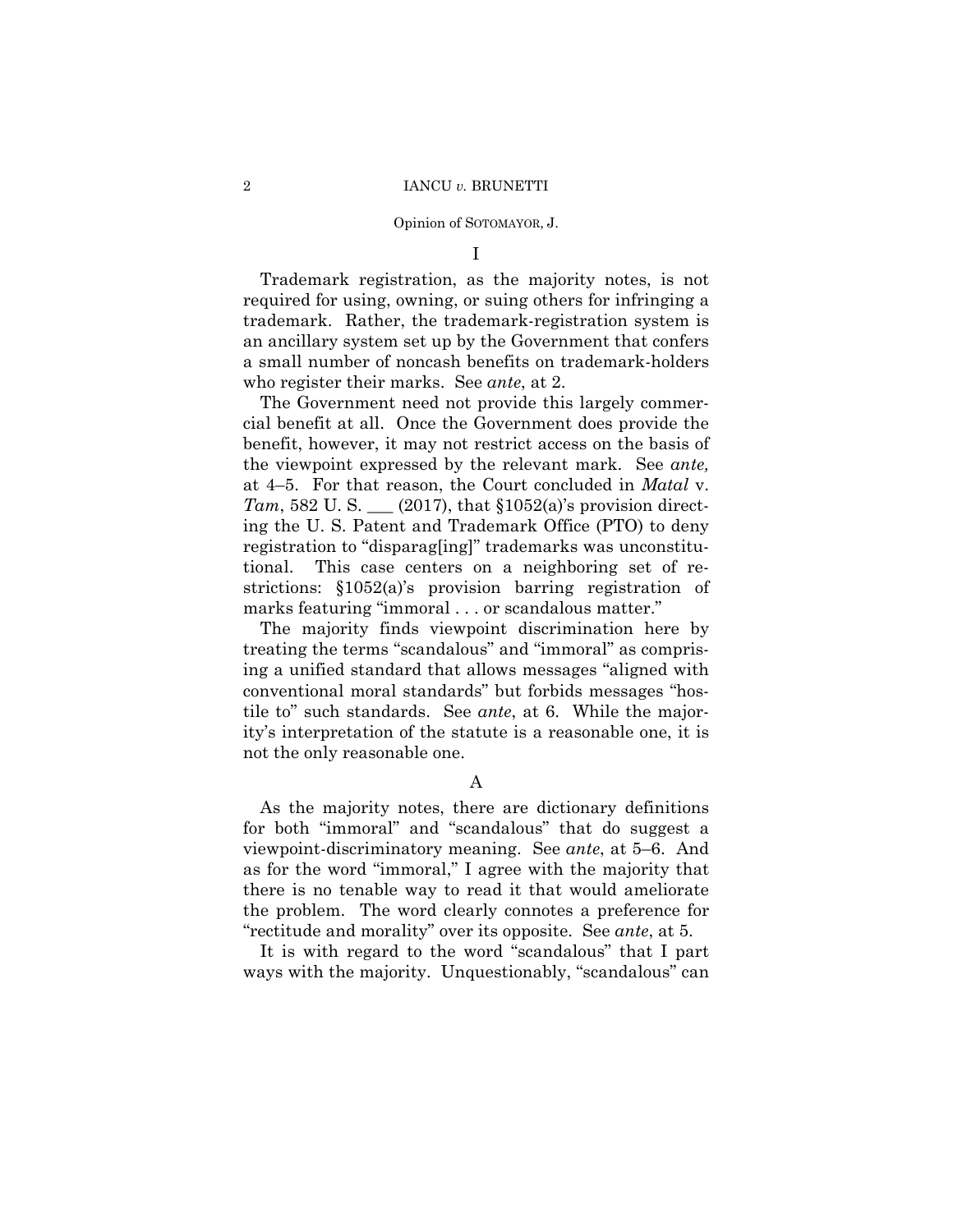nalls 2186, or "extremely offensive to the sense of . . . mean something similar to "immoral" and thus favor some viewpoints over others. See *ante*, at 6. But it does not have to be read that way. To say that a word or image is "scandalous" can instead mean that it is simply indecent, shocking, or generally offensive. See Funk & Wagnalls New Standard Dictionary 2186 (1944) (Funk & Wagnalls) ("shocking to the sense of truth, decency, *or* propriety; disgraceful, offensive" (emphasis added)); Webster's New International Dictionary 2229 (1942) ("exciting reprobation; calling out condemnation"); 9 Oxford English Dictionary 175 (1933) ("Of the nature of, or causing, a 'stumblingblock' or occasion of offence"); 8 Century Dictionary and Cyclopedia 5374 (1911) (Century Dictionary) ("Causing scandal or offense; exciting reproach or reprobation; extremely offensive to the sense of duty or propriety; shameful; shocking"); see also Webster's New College Dictionary 1008 (3d ed. 2005) ("shocking or offensive"). That offensiveness could result from the views expressed, but it could also result from the way in which those views are expressed: using a manner of expression that is "shocking to [one's] sense of . . . decency," Funk & Wagpropriety," 8 Century Dictionary 5374.

The word "scandalous" on its own, then, is ambiguous: It can be read broadly (to cover both offensive ideas and offensive manners of expressing ideas), or it can be read narrowly (to cover only offensive modes of expression). That alone raises the possibility that a limiting construction might be appropriate. But the broader text confirms the reasonableness of the narrower reading, because the word "scandalous" appears in the statute alongside other words that can, and should, be read to constrain its scope.

It is foundational "that a statute is to be read as a whole, since the meaning of statutory language, plain or not, depends on context." *King* v. *St. Vincent's Hospital*, 502 U. S. 215, 221 (1991) (citation omitted). "'Words are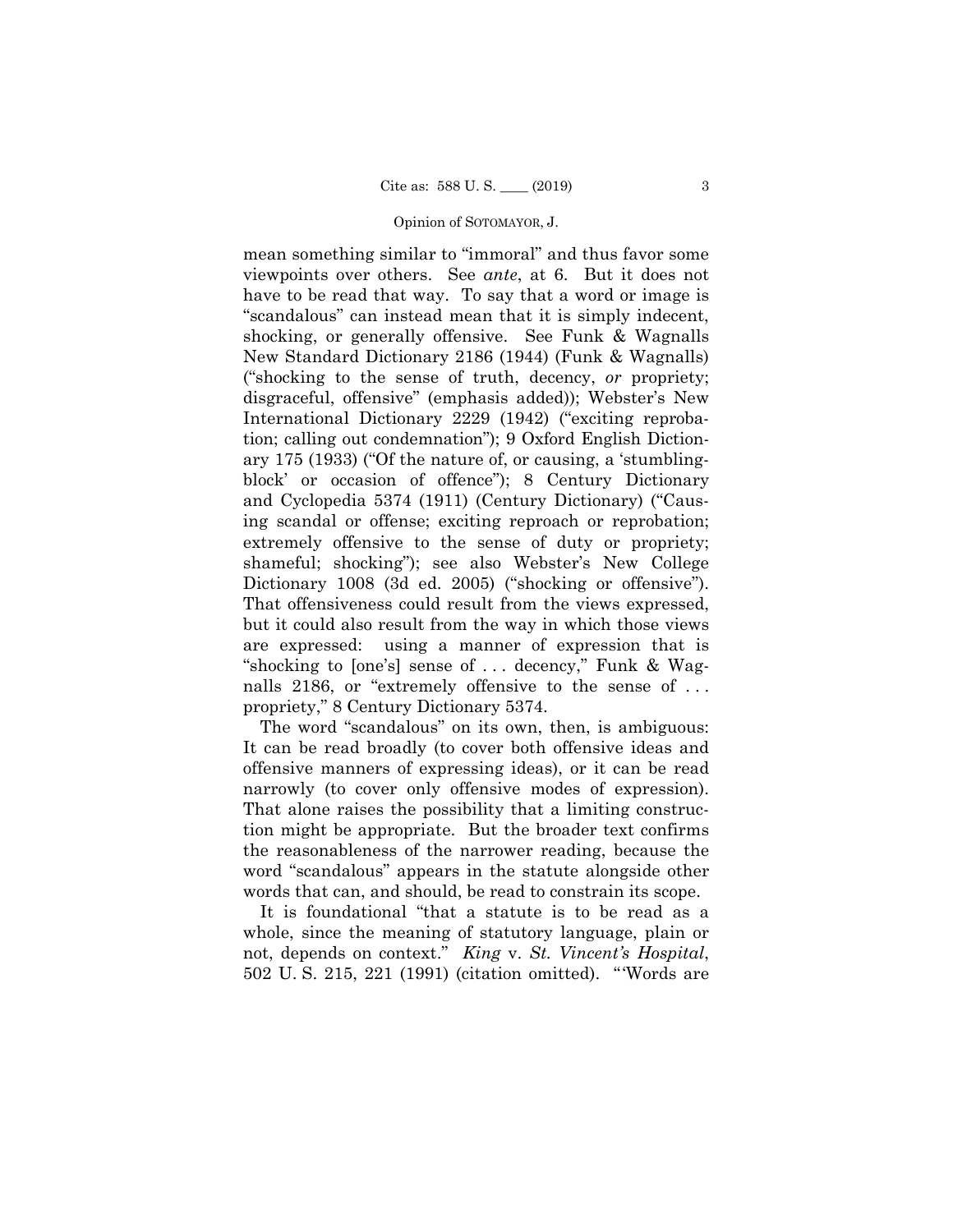not pebbles in alien juxtaposition; they have only a communal existence; and not only does the meaning of each interpenetrate the other, but all in their aggregate take their purport from the setting in which they are used.'" *Ibid.* (quoting *NLRB* v. *Federbush Co.*, 121 F. 2d 954, 957 (CA2 1941) (L. Hand, J.)). Accordingly, and relatedly, courts should, to the extent possible, read statutes so that "'no clause, sentence, or word shall be superfluous, void, or insignificant.'" *TRW Inc.* v. *Andrews*, 534 U. S. 19, 31  $(2001).1$ 

Here, Congress used not only the word "scandalous," but also the words "immoral" and "disparage," in the same block of statutory text—each as a separate feature that could render a mark unregistrable. See §1052(a). *Tam*  already decided that "disparage" served to prohibit marks that were offensive because they derided a particular person or group. See 582 U. S., at \_\_\_ (opinion of ALITO, J.) (slip op., at 22) ("It denies registration to any mark that is offensive to a substantial percentage of the members of any group"); *id.,* at \_\_\_ (opinion of Kennedy, J.) (slip op., at 2) ("[A]n applicant may register a positive or benign mark but not a derogatory one"). That defines one of the three words. Meanwhile, as the majority explains, the word "immoral" prohibits marks that are offensive because they transgress widely held moral beliefs. See *ante*, at 5. That defines a second of the three words.

With marks that are offensive because they are disparaging and marks that are offensive because they are immoral already covered, what work did Congress intend for

proceeding or controversy'" of meaning. *Id.*, at \_\_\_ (slip op., at 16). 1For example, *McDonnell* v. *United States*, 579 U. S. \_\_\_ (2016), involved a statute that defined an "'official act'" as "'any decision or action on any question, matter, cause, suit, proceeding or controversy.' " *Id.*, at \_\_\_ (slip op., at 13). The Court declined to read "'question'" and "'matter'" as covering "a typical meeting, call, or event arranged by a public official" because doing so would deprive the words " 'cause, suit,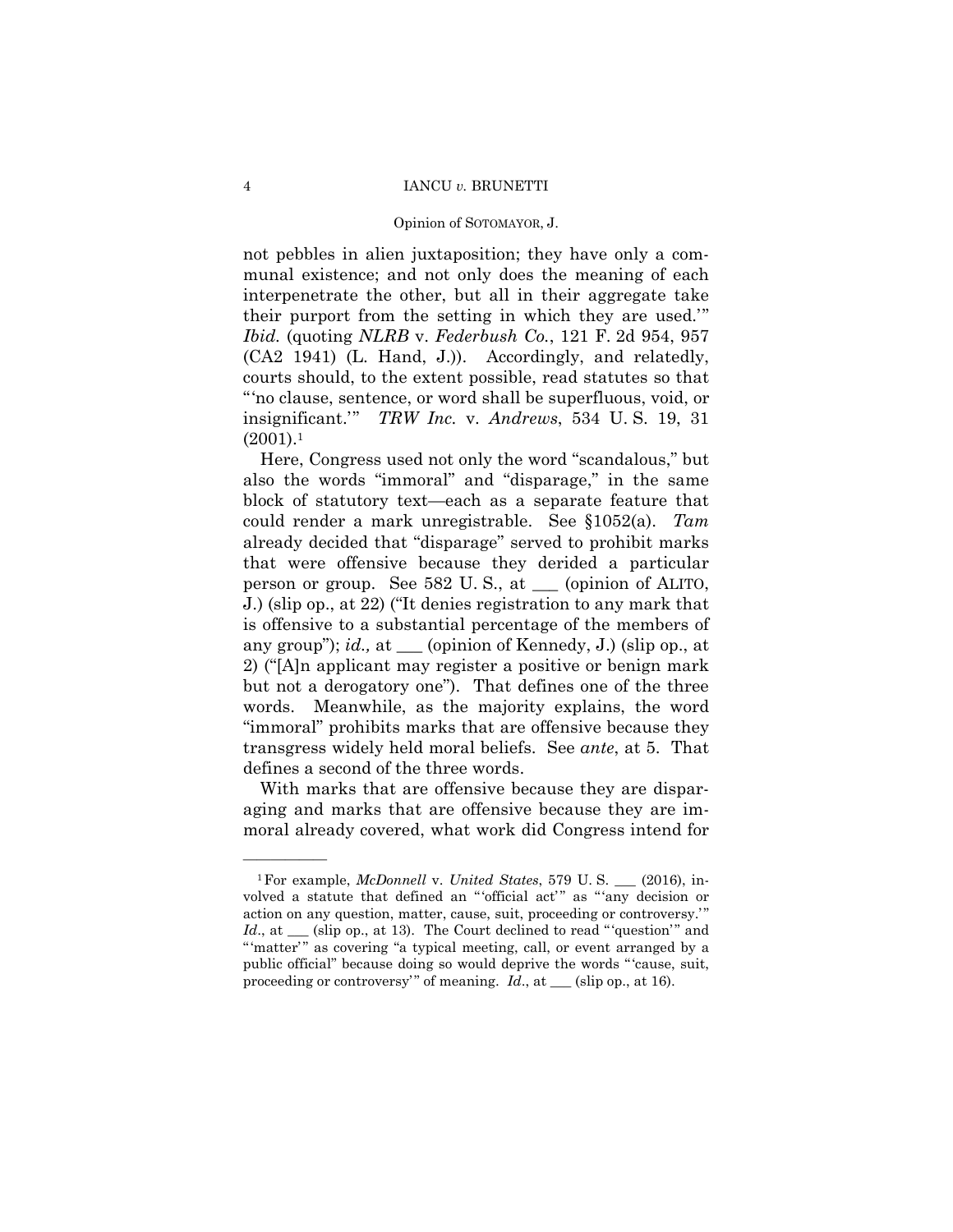"scandalous" to do? A logical answer is that Congress meant for "scandalous" to target a third and distinct type of offensiveness: offensiveness in the mode of communication rather than the idea. The other two words cover marks that are offensive because of the ideas they express; the "scandalous" clause covers marks that are offensive because of the mode of expression, apart from any particular message or idea.

 similar concepts (even at the risk of some redundancy). majority takes. See *ante,* at 6.2 But that is not the ap-To be sure, there are situations in which it makes sense to treat adjoining words as expressing the same or highly Cf. *Swearingen* v. *United States*, 161 U. S. 446, 450 (1896) (construing "'obscene, lewd or lascivious'" to have a unified meaning). That is essentially the approach that the proach that Congress appears to have intended here. For example, "scandalous" does not serve as a broader catchall at the end of a list of similar words that all point in one direction. *E.g., Washington State Dept. of Social and Health Servs.* v. *Guardianship Estate of Keffeler*, 537 U. S. 371, 384 (2003). Nor is "scandalous" simply grouped among a number of closely related terms that help define its meaning. *E.g., Gustafson* v. *Alloyd Co.*, 513 U. S. 561, 575 (1995).

The text of §1052, instead, is a grab bag: It bars the registration of marks featuring "immoral, deceptive, or scandalous matter," as well as, *inter alia*, disparaging marks, flags, insignias, mislabeled wines, and deceased Presidents. See §§1052(a)–(e). This is not, in other words, a situation in which Congress was simply being "verbos[e]

<sup>2</sup>That interpretive move appears to accord with the Federal Circuit and the PTO's past practice. *Ante,* at 2–3. Nevertheless, it is by no means the only reasonable way to read this text, and indeed some courts have suggested that "scandalous" can and should be applied independently of "immoral," see, *e.g., In re McGinley*, 660 F. 2d 481, 485, n. 6 (CCPA 1981).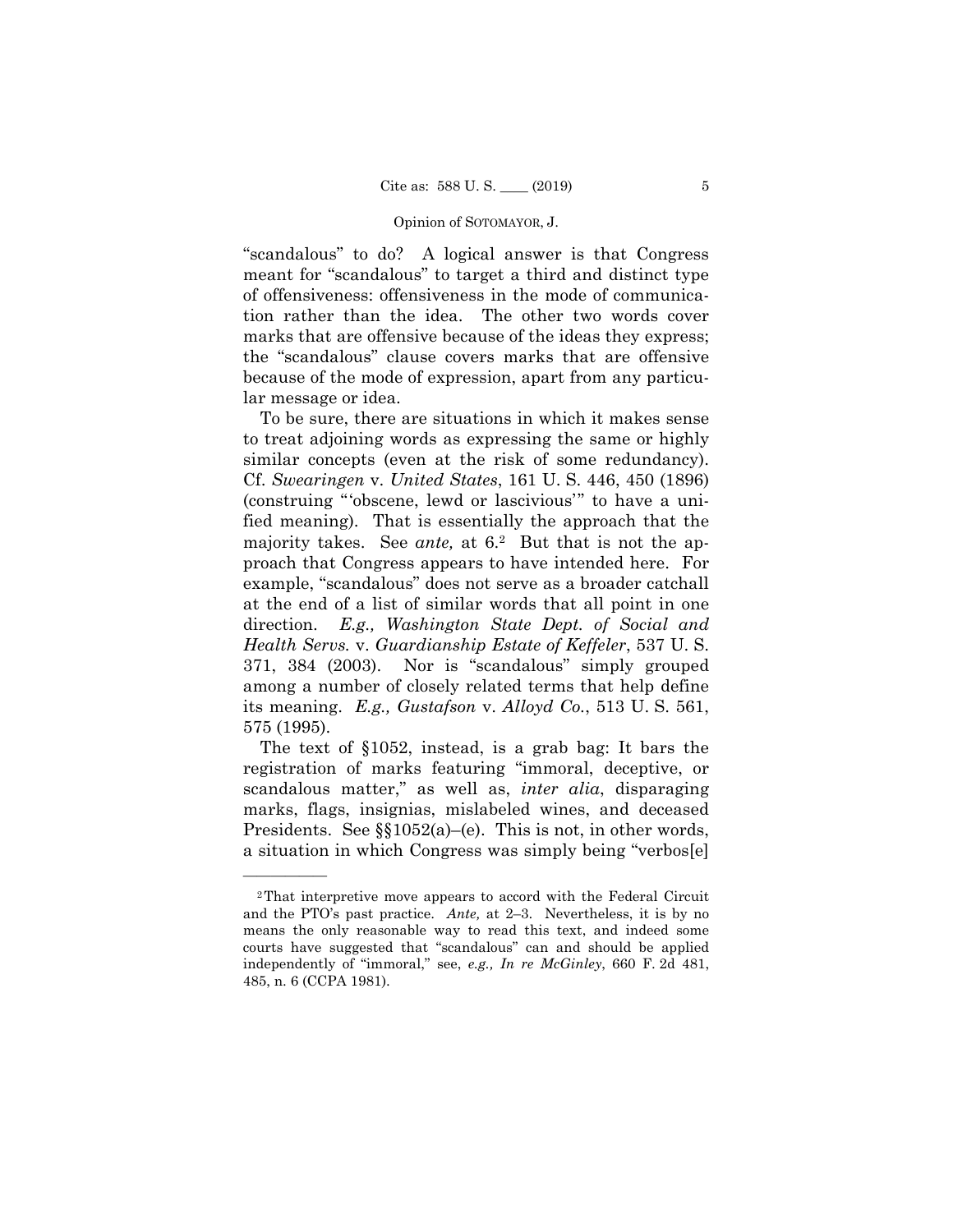# Opinion of SOTOMAYOR, J.

and proli[x]," *Bruesewitz* v. *Wyeth LLC*, 562 U. S. 223, 236 (2011), using two synonyms in rapid-fire succession when one would have done fine. Instead, "scandalous" and "immoral" are separated by an unrelated word ("deceptive") and mixed in with a lengthy series of other, unrelated concepts. The two therefore need not be interpreted as mutually reinforcing under the Court's precedents. See *Graham County Soil and Water Conservation Dist.* v. *United States ex rel. Wilson*, 559 U. S. 280, 288 (2010).

For that reason, while the majority offers a reasonable reading of "scandalous," it also unnecessarily and illadvisedly collapses the words "scandalous" and "immoral." Instead, it should treat them as each holding a distinct, nonredundant meaning, with "immoral" covering marks that are offensive because they transgress social norms, and "scandalous" covering marks that are offensive because of the mode in which they are expressed.

What would it mean for "scandalous" in §1052(a) to cover only offensive modes of expression? The most obvious ways—indeed, perhaps the only conceivable ways—in which a trademark can be expressed in a shocking or offensive manner are when the speaker employs obscenity, vulgarity, or profanity.3 Obscenity has long been defined by this Court's decision in *Miller* v. *California*, 413 U. S. 15 (1973). See *id.,* at 24–26. As for what constitutes "scandalous" vulgarity or profanity, I do not offer a list, but I do interpret the term to allow the PTO to restrict (and potentially promulgate guidance to clarify) the small group of lewd words or "swear" words that cause a visceral reaction, that are not commonly used around children, and that are prohibited in comparable settings.4 Cf. 18

<sup>3</sup>Other modes of expression, such as fighting words or extremely loud noises, could also be called shocking or offensive in certain contexts, see *R. A. V.* v. *St. Paul*, 505 U. S. 377, 386 (1992), but it is hard to see how they would apply in the context of a trademark. 4Although the Government represents, and case law and scholarship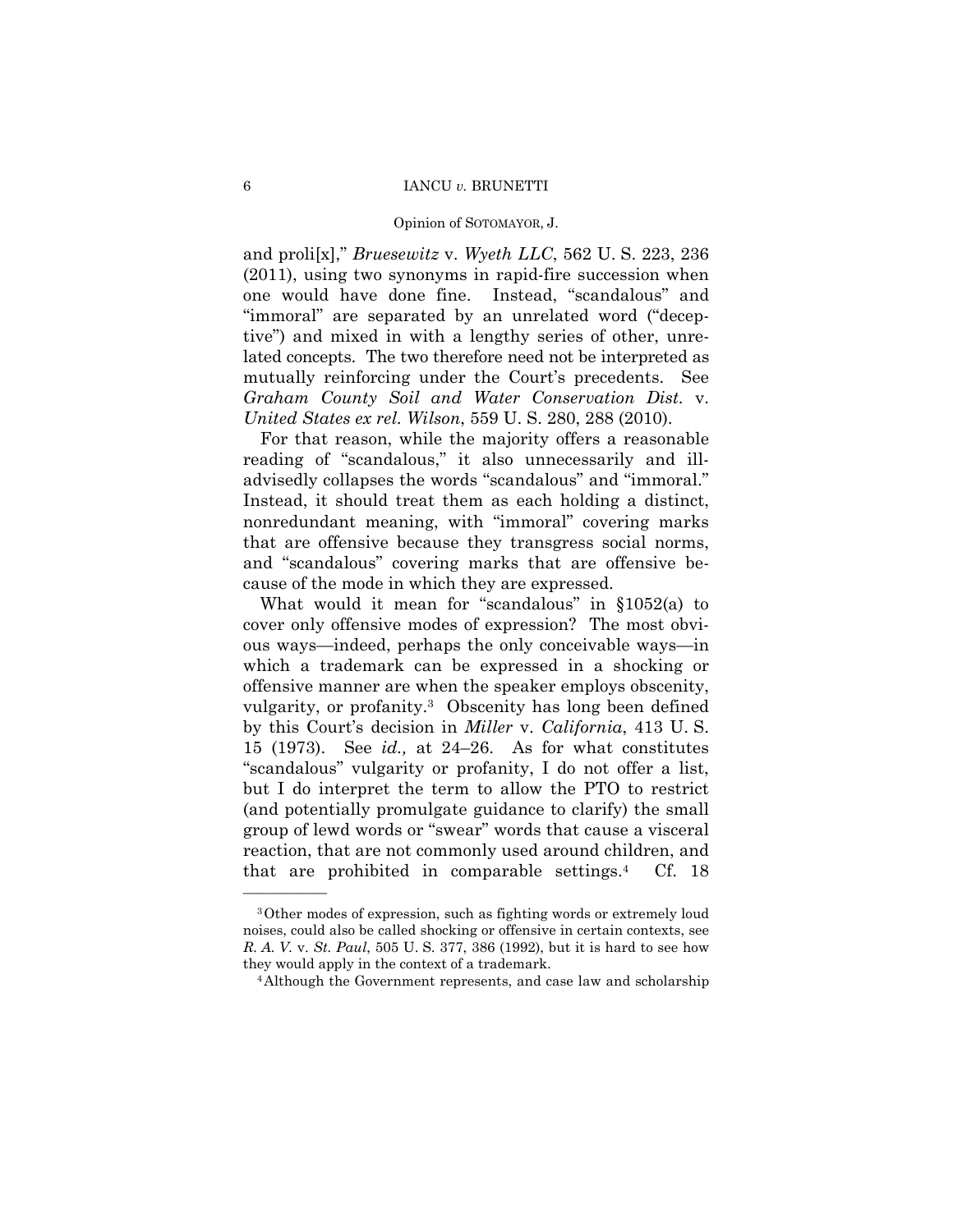U. S. C. §1464 (prohibiting "obscene, indecent, or profane language" in radio communications); *FCC* v. *Pacifica Foundation*, 438 U. S. 726, 746, and n. 22 (1978) (opinion of Stevens, J.) (regulator's objection to a monologue containing various "four-letter words" was not to its "point of view, but to the way in which it [wa]s expressed"); 46 CFR §67.117(b)(3) (2018) (Coast Guard regulation prohibiting vessel names that "contain" or are "phonetically identical to obscene, indecent, or profane language, or to racial or ethnic epithets"); see also Jacobs, The Public Sensibilities Forum, 95 Nw. U. L. Rev. 1357, 1416–1417, and n. 432 (2001) (noting that "swear words" are "perhaps more than any other categor[y] capable of specific articulation" and citing one state agency's list). Of course, "scandalous" offers its own limiting principle: if a word, though not exactly polite, cannot be said to be "scandalous"—*e.g.,*  "shocking" or "extremely offensive," 8 Century Dictionary 5374—it is clearly not the kind of vulgarity or profanity that Congress intended to target. Everyone can think of a small number of words (including the apparent homonym of Brunetti's mark) that would, however, plainly qualify.5

appear to confirm, that "scandalous" in §1052(a) has often been applied to cover this kind of content, see Brief for United States 27; *In re Boulevard Entertainment, Inc.*, 334 F. 3d 1336, 1340 (CA Fed. 2003); Snow, Denying Trademark for Scandalous Speech, 51 U. C. D. L. Rev. 2331, 2339 (2018) (Snow), the majority notes that the PTO has hardly amassed a perfect track record of consistency, see *ante*, at 6–8. Be that as it may, the Government undeniably receives a large volume of trademark applications that easily would fit under this rubric (examples of which I will spare the reader). See *In re Brunetti*, 877 F. 3d 1330, 1355 (CA Fed. 2017) (noting an appendix containing marks denied registration "whose offensiveness cannot be reasonably questioned"). As a result of today's ruling, all of those marks will now

presumably have to be registered.<br><sup>5</sup>There is at least one particularly egregious racial epithet that would fit this description as well. While *Matal* v. *Tam*, 582 U. S. \_\_\_ (2017), removed a statutory basis to deny the registration of racial epithets in general, the Government represented at oral argument that it is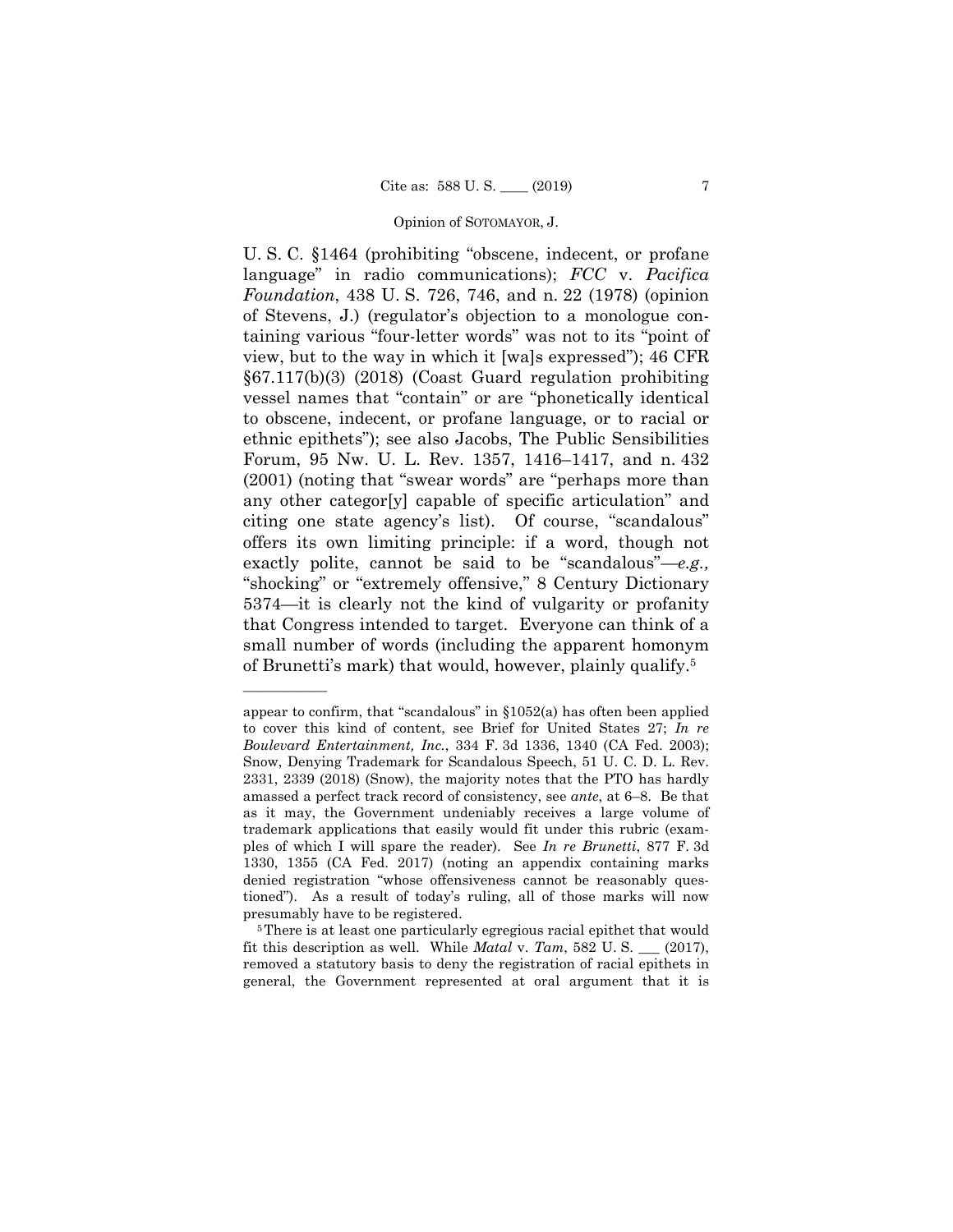B

 violation,'" leading to "'self-evident'" "'opportunity for even his right to use and enforce his trademark in commerce. A limiting construction like the one just discussed is both appropriate in this context and consistent with past precedent. First, while a limiting construction must always be at least reasonable, there are contexts in which imposing such a construction is more appropriate than others. The most obvious example of a setting where more caution is required is in the realm of criminal statutes, where considerations such as the prohibition against vagueness and the rule of lenity come into play. See *Reno*  v. *American Civil Liberties Union*, 521 U. S. 844, 872 (1997) (noting that "[t]he severity of criminal sanctions" can increase First Amendment concerns); *Board of Airport Comm'rs of Los Angeles* v. *Jews for Jesus, Inc.*, 482 U. S. 569, 575–576 (1987) (declining to apply a limiting construction to a provision that banned "'First Amendment activities'" from an airport and noting that the limiting construction proposed would "'confe[r] on police a virtually unrestrained power to arrest and charge persons with a abuse'"). Here, however, the question is only whether the Government must be forced to provide the ancillary benefit of trademark registration to pre-existing trademarks that use even the most extreme obscenity, vulgarity, or profanity. The stakes are far removed from a situation in which, say, Brunetti was facing a threat to his liberty, or

Second, the Court has in the past accepted or applied similarly narrow constructions to avoid constitutional

holding in abeyance trademark applications that use that particular epithet. See Tr. of Oral Arg. 61. As a result of today's ruling, the Government will now presumably be compelled to register marks containing that epithet as well rather than treating it as a "scandalous" form of profanity under §1052(a).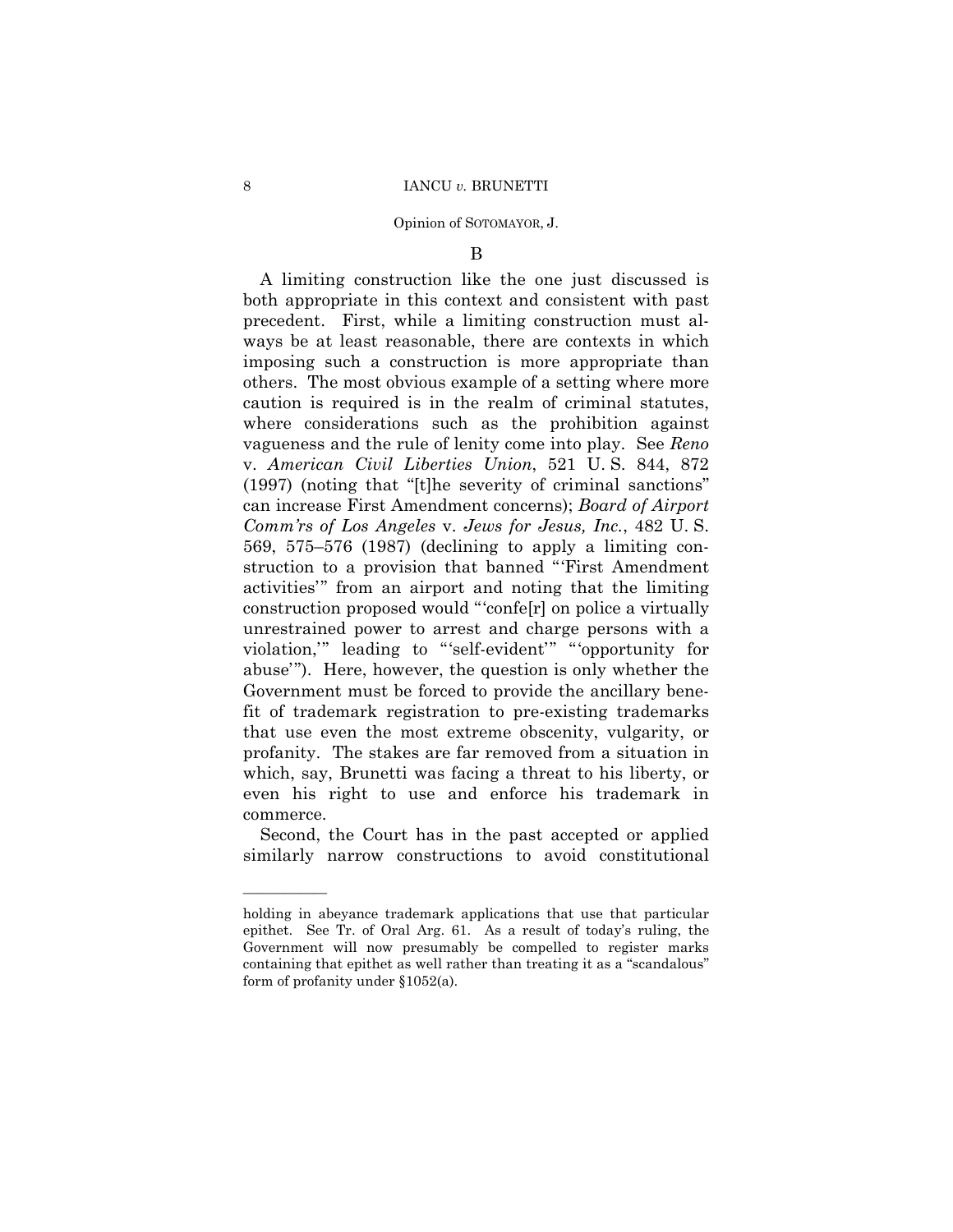infirmities. In *Chaplinsky* v. *New Hampshire*, 315 U. S. 568 (1942), for example, the Court accepted the New Hampshire Supreme Court's narrowing of a state statute covering "'any offensive, derisive or annoying word,'" *id.,*  at 569, to reach only those words that would strike the average person as being "plainly likely to cause a breach of the peace by the addressee," *id.,* at 573. "[T]hus construed," this Court decided, the statute did not violate the right to free speech. *Ibid.*; see also *Boos* v. *Barry*, 485 U. S. 312, 329–330 (1988) (accepting Court of Appeals' construction of a statute making it illegal "'to congregate within 500 feet of any [embassy, legation, or consulate] and refuse to disperse after having been ordered so to do by the police'" to reach only "congregations that are directed at an embassy" and "'only when the police reasonably believe that a threat to the security or peace of the embassy is present'").

In *Frisby* v. *Schultz*, 487 U. S. 474 (1988), the Court addressed an ordinance that prohibited "'picketing before or about the residence or dwelling of any individual.'" *Id.,*  at 477. The Court construed the statute to reach only "focused picketing taking place solely in front of a particular residence." *Id.,* at 483. Given that "narrow scope," the statute was not facially unconstitutional. *Id.,* at 488; see also *In re Brunetti*, 877 F. 3d 1330, 1358 (CA Fed. 2017) (Dyk, J., concurring in judgment) (noting this Court's narrow constructions of federal obscenity statutes).

Taking the word "scandalous" to target only those marks that employ an offensive mode of expression follows a similar practice. To be sure, the word could be read more broadly, thereby sweeping unconstitutionally into viewpoint discrimination. And imposing a limiting construction is, of course, "not a license for the judiciary to rewrite language enacted by the legislature." *United States* v. *Albertini*, 472 U. S. 675, 680 (1985). But where the Court can reasonably read a statute like this one to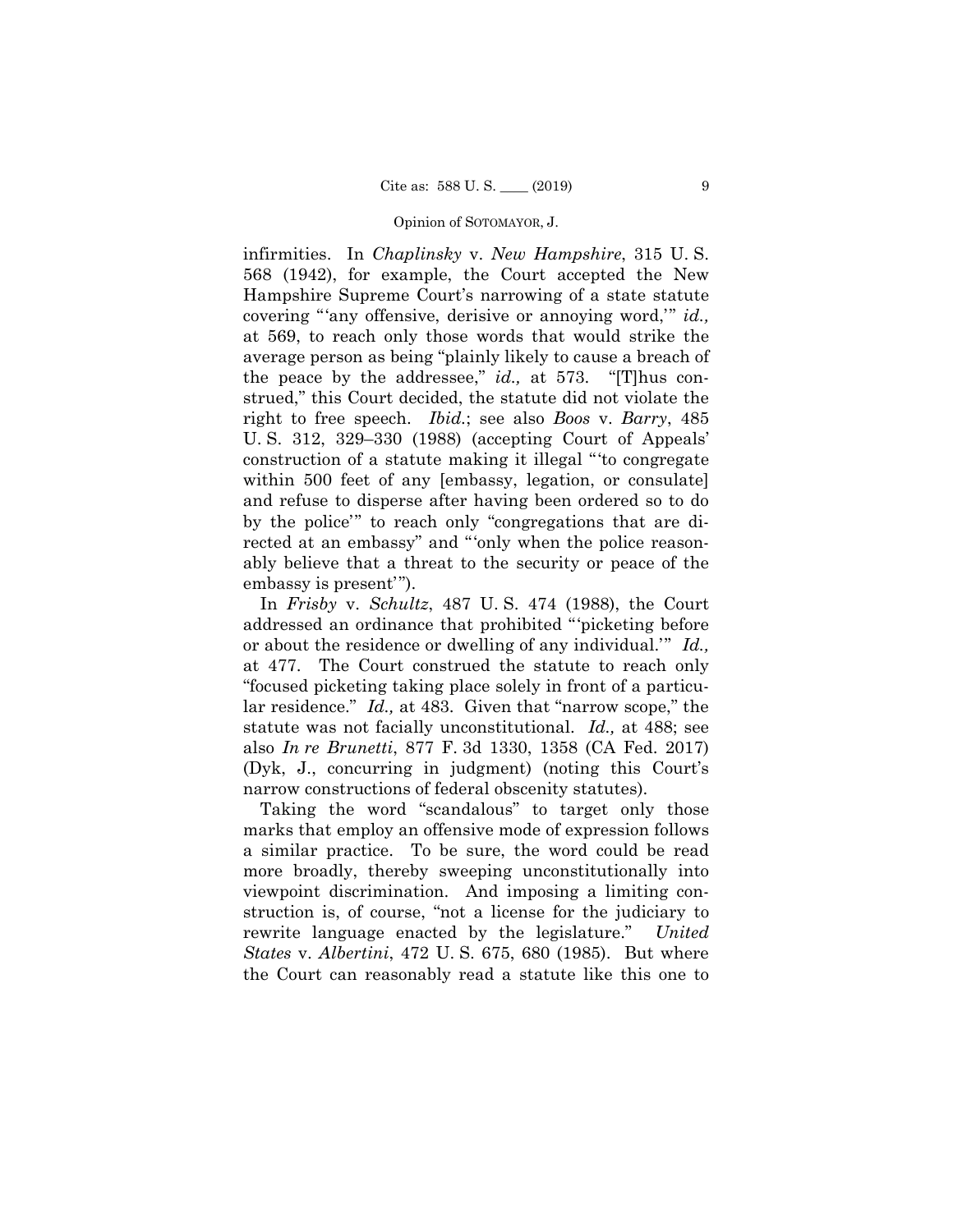save it, the Court should do so. See *Stern* v. *Marshall*, 564 U. S. 462, 477–478 (2011); *NLRB* v. *Jones & Laughlin Steel Corp.*, 301 U. S. 1, 30 (1937).

# II

Adopting a narrow construction for the word "scandalous"—interpreting it to regulate only obscenity, vulgarity, and profanity—would save it from unconstitutionality. Properly narrowed, "scandalous" is a viewpoint-neutral form of content discrimination that is permissible in the kind of discretionary governmental program or limited forum typified by the trademark-registration system.

A

Content discrimination occurs whenever a government regulates "particular speech because of the topic discussed or the idea or message expressed." *Reed* v. *Town of Gilbert*, 576 U. S. \_\_\_, \_\_\_ (2015) (slip op., at 6); see also *Ward*  v. *Rock Against Racism*, 491 U. S. 781, 791 (1989) ("Government regulation of expressive activity is content neutral so long as it is '*justified* without reference to the content of the regulated speech'"). Viewpoint discrimination is "an egregious form of content discrimination" in which "the government targets not subject matter, but particular views taken by speakers on a subject." *Rosenberger* v. *Rector and Visitors of Univ. of Va.*, 515 U. S. 819, 829 (1995).

While the line between viewpoint-based and viewpointneutral content discrimination can be "slippery," see Corbin, Mixed Speech: When Speech Is Both Private and Governmental, 83 N. Y. U. L. Rev. 605, 651 (2008), it is in any event clear that a regulation is not viewpoint discriminatory (or even content discriminatory) simply because it has an "incidental effect" on a certain subset of views. *Ward*, 491 U.S., at 791. Some people, for example, may have the viewpoint that society should be more sexually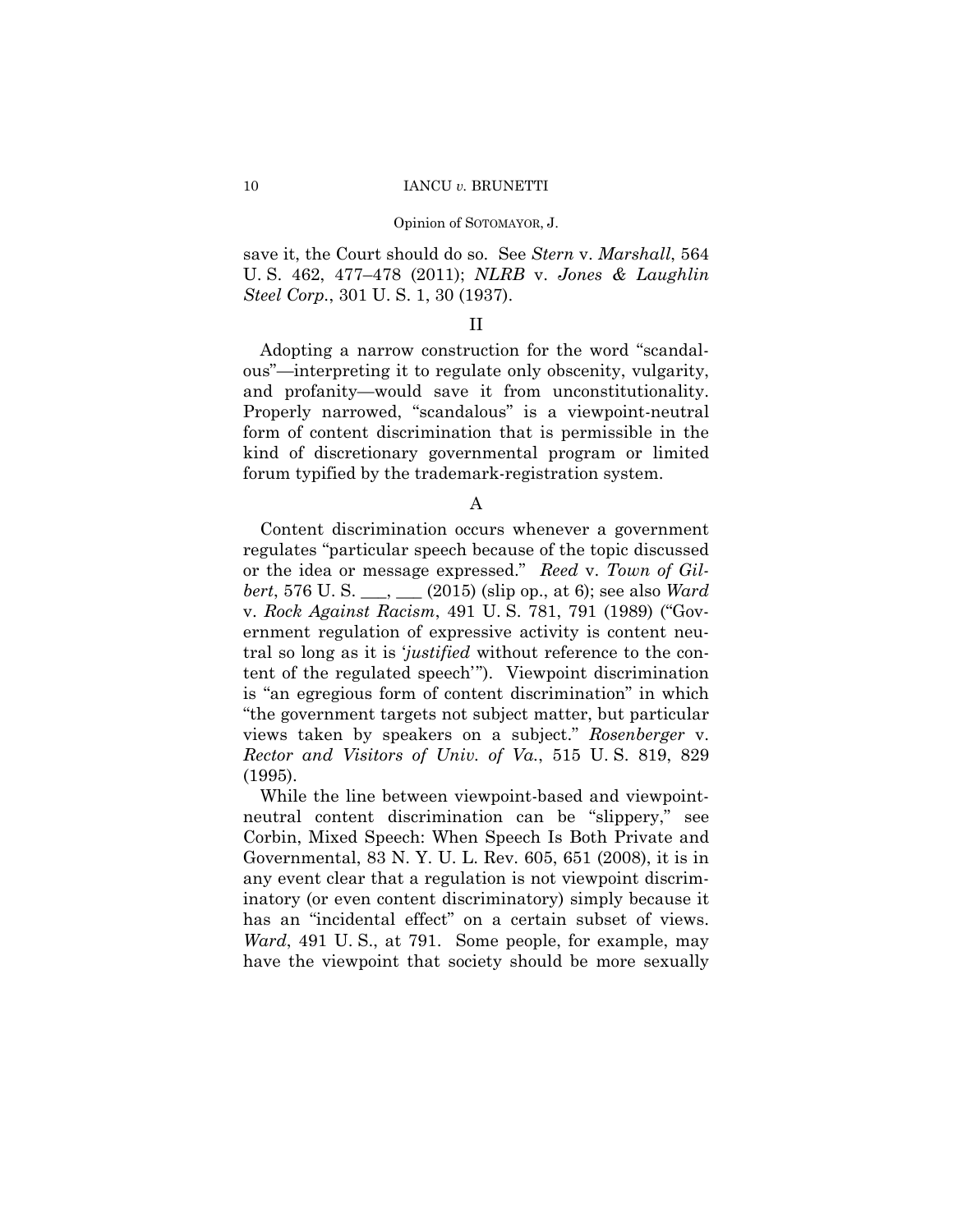liberated and feel that they cannot express that view sufficiently without the use of pornographic words or images. That does not automatically make a restriction on pornography into viewpoint discrimination, despite the fact that such a restriction limits communicating one's views on sexual liberation in that way. See *ibid.*; *Renton*  v. *Playtime Theatres, Inc.*, 475 U. S. 41, 48 (1986).

 place. See *R. A. V.* v. *St. Paul*, 505 U. S. 377, 385 (1992). Restrictions on particular modes of expression do not inherently qualify as viewpoint discrimination; they are not by nature examples of "the government target [ing]... particular views taken by speakers on a subject." *Rosenberger*, 515 U. S., at 829. For example, a ban on lighting fires in the town square does not facially violate the First Amendment simply because it makes it marginally harder for would-be flag-burners to express their views in that By the same token, "fighting words are categorically excluded from the protection of the First Amendment" not because they have no content or express no viewpoint (often quite the opposite), but because "their content embodies a particularly intolerable (and socially unnecessary) *mode* of expressing *whatever* idea the speaker wishes to convey." *Id.,* at 393; see *id.,* at 385–386; cf. *Bolger* v. *Youngs Drug Products Corp.*, 463 U. S. 60, 84 (1983) (Stevens, J., concurring in judgment) ("It matters whether a law regulates communications for their ideas or for their style").

A restriction on trademarks featuring obscenity, vulgarity, or profanity is similarly viewpoint neutral, though it is naturally content-based.6 See *R. A. V.*, 505 U. S.*,* at 383

<sup>6</sup>Of course, obscenity itself is subject to a longstanding exception to First Amendment protection, see *Brown* v. *Entertainment Merchants Assn.*, 564 U. S. 786, 791 (2011), so it is proscribable in any event. As for vulgarity and profanity, however, they are not subject to any such exception, and a regulation like §1052(a)'s ban on the registration of scandalous marks is not " 'justified without reference to the content of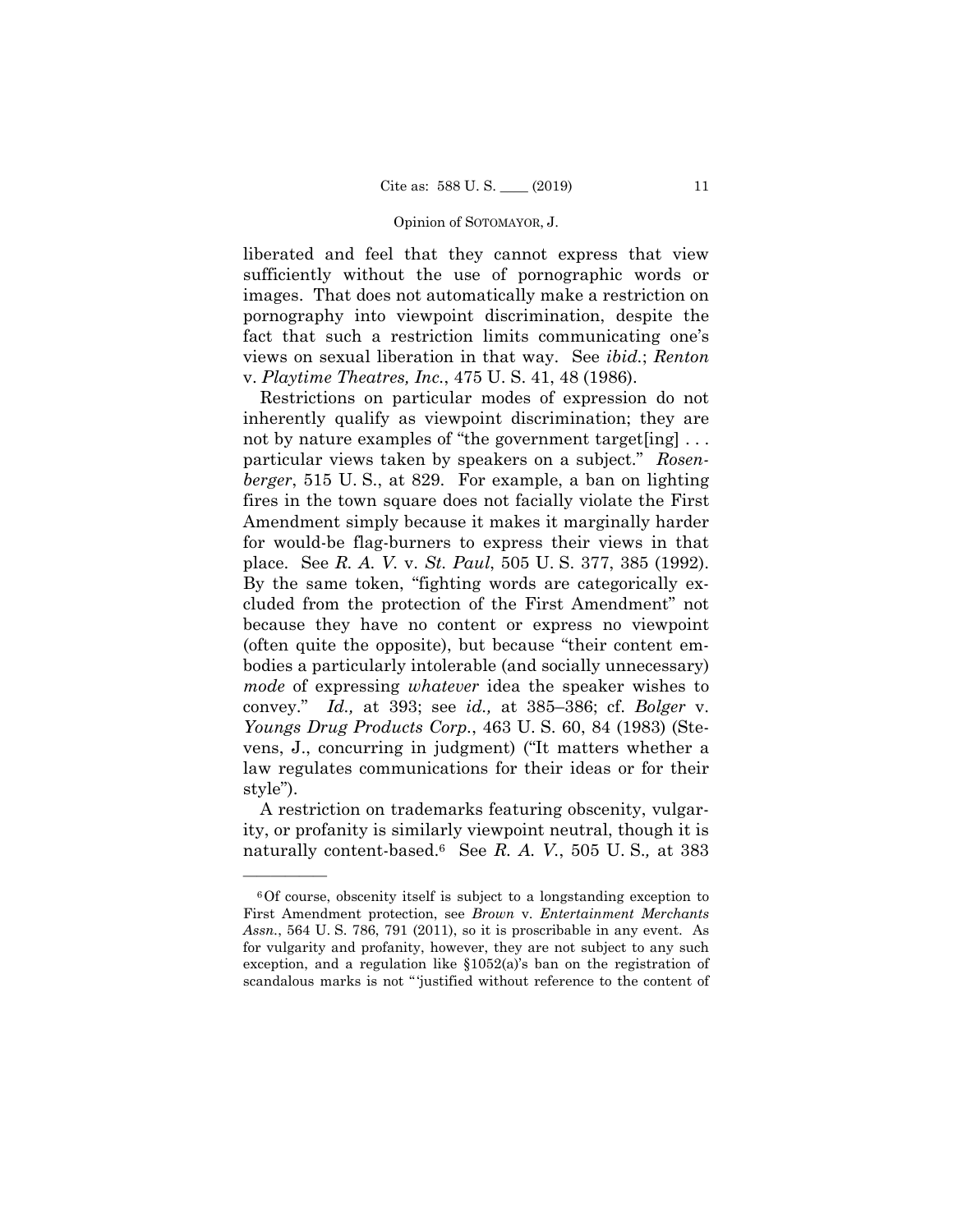#### Opinion of SOTOMAYOR, J.

(kinds of speech like "obscenity, defamation, etc." may "be regulated because of their constitutionally proscribable content" (emphasis deleted)); see also *Bethel School Dist. No. 403* v. *Fraser*, 478 U. S. 675, 685 (1986) (treating punishment of "offensively lewd and indecent speech" as viewpoint neutral); *Pacifica*, 438 U. S., at 745–746, and n. 22 (treating regulation of profane monologue as viewpoint neutral). Indeed, the statute that the Court upheld in *Chaplinsky* itself had been construed to cover, among other kinds of "disorderly words," "profanity, obscenity and threats," 315 U. S., at 573, despite the fact that such words had been used in that case to communicate an expressive message, *id.,* at 574. To treat a restriction on vulgarity, profanity, or obscenity as viewpoint discrimination would upend decades of precedent.7

 Brunetti invokes *Cohen* v. *California*, 403 U. S. 15 (1971), to argue that the restriction at issue here is viewpoint discriminatory. But *Cohen*—which did not employ the precise taxonomy that is more common today—does not reach as far as Brunetti wants. *Cohen* arose in the criminal context: Cohen had been arrested and imprisoned under a California criminal statute targeting disturbances of the peace because he was "wearing a jacket bearing the words 'F[\*\*\*] the Draft.'" *Id.,* at 16. The Court held that applying that statute to Cohen because of his jacket violated the First Amendment. *Id.,* at 26. But the Court did

the regulated speech'" in the way that a simple regulation of time, place, or manner is. *Ward* v. *Rock Against Racism*, 491 U. S. 781, 791 (1989) (emphasis deleted). 7 It would also risk destabilizing government practice in a number of

other contexts. Governments regulate vulgarity and profanity, for example, on city-owned buses and billboards, *e.g., American Freedom Defense Initiative* v. *Massachusetts Bay Transp. Auth.*, 989 F. Supp. 2d 182, 183 (Mass. 2013) (noting such a prohibition), on registered vessels, 46 CFR §67.117(b)(3) (Coast Guard regulations), and at school events, *e.g., Bethel School Dist. No. 403* v. *Fraser*, 478 U. S. 675, 677–678, 685 (1986) (upholding discipline of high school student).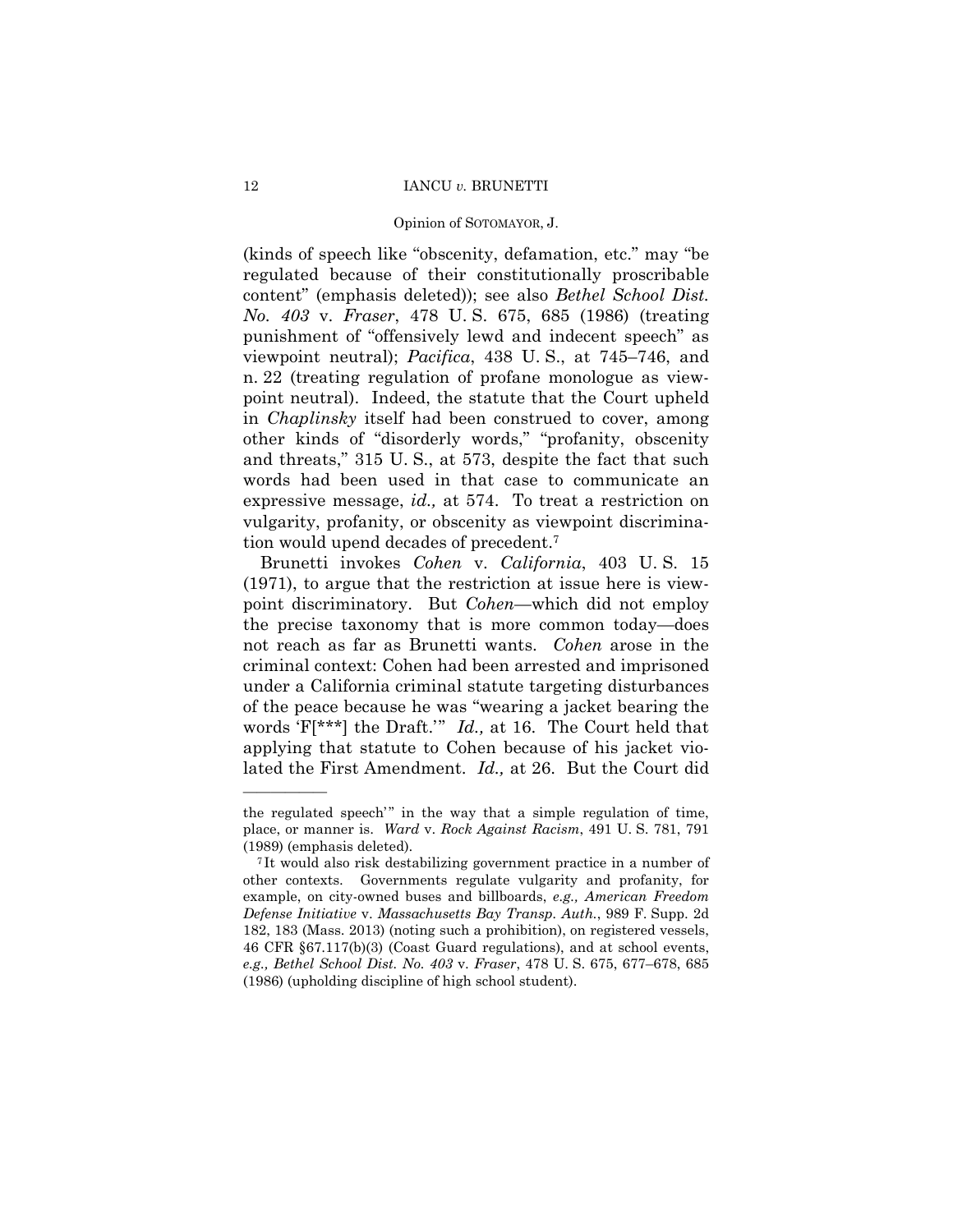not suggest that the State had targeted Cohen to suppress his view itself (*i.e.,* his sharp distaste for the draft), such that it would have accepted an equally colorful statement of praise for the draft (or hostility toward war protesters). Rather, the Court suggested that the State had simply engaged in what later courts would more precisely call viewpoint-neutral content discrimination—it had regulated "the form or content of individual expression." *Id.,* at 24; see *id.,* at 25–26.

 without the profanity, the message is not quite the same. debate on all sides. But differential effects alone, as ex-*Cohen* also famously recognized that "words are often chosen as much for their emotive as their cognitive force," *id.,* at 26, and that "one man's vulgarity is another's lyric," *id.,* at 25. That is all consistent with observing that a plain, blanket restriction on profanity (regardless of the idea to which it is attached) is a viewpoint-neutral form of content discrimination. The essence of *Cohen*'s discussion is that profanity can serve to tweak (or amplify) the viewpoint that a message expresses, such that it can be hard to disentangle the profanity from the underlying message— See *id.,* at 25–26. But those statements merely reinforce that profanity is still properly understood as protected First Amendment content. See also *R. A. V.*, 505 U. S., at 384–385. *Cohen*'s discussion does not also go further to declare, as Brunetti suggests, that a provision that treats all instances of profanity equally is nevertheless by nature an instance of "the government target[ing] . . . particular views taken by speakers on a subject." *Rosenberger*, 515 U. S., at 829. To be sure, such a restriction could have the incidental effect of tamping down the overall volume of plained above, do not render a restriction viewpoint (or even content) discriminatory. See *Ward*, 491 U. S., at 791–792.8

<sup>8</sup>That does not mean, of course, that a government may elude harsher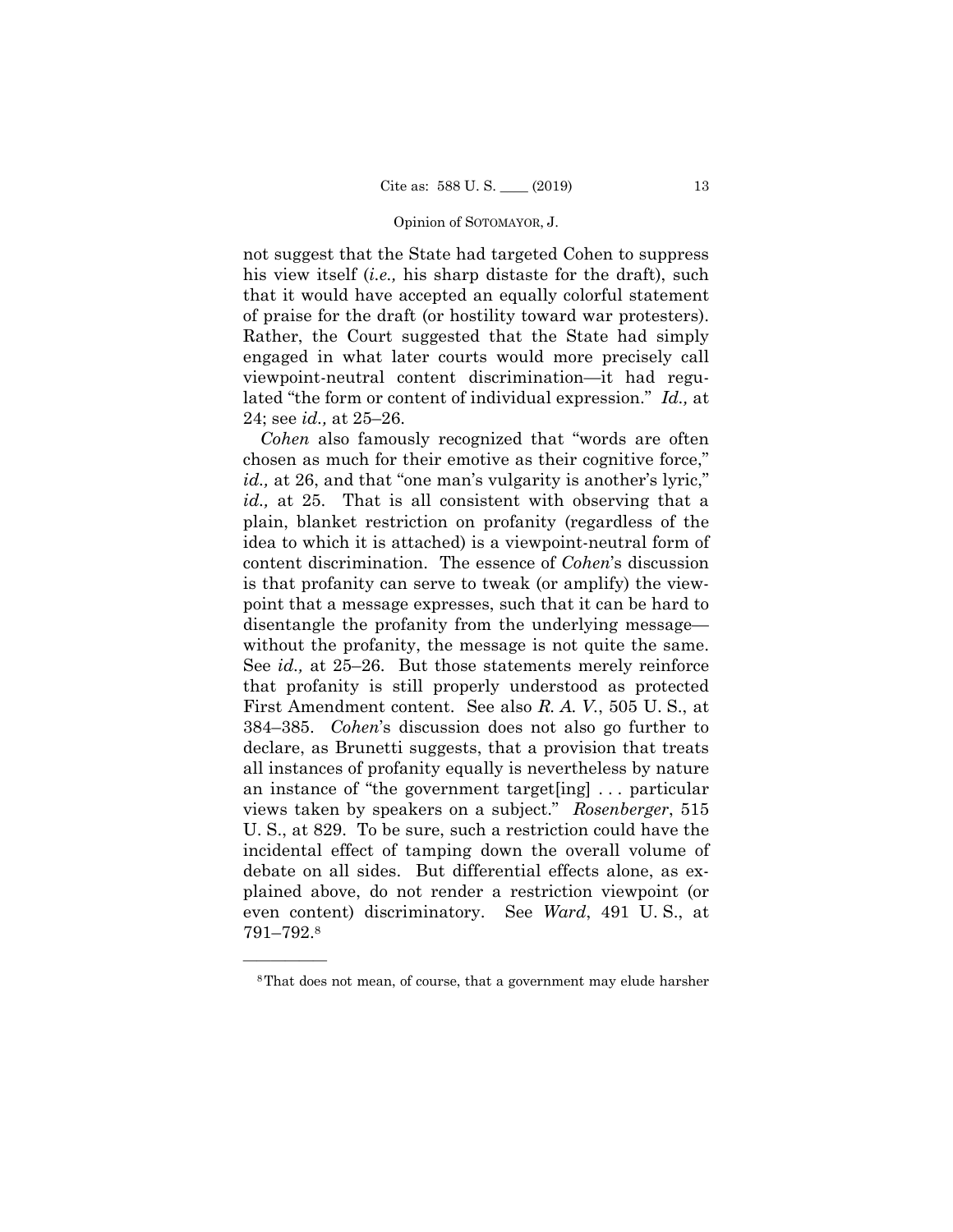#### Opinion of SOTOMAYOR, J.

*Cohen* therefore does not resolve this case in Brunetti's favor. Yes, Brunetti has been, as Cohen was, subject to content discrimination, but that content discrimination is properly understood as viewpoint neutral. And whereas even viewpoint-neutral content discrimination is (in all but the most compelling cases, such as threats) impermissible in the context of a criminal prosecution like the one that Cohen faced, Brunetti is subject to such regulation only in the context of the federal trademark-registration system. I discuss next why that distinction matters.

B

While the Court has often subjected even viewpointneutral content discrimination to strict constitutional scrutiny, see, *e.g., Reed*, 576 U. S., at \_\_\_ (slip op., at 6), there are contexts in which it does not, see, *e.g., Rosenberger*, 515 U. S., at 829–830. When that is the case, the difference between viewpoint-based and viewpoint-neutral content discrimination can be decisive. The federal trademark-registration system is such a context.

Rights to a trademark itself arise through use, not registration. Regardless of whether a trademark is registered, it can be used, owned, and enforced against wouldbe infringers. See *B&B Hardware, Inc.* v. *Hargis Industries, Inc.*, 575 U. S. \_\_\_, \_\_\_, \_\_\_(2015) (slip op., at 3, 5). Trademark registration, meanwhile, confers several ancil-

scrutiny or invalidation of a regulation by simply claiming disinterest in a speaker's message, see *United States* v. *Eichman*, 496 U. S. 310, 315–317 (1990), or by concealing an attempt to favor some views over others in superficially neutral garb, see *Renton* v. *Playtime Theatres, Inc.*, 475 U. S. 41, 46–49 (1986); cf. *Church of Lukumi Babalu Aye, Inc.* v. *Hialeah*, 508 U. S. 520, 533–534 (1993). But there is no evidence in the record from which to conclude that Congress enacted the scandalousmarks provision in order to advantage certain views over others. And where a denial of trademark registration by the PTO raises such a concern, it would be proper for an applicant to bring an as-applied challenge. See *infra*, at 18–19.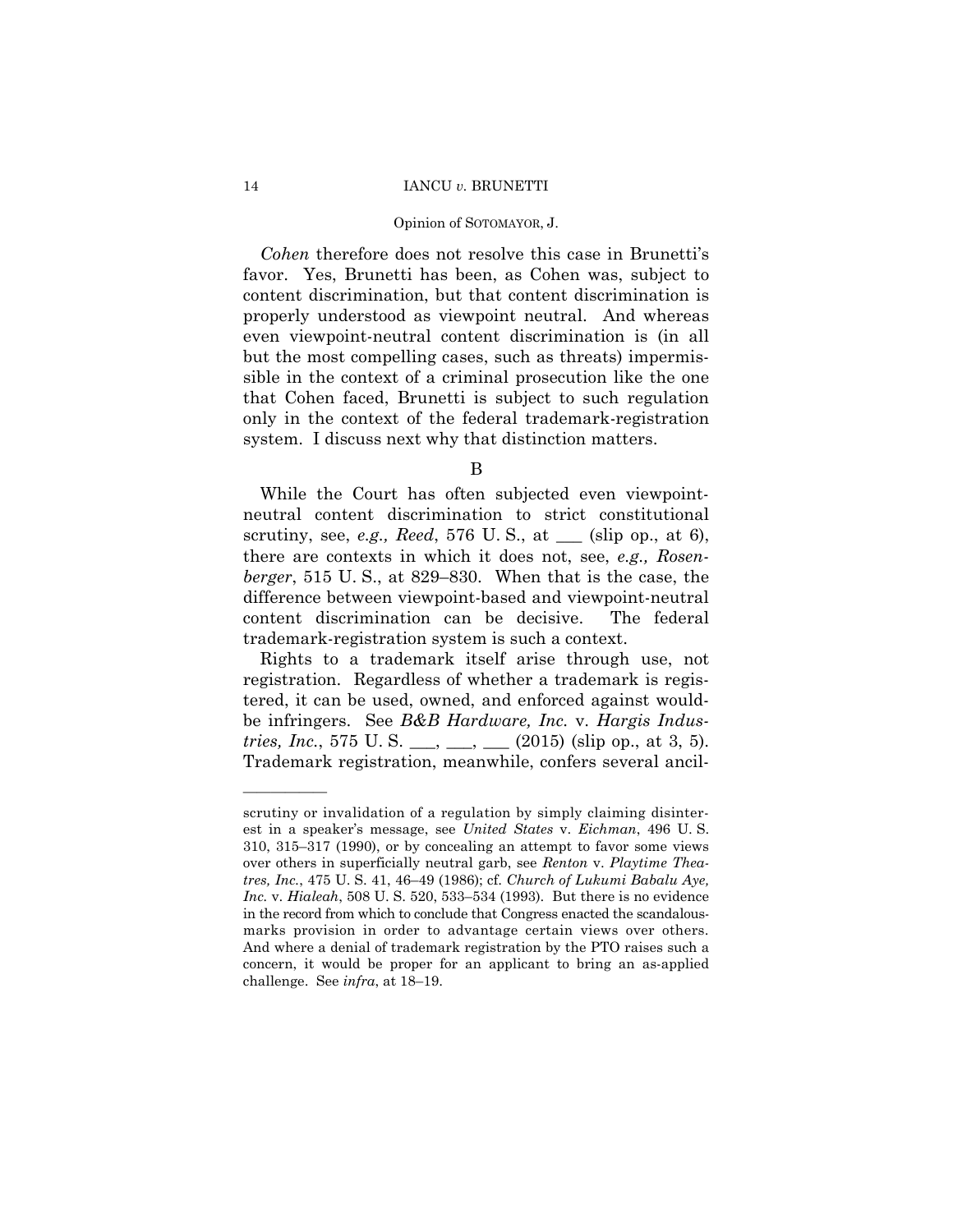lary benefits on trademark-holders who meet Congress' specifications, including for example, additional protections against infringers. See *ante*, at 2; *Tam*, 582 U. S., at \_\_\_ (slip op., at 5). Registering a mark in the Government's searchable register puts the world on notice (whether actual or constructive) that a party is asserting ownership of that mark.9 Registration, in short, is a helpful system, but it is one that the Government is under no obligation to establish and that is collateral to the existence and use of trademarks themselves. There is no evidence that speech or commerce would be endangered if the Government were not to provide it at all.

When the Court has talked about governmental initiatives like this one before, it has usually used one of two general labels. In several cases, the Court has treated such initiatives as a limited public (or nonpublic) forum. See, *e.g., Christian Legal Soc. Chapter of Univ. of Cal., Hastings College of Law* v. *Martinez*, 561 U. S. 661, 669– 670, 682 (2010) ("'Registered Student Organization'" program providing various financial and nonfinancial benefits to recognized law-school student groups); *Rosenberger*, 515 U. S., at 823–824, 829–830 ("Student Activities Fund" for registered campus student groups); *Cornelius* v. *NAACP Legal Defense & Ed. Fund, Inc.*, 473 U. S. 788, 790–791, 799–801, 806 (1985) ("Combined Federal Campaign" literature enabling approved charitable organizations to solicit donations from federal employees). In other situations, the Court has discussed similar initiatives as government programs or subsidies. See, *e.g., Legal Services Corporation* v. *Velazquez*, 531 U. S. 533, 536, 543– 544 (2001) (government program distributing funds to legal-services organizations); *National Endowment for* 

<sup>9</sup>See 15 U. S. C. §1072; U. S. Patent & Trademark Office, Search Trademark Database, <https://www.uspto.gov/trademarks-application>process/search-trademark-database (as last visited June 20, 2019).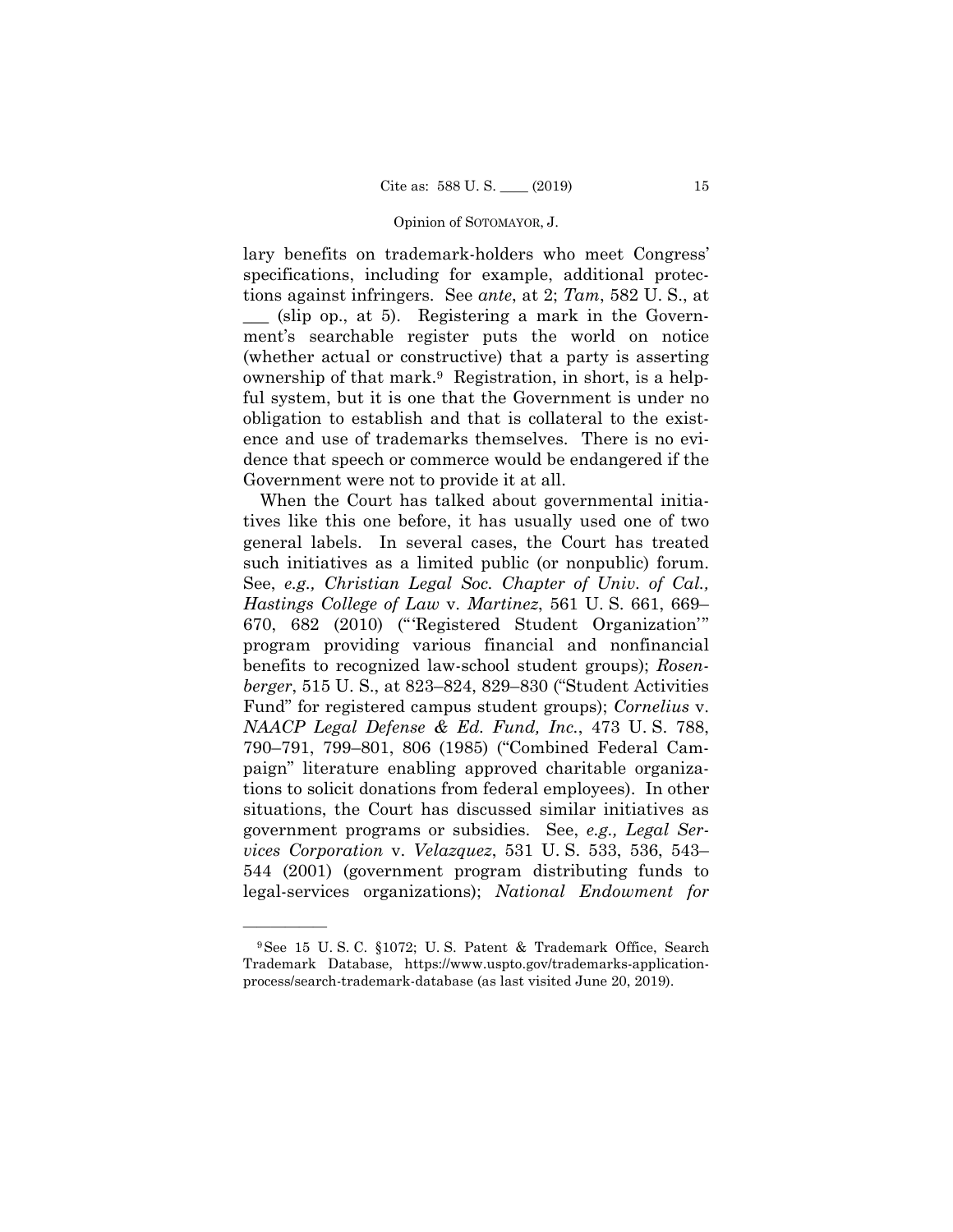#### Opinion of SOTOMAYOR, J.

*Arts* v. *Finley*, 524 U. S. 569, 573, 585–587 (1998) (competitive government grant-making program to support the [arts\).10](https://arts).10) In each of these situations, a governmental body established an initiative that supported some forms of expression without restricting others. Some speakers were better off, but no speakers were worse off.

 ply "decline[d] to promote" it valid where it was "reasonable Regardless of the finer distinctions between these labels, reasonable, viewpoint-neutral content discrimination is generally permissible under either framework. See *Christian Legal Soc.*, 561 U. S., at 679 ("Any access barrier must be reasonable and viewpoint neutral"); *Velazquez*, 531 U. S., at 543–544, 548–549 (analogizing to limitedforum cases and explaining that "[w]here private speech is involved, even Congress' antecedent funding decision cannot be aimed at the suppression of ideas thought inimical to the Government's own interest"); see also *Ysursa* v. *Pocatello Ed. Assn.*, 555 U. S. 353, 355 (2009) (finding government conduct that did not restrict speech but simin light of the State's interest"). Perhaps for that reason, the Court has often discussed the two frameworks as at least closely related. See, *e.g., Christian Legal Society*, 561 U. S., at 682 ("[T]his case fits comfortably within the limited-public forum category, for [the plaintiff], in seek-

<sup>10</sup> In *Tam*, four Justices concluded that cash-subsidy programs like the one in *Finley* were "not instructive in analyzing" trademark registration. 582 U. S., at \_\_\_ (opinion of ALITO, J.) (slip op., at 20). Trademark registration differs, of course, because any "subsidy" comes in the form of a noncash benefit, but that difference does not foreclose understanding the registration system as a beneficial, noncash governmental program. No Justice, meanwhile, rejected the limited-public-forum analogy, see *id.*, at \_\_-\_\_, and n. 16 (slip op., at 22-23, and n. 16) (calling such cases "[p]otentially more analogous" and reserving the question), and scholars have noted arguments for adopting it. See Snow 2364–2366; Katyal, Trademark Intersectionality, 57 UCLA L. Rev. 1601, 1676–1681 (2010); Lefstin, Note, Does the First Amendment Bar Cancellation of REDSKINS? 52 Stan. L. Rev. 665, 706–707 (2000).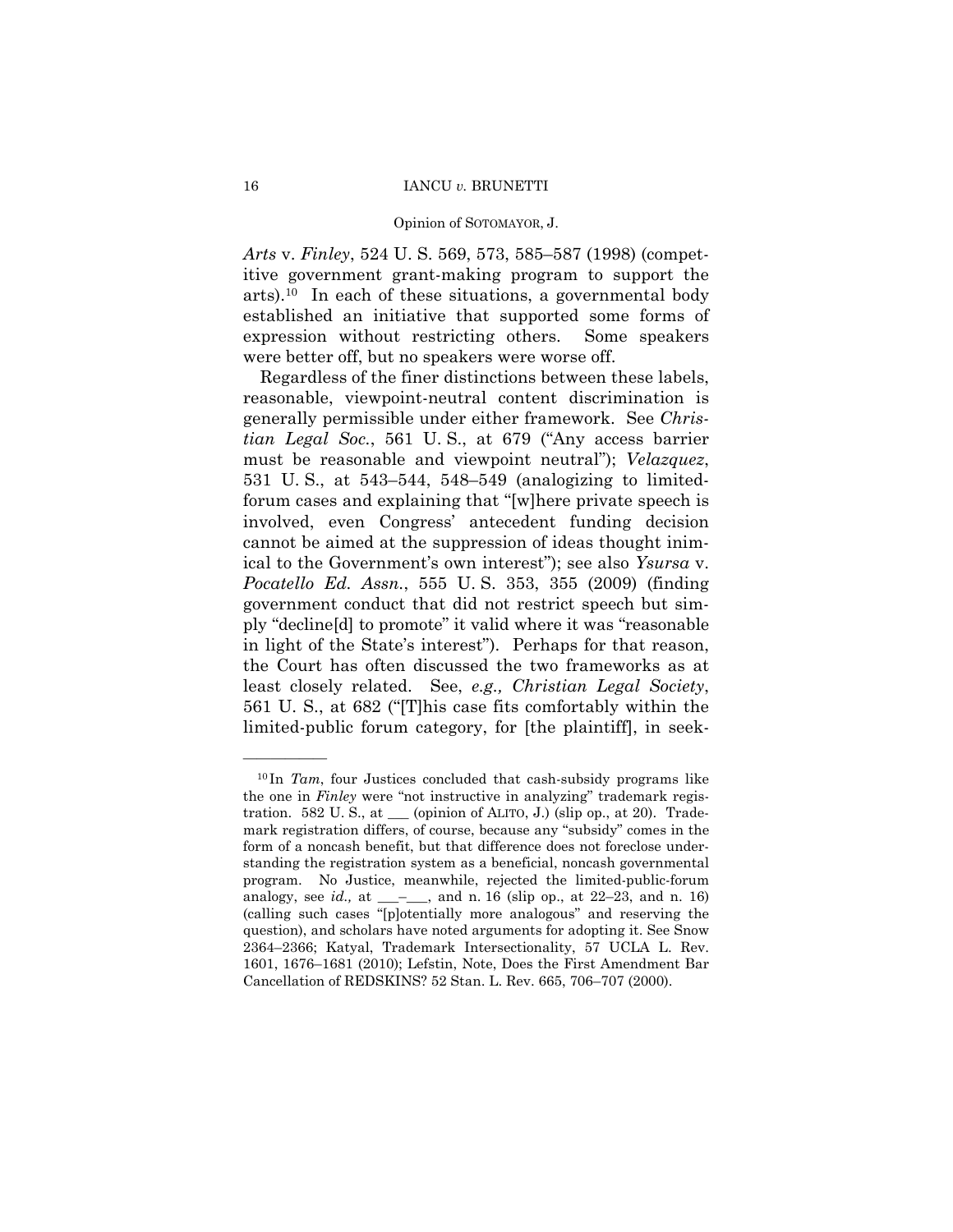ing what is effectively a state subsidy, faces only indirect pressure . . . "); *Velazquez*, 531 U. S., at 544 ("As this suit involves a subsidy, limited forum cases . . . may not be controlling in a strict sense, yet they do provide some instruction").

Whichever label one chooses here, the federal system of trademark registration fits: It is, in essence, an opportunity to include one's trademark on a list and thereby secure the ancillary benefits that come with [registration.11](https://registration.11) Just as in the limited-forum and government-program cases, some speakers benefit, but no speakers are harmed. Brunetti, for example, can use, own, and enforce his mark regardless of whether it has been registered. Whether he may register his mark can therefore turn on reasonable, viewpoint-neutral content [regulations.12](https://regulations.12) 

 $\mathcal{C}$ 

Prohibiting the registration of obscene, profane, or vulgar marks qualifies as reasonable, viewpoint-neutral, content-based regulation. Apart from any interest in regulating commerce itself, the Government has an interest in not promoting certain kinds of speech, whether because such speech could be perceived as suggesting governmental favoritism or simply because the Government does not wish to involve itself with that kind of speech. See, *e.g., Ysursa*, 555 U. S., at 359–360; *Cornelius*, 473 U. S., at 809. While "there is no evidence that the

 trademarks or simply because other forms of registration may not be so  $11$ Not every registration system would necessarily fit the same bill, whether because not every such system invites expressive content like ancillary as to qualify solely as a "benefit."<br><sup>12</sup>Though I do not address the constitutionality of provisions not be-

fore the Court, I note as well that the "scandalous" bar in §1052(a) is hardly the only provision in §1052 that could be characterized as content discriminatory. See, *e.g.,* §1052(b) (no flags or insignias); §1052(c) (no unapproved markers of deceased U. S. Presidents during the lives of their spouses).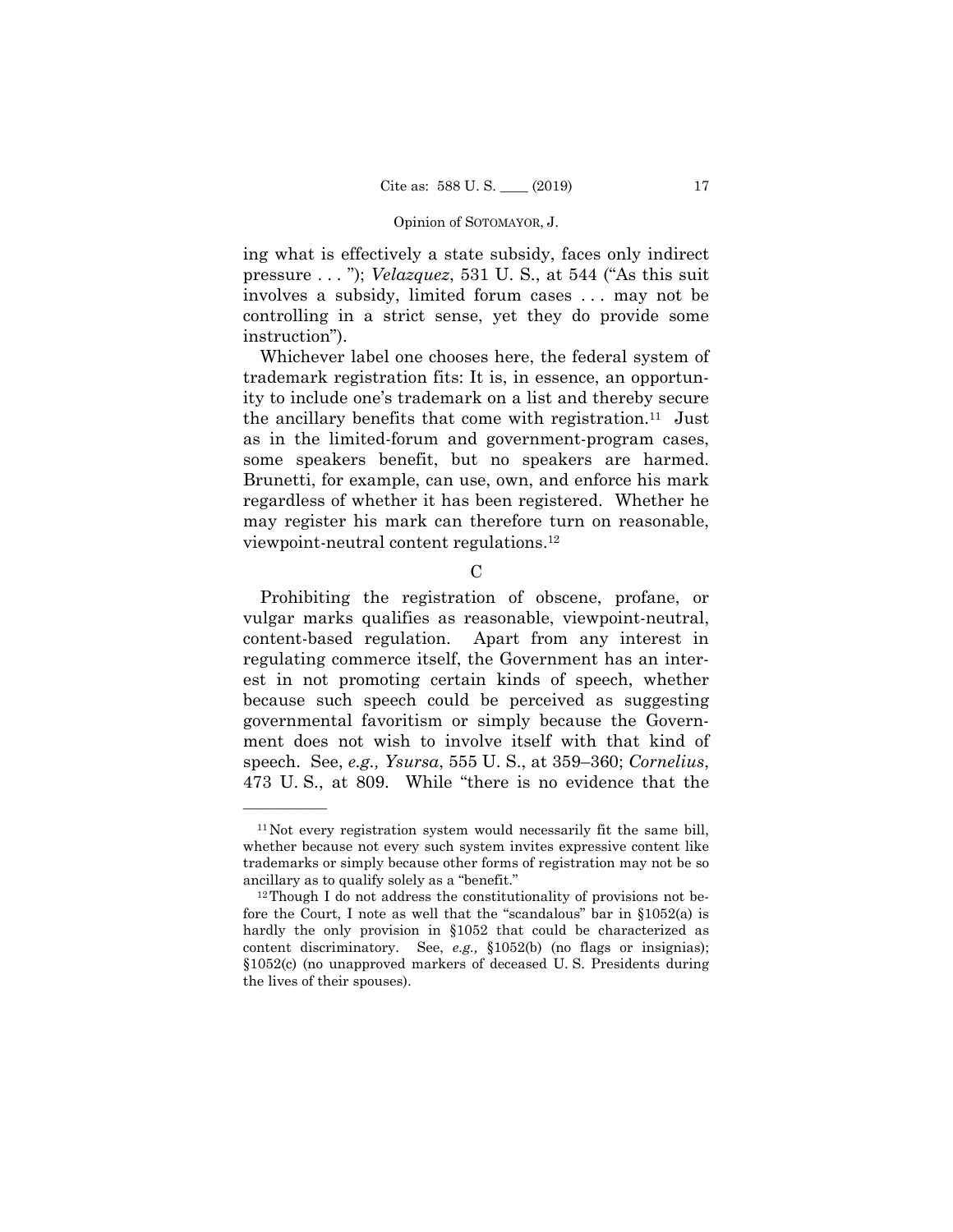#### Opinion of SOTOMAYOR, J.

 U. S. C. §§1062, 1124; see also Brief for United States 35. public associates the contents of trademarks with the Federal Government," *Tam*, 582 U. S., at \_\_\_ (slip op., at 17), registration nevertheless entails Government involvement in promoting a particular mark. Registration requires the Government to publish the mark, as well as to take steps to combat international infringement. See 15 The Government has a reasonable interest in refraining from lending its ancillary support to marks that are obscene, vulgar, or profane. Cf. *Hustler Magazine, Inc.* v. *Falwell*, 485 U. S. 46, 56 (1988) ("[S]peech that is vulgar, offensive, and shocking is not entitled to absolute constitutional protection under all circumstances" (internal quotation marks omitted)).

# III

"The cardinal principle of statutory construction is to save and not to destroy." *Jones & Laughlin Steel Corp.*, 301 U. S., at 30; see also *Hooper* v. *California*, 155 U. S. 648, 657 (1895) ("The elementary rule is that every reasonable construction must be resorted to, in order to save a statute from unconstitutionality"). In directing the PTO to deny the ancillary benefit of registration to trademarks featuring "scandalous" content, Congress used a word that is susceptible of different meanings. The majority's reading would render the provision unconstitutional; mine would save it. Under these circumstances, the Court ought to adopt the narrower construction, rather than permit a rush to register trademarks for even the most viscerally offensive words and images that one can imagine.<sup>13</sup>

<sup>&</sup>lt;sup>13</sup>As noted above, I agree with the majority that  $$1052(a)$'s bar on the$ registration of "immoral" marks is unconstitutional viewpoint discrimination. See *supra,* at 2. I would simply sever that provision and uphold the bar on "scandalous" marks. See *Reno* v. *American Civil Liberties Union*, 521 U. S. 844, 882–883 (1997); *Brockett* v. *Spokane*